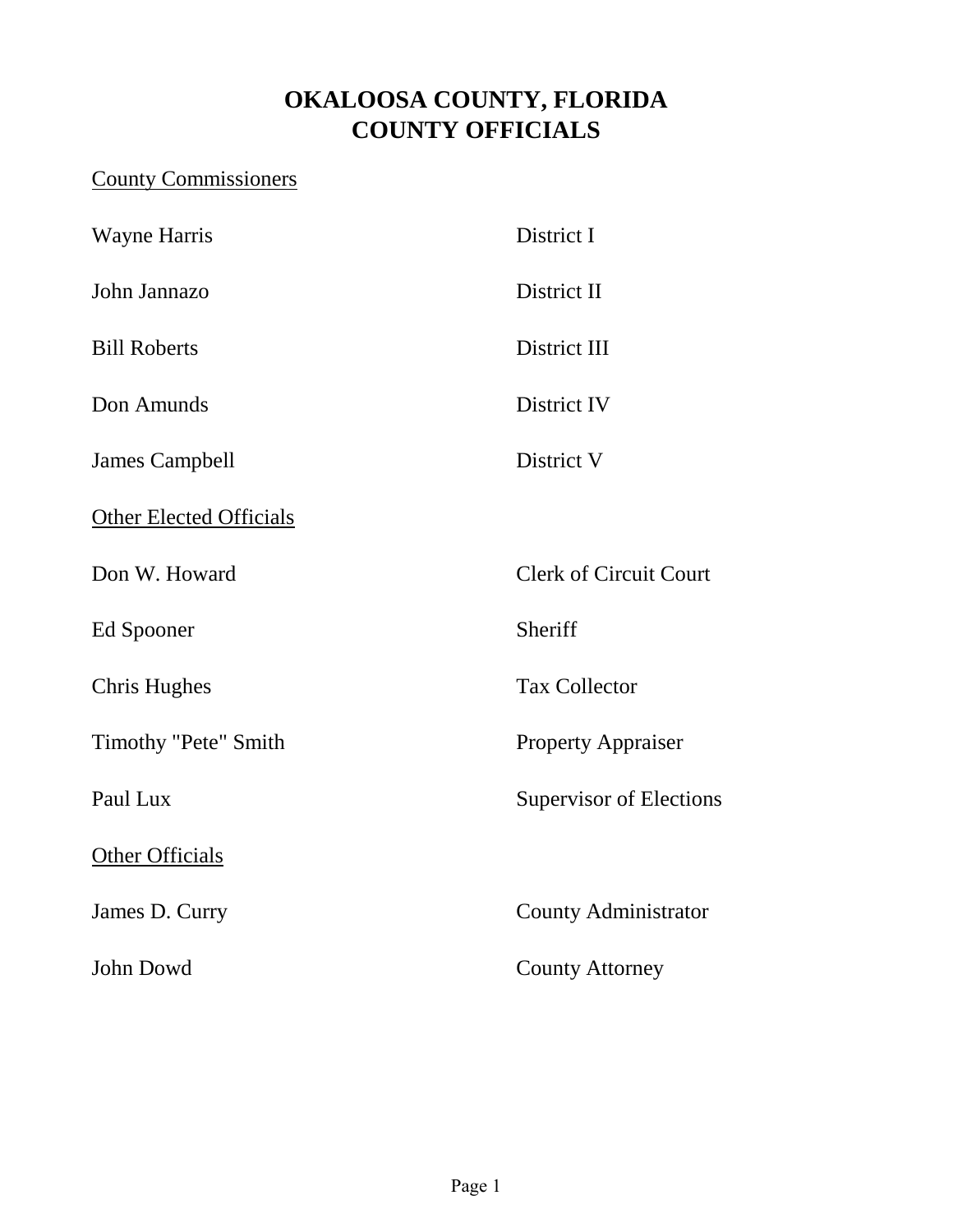#### **MILLAGE PROCESS SCHEDULE Fiscal Year 2011**

#### **ACTION**

| July 1, 2010       | Property Appraiser certifies the taxable value to taxing authorities<br>("Day 1" of Schedule)                                                                                                                   |
|--------------------|-----------------------------------------------------------------------------------------------------------------------------------------------------------------------------------------------------------------|
| By July 15, 2010   | Budget Officer submits tentative budget to the Board of County Commissioners (BCC)                                                                                                                              |
| July 16 - Aug 11   | BCC conducts budget workshops and adjusts budgets as they deem necessary                                                                                                                                        |
| By August 4, 2010  | Taxing authorities advise the Property Appraiser of:<br>(1) Prior Year Millage Rate<br>(2) Proposed Millage Rate<br>(3) Rolled-Back Rate<br>(4) Date, time, and place of Public Hearing on the Tentative Budget |
| By August 24, 2010 | Last day for Property Appraiser to mail Notices of Proposed Property Taxes<br>(TRIM Notice) to taxpayers (includes public hearing information)                                                                  |
| September 9, 2010  | Public Hearing by BCC to receive citizen input and answer questions concerning<br>the adoption of the tentative budget and proposed millage rate<br>(Water & Sewer Administration Building -6:00 p.m.)          |
| Sep 17 - Sep 20    | Advertisement of proposed budget and notice of public hearing at which Board<br>intends to adopt a final millage and final budget                                                                               |
| September 21, 2010 | Public Hearing by BCC to receive citizen input and answer questions concerning<br>the adoption of the final millage rate and final budget<br>(Crestview - Crestview Courthouse - 6:00 p.m.)                     |
| Sep 23 - Oct 10    | Value Adjustment Board convenes to hear petitions                                                                                                                                                               |
| October 1, 2010    | Fiscal Year begins                                                                                                                                                                                              |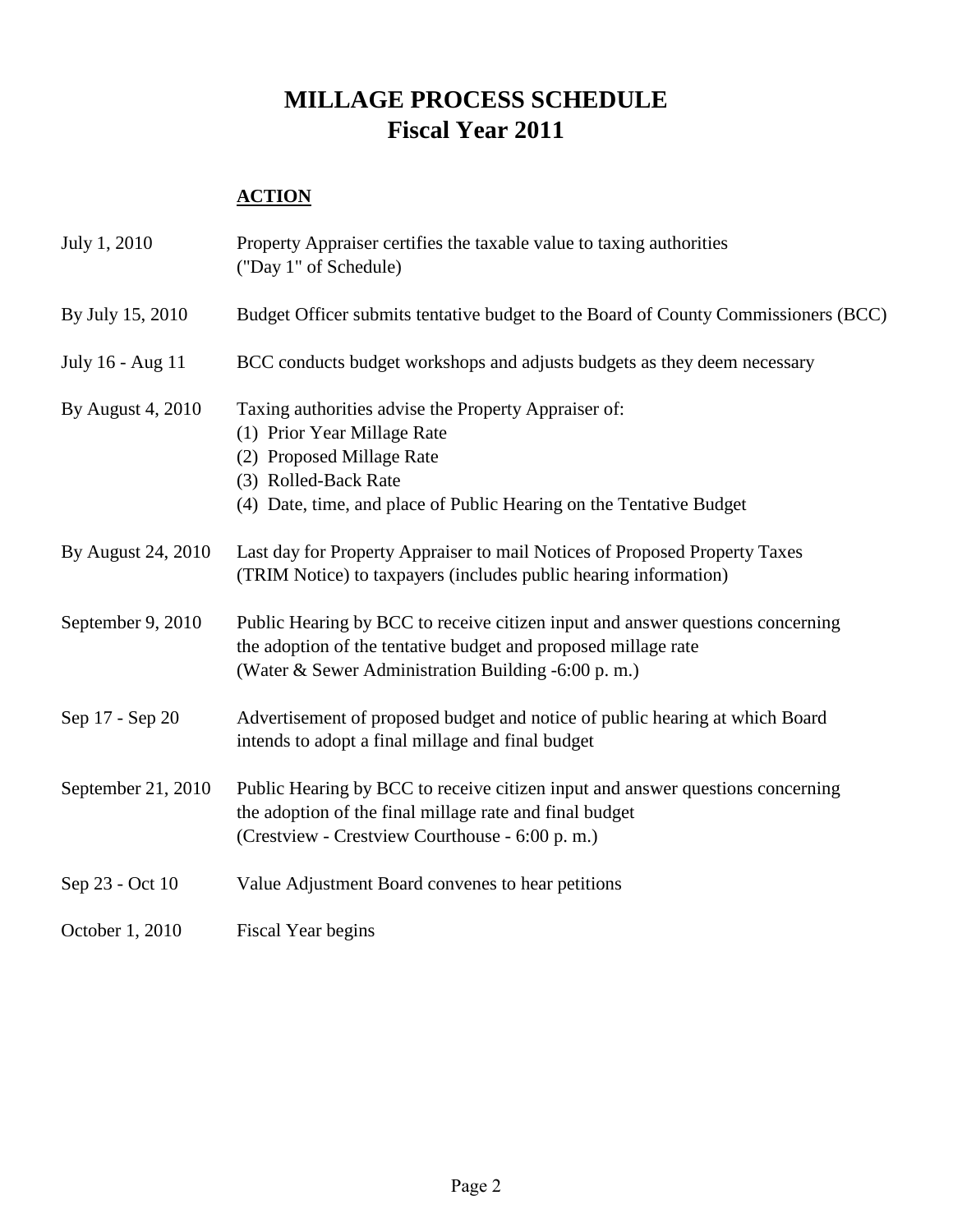#### **G E N E R A L I N F O R M A T I O N**

**County-Wide Gross Taxable Value** - The value, as determined by the Property Appraiser, of the nonexempt property in the county, both incorporated and unincorporated areas.

**Millage Rate** - A levy by a taxing authority, expressed in dollars per thousand dollars of nonexempt property value.

**Rolled-Back Rate** - A millage rate that would generate the same amount of tax dollars as the prior year (excludes new construction from the computation).

**Fund Accounting Systems** - Governmental accounting systems are organized and operated on a fund basis. A fund is a fiscal and accounting entity with a self-balancing set of accounts recording cash and other financial resources, together with all related liabilities and balances, which are segregated for the purpose of carrying on specific activities or attaining certain objectives in accordance with special regulations, restrictions, or limitations.

**General Fund** - The County's General Fund is used to account for all financial resources except those required to be accounted for in another fund. This fund includes general governmental activities other than those budgeted in the Fine and Forfeiture Fund, in the County Transportation Trust Fund, and other special revenue funds. Constitutional officers receiving appropriations from this fund include the Property Appraiser, the Tax Collector, and the Supervisor of Elections.

**Special Revenue Funds** - Special revenue funds are used to account for specific revenues that are legally restricted to expenditures for particular purposes. County special revenue funds which are partially funded by ad valorem taxes are the Fine and Forfeiture Fund, the County Health Department Fund and the Unincorporated County Parks Unit.

**County Transportation Trust Fund** - This fund is a special revenue fund which accounts for the County Engineering, Road, Stormwater and Traffic Signal Maintenance Departments.

**Fine and Forfeiture Fund** - This is a special revenue fund which accounts for criminal justice activity. It includes appropriations to the Sheriff, the Clerk of Circuit Court, the County Corrections Department, the Medical Examiner and County responsible Article V related State Court activity.

**County Health Department (CHD)** - This is a special revenue fund which accounts for the appropriation for the County Health Department, any balances from prior years and certain capital outlay for the CHD.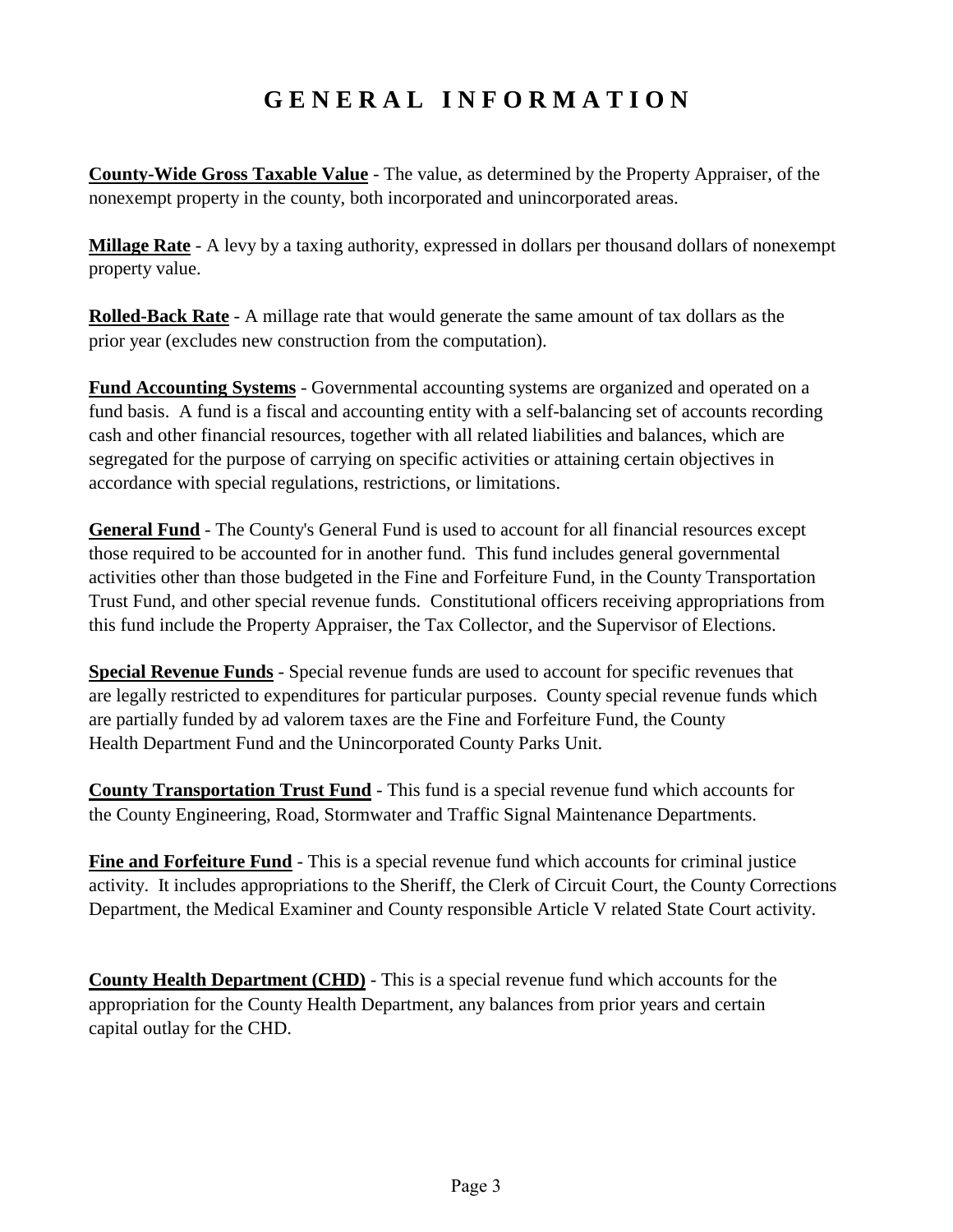#### **G E N E R A L I N F O R M A T I O N**

**Debt Service Funds** - Debt Service funds are used to account for debt service payments, as well as any accumulation of resources in anticipation of future principal and interest requirements. Okaloosa has one debt service fund which is made up of the 1991 Capital Improvement Bond issue and loan from FLGCP for beach renourishment.

**Capital Projects Funds** - Capital projects funds are used to account for the general government's major capital acquisition and construction activities. The County has the Capital Outlay Fund that accounts for all major capital and construction activities of the government, excluding road activities and the Road and Bridge Construction Fund which accounts for the road construction activities.

**Enterprise Funds** - These funds account for operations that are financed and operated in a manner similar to private business enterprises where the intent of the governing body is that the costs (expenses, including depreciation) of providing goods or services to the general public on a continuing basis be financed or recovered primarily through user charges; or where the governing body has decided that periodic determination of revenues earned, expenses incurred, and/or net income is appropriate for capital maintenance, public policy, management control, accountability, or other purposes. The County operates Water & Sewer, Airport, Solid Waste, Inspection, Emergency Medical Services and Conference Center enterprise activities.

**Emergency Medical Services (EMS) Fund** - This is an enterprise fund which accounts for the provision of emergency medical services to Okaloosa County residents as well as county visitors. It is funded through user charges and ad valorem tax revenues levied for that purpose.

**Internal Service Funds** - Internal Service funds are used to account more efficiently for the general government's centralized intragovernmental activities. The County accounts for its' Self Insurance and Fleet Maintenance programs in internal service funds.

**Taxing Authorities** - The local governments, special districts and the County District School Boards, which are authorized by law to levy taxes to support their operations. Taxing authorities in the county include the Board of County Commissioners, the School Board, municipalities, and special districts. Each taxing authority levies its own taxes and establishes its own budget, consistent with Florida Statutes and administrative rules established by state agencies. This budget is solely that of the Board of County Commissioners and excludes those of the other taxing authorities.

**Tax Increases** - Tax increases on individual parcels from one year to the next are caused by an increase of a millage levy by a taxing authority, or by an increase in valuation by the Property Appraiser, or by both. County-wide increases are caused by action of the taxing authorities and are measured from the rolled-back rate.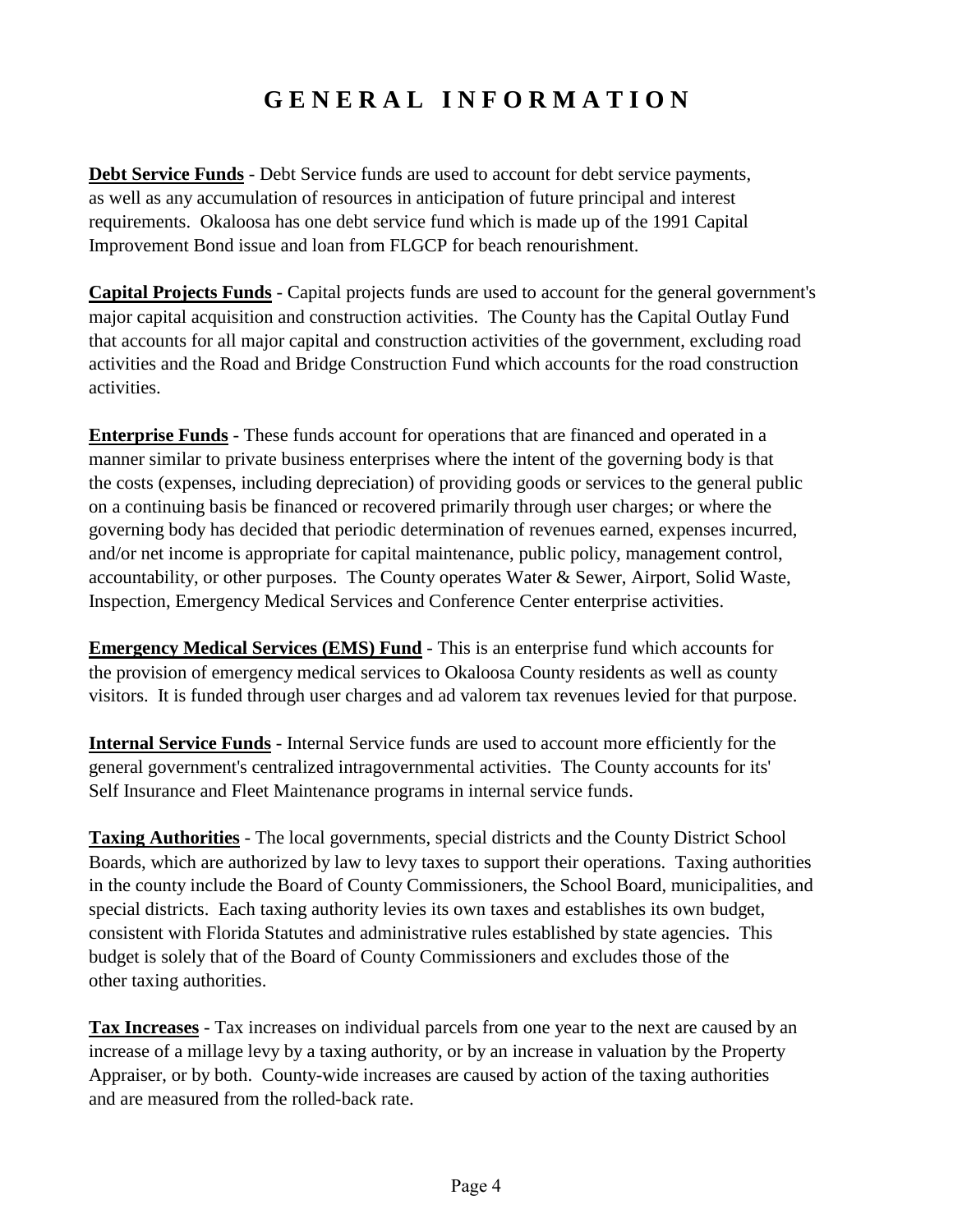#### **G E N E R A L I N F O R M A T I O N**

**Reviews, Workshops and Public Hearings** - The County Administrator held a series of budget reviews with all activities represented in the County budget to ensure that presented budget proposals were justified and necessary to provide services desired by county citizens. The Board of County Commissioners and the County Administrator are conducting a series of workshops in an effort to pare proposed budgets and thereby evaluate levels of ad valorem tax levy, which must be shouldered by county citizens. At these workshops the commissioners attempt to reduce proposed budgets and/or find other funding sources in an effort to reduce the requirement for ad valorem taxes and at the same time provide the necessary services required and desired by citizens. Public hearings will be conducted on September 9, 2010 in Fort Walton Beach and September 21, 2010 in Crestview to receive public input regarding proposed budgets and to explain reasons for increases.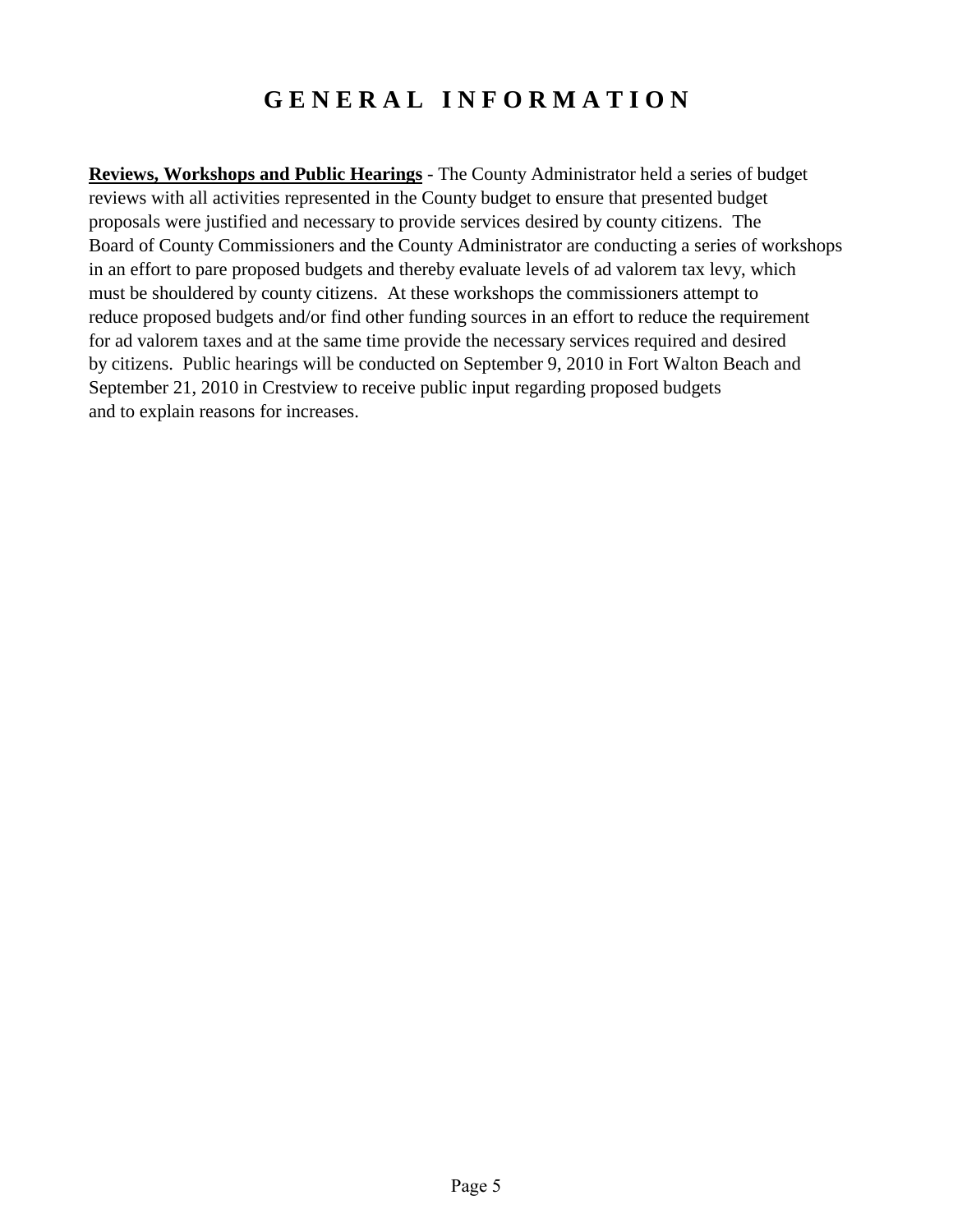## **COUNTY ANNUAL BUDGET-STATUTORY GUIDANCE**

| <b>F.S.S.</b><br>129.01(1) | <b>ACTION</b><br>There shall be prepared, approved, adopted, and executed, as prescribed in this<br>chapter, for the fiscal year ending September 30, 1952, and for each fiscal year<br>thereafter, an annual budget for such funds as may be required by law or by sound<br>financial practices and generally accepted accounting principles.                                                                                                                                                                                                            |
|----------------------------|-----------------------------------------------------------------------------------------------------------------------------------------------------------------------------------------------------------------------------------------------------------------------------------------------------------------------------------------------------------------------------------------------------------------------------------------------------------------------------------------------------------------------------------------------------------|
| 129.03(1)                  | Property Appraiser certification by July 1, pursuant to s. 200.065.                                                                                                                                                                                                                                                                                                                                                                                                                                                                                       |
| 129.03(2)                  | On or before June 1, the Sheriff, Clerk of the Circuit Court, the Tax Collector subject<br>to a resolution pursuant to $145.022(1)$ and the Elections Supervisor submit tentative<br>budget request to the Board of County Commissioners (BCC).                                                                                                                                                                                                                                                                                                           |
| 129.03(3)                  | No later than 15 days after certification by the Property Appraiser pursuant to<br>s.200.065(1), budget officer, after ascertaining the proposed fiscal policies of the Board<br>for the ensuing fiscal year, shall prepare and present to the Board a tentative budget<br>for the ensuing fiscal year, including all estimated receipts, taxes to be levied, and<br>balances expected to be brought forward and all estimated expenses, reserves, and<br>balances to be carried forward.                                                                 |
| 129.03(3)(a)               | BCC reviews and, subject to the public hearings required, makes changes as<br>deemed necessary.                                                                                                                                                                                                                                                                                                                                                                                                                                                           |
| 129.03(3)(b)               | BCC advertisement adjacent to the advertisement required by Sec 200.065:<br>Summary of all adopted tentative budgets - proposed tax millages, balances, reserves,<br>and totals of all major classifications of receipts and expenditures.                                                                                                                                                                                                                                                                                                                |
| 195.087(1)(a)              | Property Appraiser submits budget request to the Department of Revenue and BCC<br>on or about June 1. On or before July 15, the Department of Revenue notifies the<br>Property Appraiser and the BCC of any tentative amendments and changes. Prior to<br>August 15, the Property Appraiser and the BCC may submit additional information to<br>the Department of Revenue. On or before August 15, the Department of Revenue<br>makes final amendments or changes to the budget and notifies the Property Appraiser<br>and Board of County Commissioners. |
| 195.087(1)(b)              | Appeals to the Department of Revenue decision can be made by the Property Appraiser<br>or the BCC to the Administration Commission, by written request no later than 15 days                                                                                                                                                                                                                                                                                                                                                                              |
| <u>195.087(2)</u>          | Tax Collector shall submit budget on or before August 1 to the Department of Revenue<br>and the BCC - The Department of Revenue has final approval.                                                                                                                                                                                                                                                                                                                                                                                                       |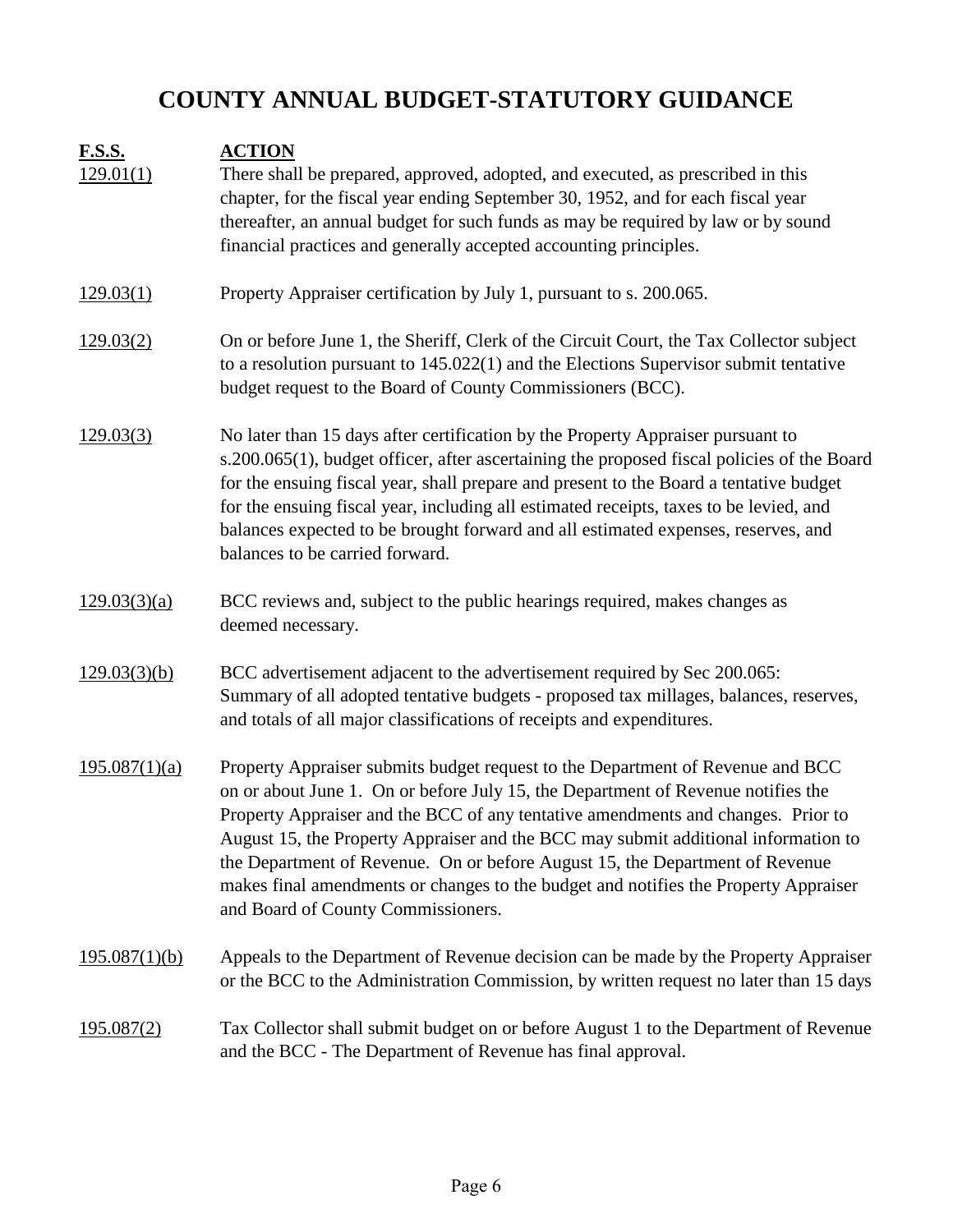#### **COUNTY ANNUAL BUDGET-STATUTORY GUIDANCE**

196.151 193.023 & 200.065(1)  $200.065(2)(a)$ 200.011(1)  $200.065(2)(b)$ (1) (2) (3) (4) 200.065(2)(c) (1) (2) (3) 200.065(2)(d) Adopt amended tentative budget. Recompute proposed millage and publicly announce percent, if any, by which the recomputed proposed millage exceeds the rolled-back rate. During hearing - Amend adopted tentative budget as deemed appropriate. The Property Appraiser must mail notices with the above information from all taxing authorities no later than 55 days after certification. Between 65 and 80 days after certification - public hearing to consider proposed Within 15 days of the meeting adopting the tentative budget, (2)(c), the BCC will advertise intent to finally adopt a millage rate and budget (as prescribed by 200.065(3). Rolled-Back Rate Date, time, and place of public hearings to consider proposed millage rate and tentative budget Within 35 days of certification by the Property Appraiser (200.065(1), the BCC must advise the Property Appraiser: Proposed millage rate millage rate and tentative budget. The budget officer computes a proposed millage rate necessary to fund the Between March 1 and July 1 each year, the Property Appraiser shall either approve exemption requests or deny and immediately notify applicants. rates for be levied for each fund respectively, together with the rates certified to be levied by the Board of County Commissioners for use of the county, special taxing district, board, agency, or other taxing unit within the county for which the Board of County Commissioners is required by law to levy taxes. tentative budget (129.03). The county commissioners shall determine the amount to be raised for all county purposes, except for county school purposes, and shall enter upon their minutes the Property Appraiser completes assessment of property values no later than July 1 and certifies taxable value to the BCC. Prior Year Millage Rate

Two to five days after advertisement, the final hearing will be held.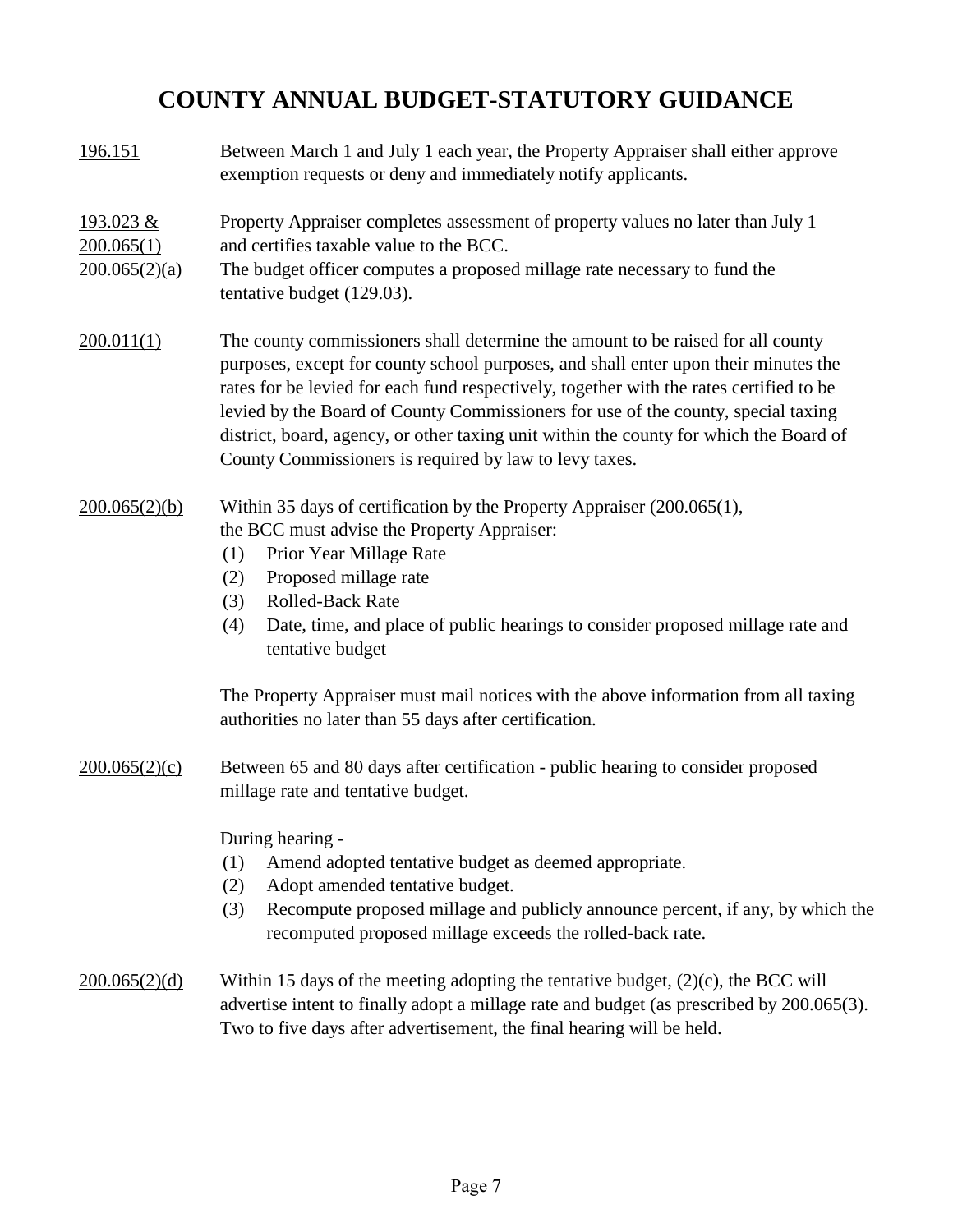#### **COUNTY ANNUAL BUDGET-STATUTORY GUIDANCE**

During final hearing -

- (1) Amend adopted tentative budget as deemed appropriate.
- (2) Adopt a final budget.
- (3) or ordinance. Publicly announce the rolled-back millage rate, the percentage millage increase, and the millage rate to be levied prior to adoption of the millage levy resolution
- (4) Adopt a resolution stating millage rate and percent, if any, by which the millage rate exceeds the rolled-back rate.
- (5) Numbers (2) and (4) require separate motions

The millage rate set by the final hearing shall in no event be higher than that set at the tentative hearing. If the rate set at the tentative hearing is higher than that certified to the Appraiser, (2)(b), first-class mail notices must be sent to each taxpayer.

#### $200.065(2)(c-e)$ During hearings -

- (1) Discuss:
	- (a) Percentage increase in millage over rolled-back rate and the specific purposes for which ad valorem tax revenues are being increased.
	- (b) Explain reasons for proposed increase over the rolled-back rate.
- (2) Millage rates at these hearings will be adopted prior to adopting budgets.
- (3) Hearings will be held after 5:00 p.m. on weekdays, or on Saturdays.

#### 200.065(4) the final hearing BCC will certify by resolution to the Property Appraiser what actions were taken in

#### 200.065 & 200.068 BCC will complete and furnish to the Department of Revenue within 30 days of the final hearing a completed millage process package.

Millage Process package includes:

- (1) Copy of resolution
- (2) Copy of certification of value showing rolled-back rate millage and proposed millage rates
- (3) Copy of advertisement pursuant to 200.065(3)
- 194.032(1)(a) will convene between 30 and 60 days after mailing of notices of proposed property taxes, to consider petitions for decreased assessments and denied exemptions. The Value Adjustment Board appointed under the provisions of Section 194.015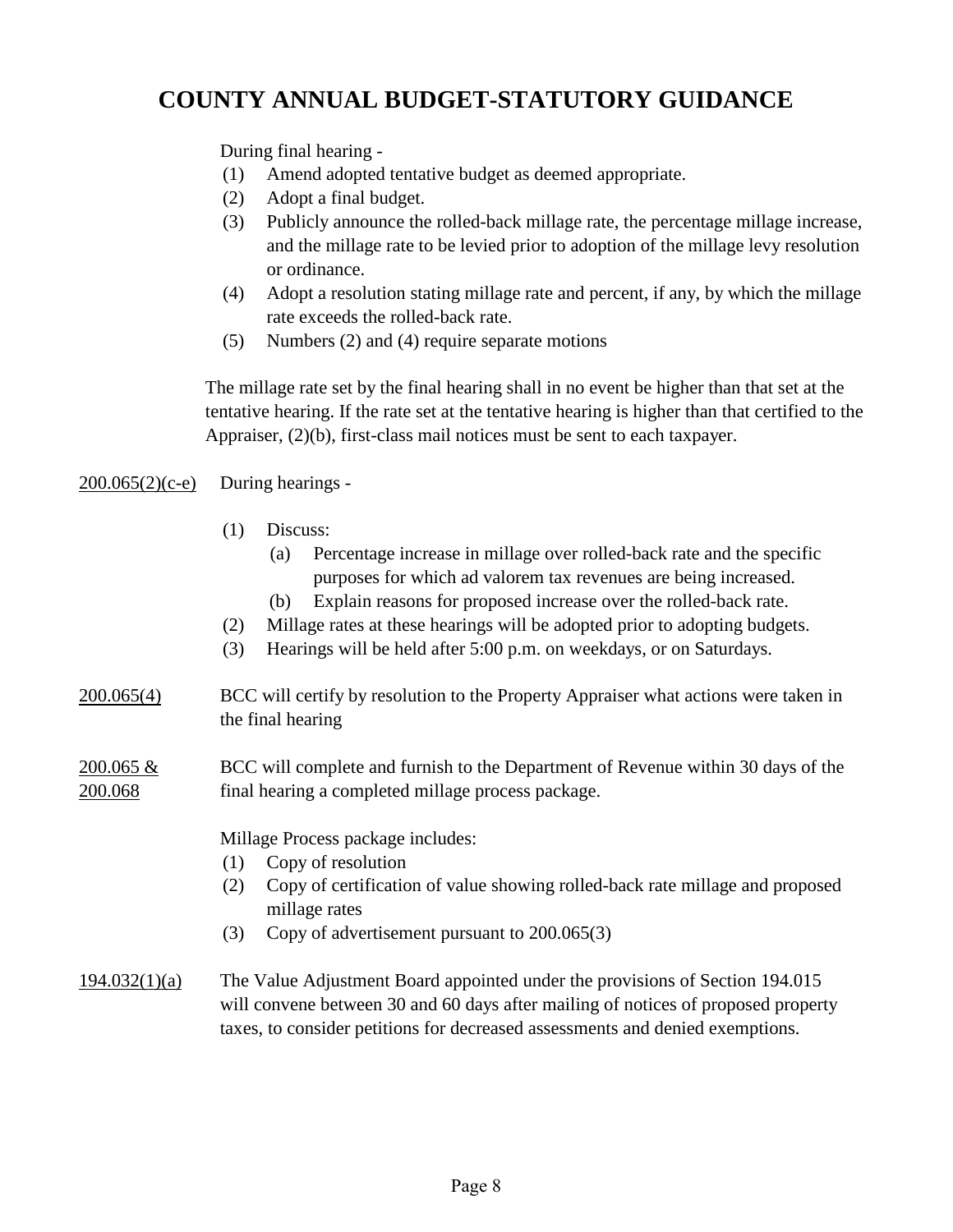## **Millage**

| County-Wide Gross Certified Taxable Value                     |                | \$14,521,804,221  |                    |
|---------------------------------------------------------------|----------------|-------------------|--------------------|
| Unincorporated MSTU Gross Certified Taxable Value             |                | \$6,744,270,988   |                    |
| <b>Current Millage Rate</b>                                   |                | \$3.2899          | per \$1000         |
| Proposed Millage Rate                                         |                | \$3.2899          | per \$1000         |
| Rolled-Back Rate (County-Wide)                                |                | \$3.6760          | per \$1000         |
| Rolled-Back Rate (Aggregate)                                  |                | \$3.7709          | per \$1000         |
| <b>Adopted Tentative Rate</b>                                 |                | \$3.2899          | per \$1000         |
| Certified to Appraiser for Notices of Proposed Property Taxes |                | \$3.2899          | per \$1000         |
| <b>Approved Millage Rate</b>                                  |                | \$3.2899          | per \$1000         |
| <b>Millage Required to Fund Proposed Budgets County-Wide</b>  |                |                   |                    |
| <b>FUND</b>                                                   | <b>MILLAGE</b> |                   | <b>TAXES</b> @ 95% |
| General                                                       | 1.4546         | per \$1000        | 20,066,514         |
| Fine & Forfeiture                                             | 1.6724         |                   | 23,072,049         |
| County Public Health Unit                                     | 0.0578         |                   | 797,957            |
| <b>Emergency Medical Services Enterprise</b>                  | 0.1051         |                   | 1,450,000          |
| <b>Total County-Wide Millage</b>                              | \$3.2899       | per \$1000        |                    |
| <b>Total County-Wide Taxes</b>                                |                |                   | \$45,386,520       |
| <b>Non County-Wide</b>                                        |                |                   |                    |
| Unincorporated Municipal Service and Taxing Unit (MSTU)       | \$0.1800       | per \$1000        | \$1,153,270        |
| Aggregate Millage Rate                                        | \$3.3735       | per \$1000        |                    |
| Total County & Non County-Wide Taxes                          |                |                   | \$46,539,790       |
| <b>Prior Year Millage Rates</b>                               |                |                   |                    |
| Fund                                                          | <b>MILLAGE</b> |                   | <b>TAXES @ 95%</b> |
| General                                                       |                | 1.3845 per \$1000 | \$21,324,140       |
| Fine & Forfeiture                                             | 1.7741         |                   | \$27,325,655       |
| County Public Health Unit                                     | 0.0534         |                   | \$822,531          |
| <b>Emergency Medical Services Enterprise</b>                  | 0.0779         |                   | \$1,200,000        |
| Totals - Prior Year                                           | \$3.2899       | per \$1000        | \$50,672,326       |
| Taxes generated at the rolled-back rate would be the point    |                |                   |                    |
| from which increases are measured. Accordingly, proposed      |                |                   |                    |
| budgets represent an increase of                              | $-10.43%$      | (5,285,806)       |                    |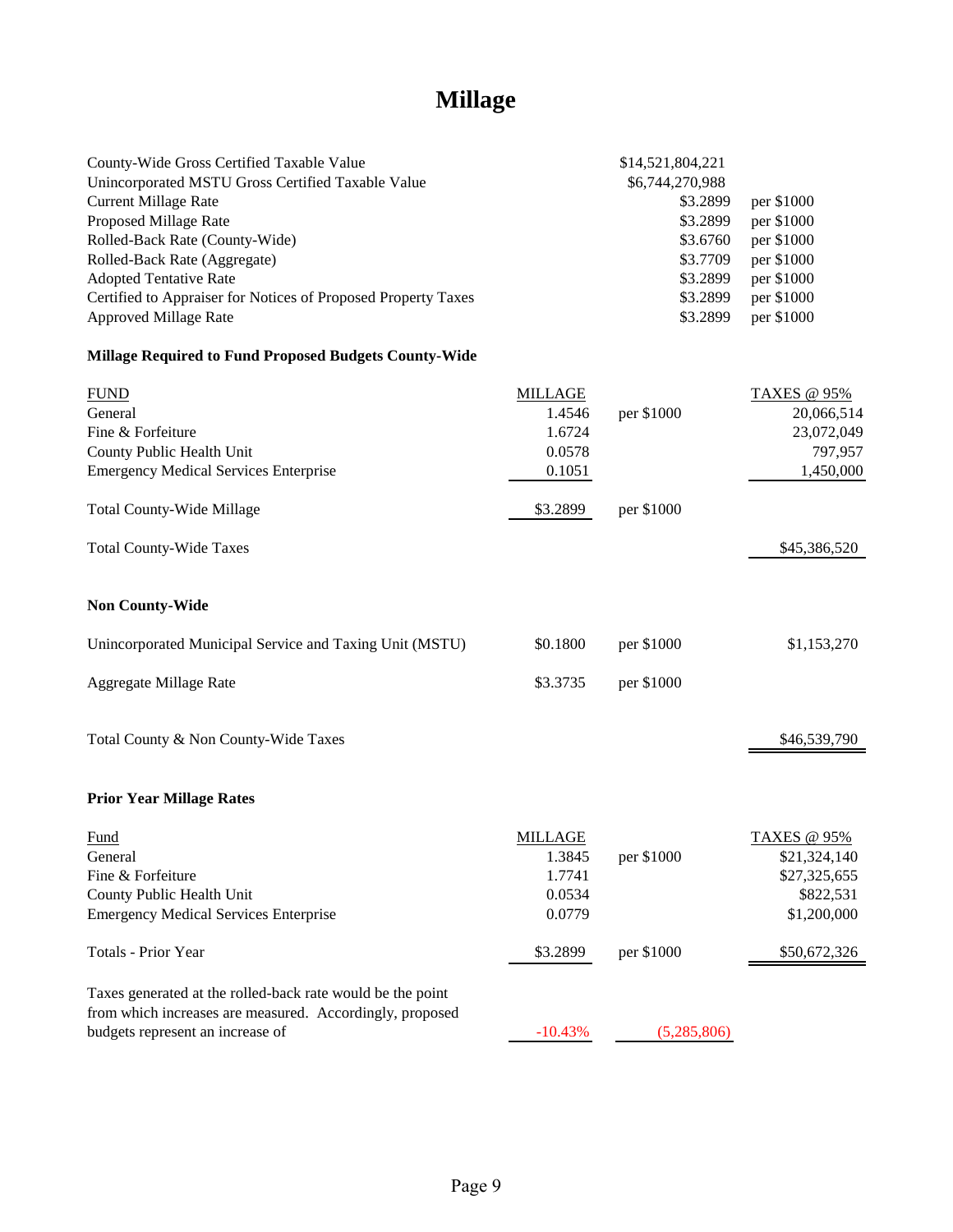#### **Millage - Last Ten Years**

| <b>FUND</b>                                  | <b>FY02</b> | <b>FY03</b> | <b>FY04</b> | <b>FY05</b> | <b>FY06</b> |
|----------------------------------------------|-------------|-------------|-------------|-------------|-------------|
| General                                      | 1.7538      | 1.7890      | 1.8384      | 1.9806      | 1.8957      |
| Fine & Forfeiture                            | 2.0382      | 1.9090      | 2.1302      | 1.9211      | 1.8609      |
| County Public Health Unit                    | 0.0574      | 0.0637      | 0.0674      | 0.0690      | 0.0646      |
| Capital Outlay                               | 0.1575      | 0.2786      | 0.0263      | 0.0886      | 0.2386      |
| <b>Emergency Medical Services Enterprise</b> | 0.2431      | 0.2097      | 0.1877      | 0.1907      | 0.1902      |
| <b>Total County-Wide Levy</b>                | 4.2500      | 4.2500      | 4.2500      | 4.2500      | 4.2500      |
| Unincorporated MSTU                          | 0.1327      | 0.1327      | 0.2654      | 0.2654      | 0.2085      |
| Sylvania Heights Fire District               | 3.9500      | 0.0000      | 0.0000      | 0.0000      | 0.0000      |
| Aggregate Millage Rate                       | 4.3107      | 4.3107      | 4.3720      | 4.3715      | 4.3669      |
| <b>FUND</b>                                  | <b>FY07</b> | <b>FY08</b> | <b>FY09</b> | <b>FY10</b> | <b>FY11</b> |
| General                                      | 1.6449      | 1.5868      | 1.3802      | 1.3845      | 1.4546      |
| Fine & Forfeiture                            | 1.5519      | 1.5829      | 1.7748      | 1.7741      | 1.6724      |
| County Public Health Unit                    | 0.0547      | 0.0484      | 0.0520      | 0.0534      | 0.0578      |
| Capital Outlay                               | 0.2568      | 0.0000      | 0.0000      | 0.0000      | 0.0000      |
| <b>Emergency Medical Services Enterprise</b> | 0.1417      | 0.1262      | 0.0925      | 0.0779      | 0.1051      |
| <b>Total County-Wide Levy</b>                | 3.6500      | 3.3443      | 3.2995      | 3.2899      | 3.2899      |
| Unincorporated MSTU                          | 0.2085      | 0.1888      | 0.1800      | 0.1800      | 0.1800      |
| Sylvania Heights Fire District               | 0.0000      | 0.0000      | 0.0000      | 0.0000      | 0.0000      |
| Aggregate Millage Rate                       | 3.7417      | 3.4281      | 3.3802      | 3.3722      | 3.3735      |

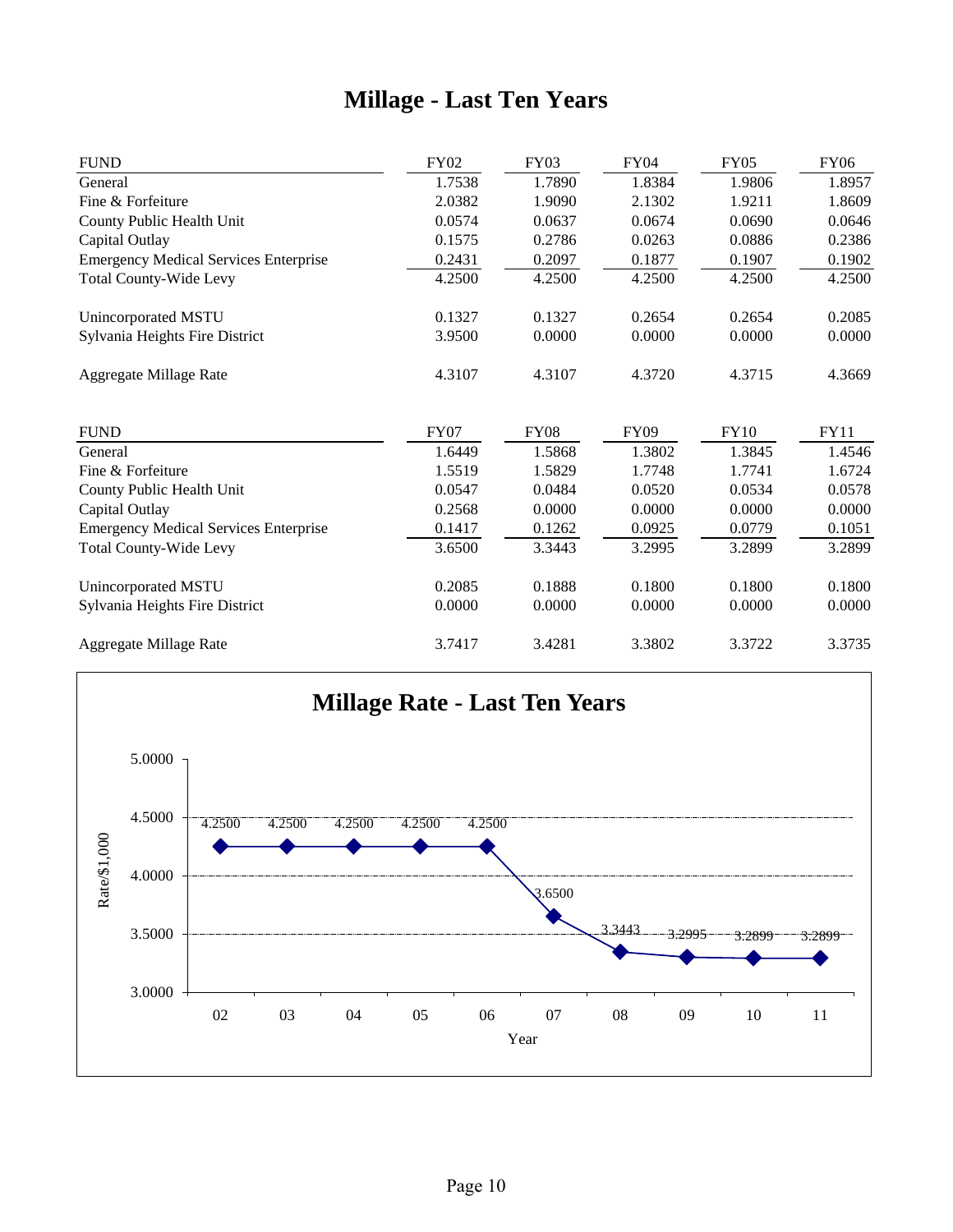

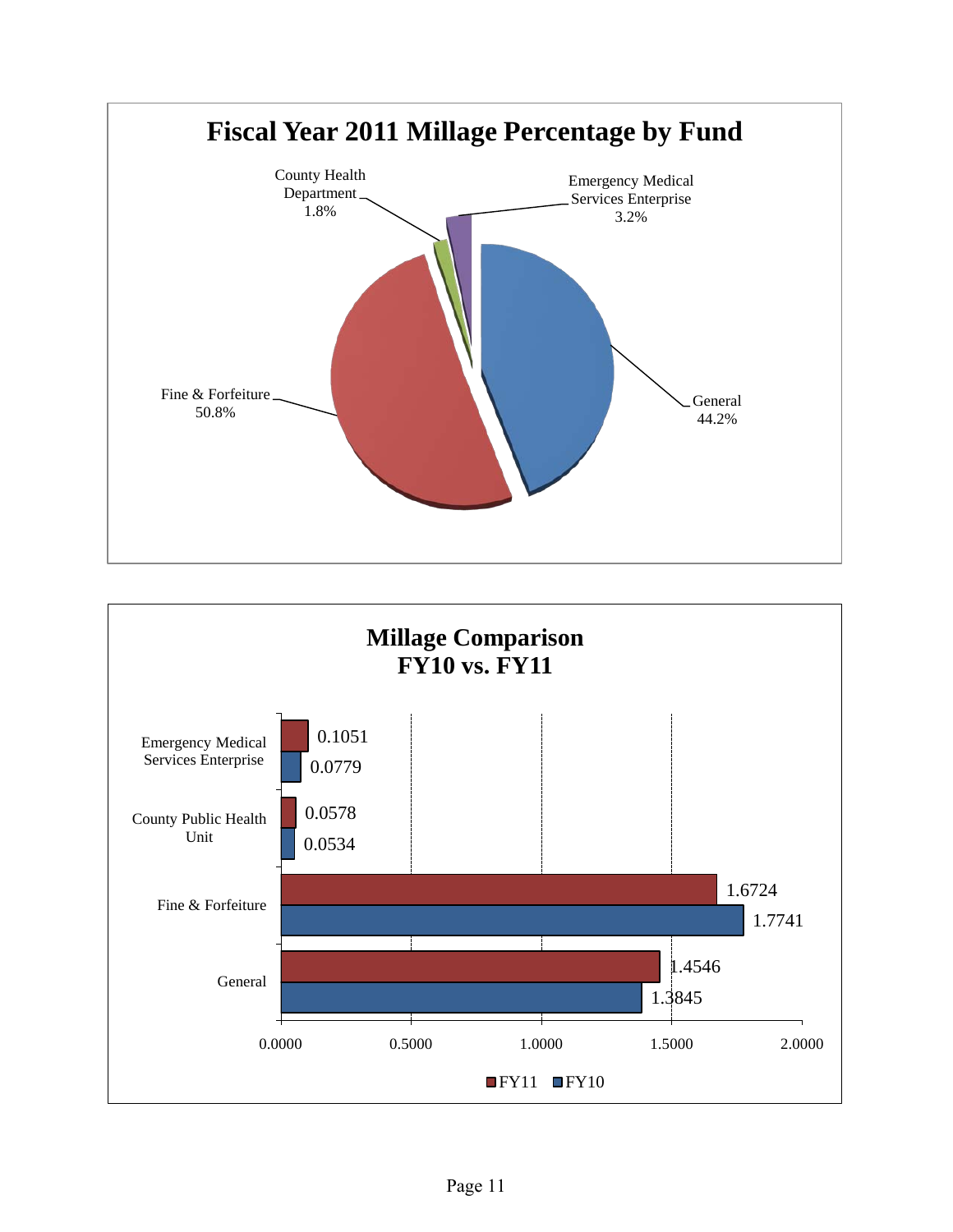# **Property Value - Last Ten Years**

| Year        | <b>Final Valuation</b> | Millage | Taxes @ 95%  | <b>Total Budget</b> |
|-------------|------------------------|---------|--------------|---------------------|
| 2002        | \$8,363,348,849        | 4.2500  | \$33,767,021 | \$209,058,544       |
| 2003        | \$8,888,172,157 (2)    | 4.2500  | \$36,641,490 | \$207,038,773       |
| 2004        | \$9,618,024,001        | 4.2500  | \$38,832,772 | \$200,708,951       |
|             |                        |         |              |                     |
| 2005        | \$10,767,916,378       | 4.2500  | \$43,475,462 | \$213,637,230       |
|             |                        |         |              |                     |
| 2006        | \$13,576,903,661       | 4.2500  | \$54,816,749 | \$238,388,812       |
|             |                        |         |              |                     |
| 2007        | \$17,899,368,086       | 3.6500  | \$62,066,059 | \$292,259,226       |
|             |                        |         |              |                     |
| 2008        | \$18,806,640,352       | 3.3443  | \$59,750,295 | \$313,172,524       |
| 2009        | \$17,410,630,993       | 3.2995  | \$54,574,058 | \$304,080,099       |
|             |                        |         |              |                     |
| 2010        | \$16,213,042,985       | 3.2899  | \$50,672,326 | \$263,569,236       |
|             |                        |         |              |                     |
| (1)<br>2011 | \$14,521,804,221       | 3.2899  | \$45,386,520 | \$280,421,796       |
|             |                        |         |              |                     |

(1) Certified as of July 1, 2010.

(2) Taxes @ 97%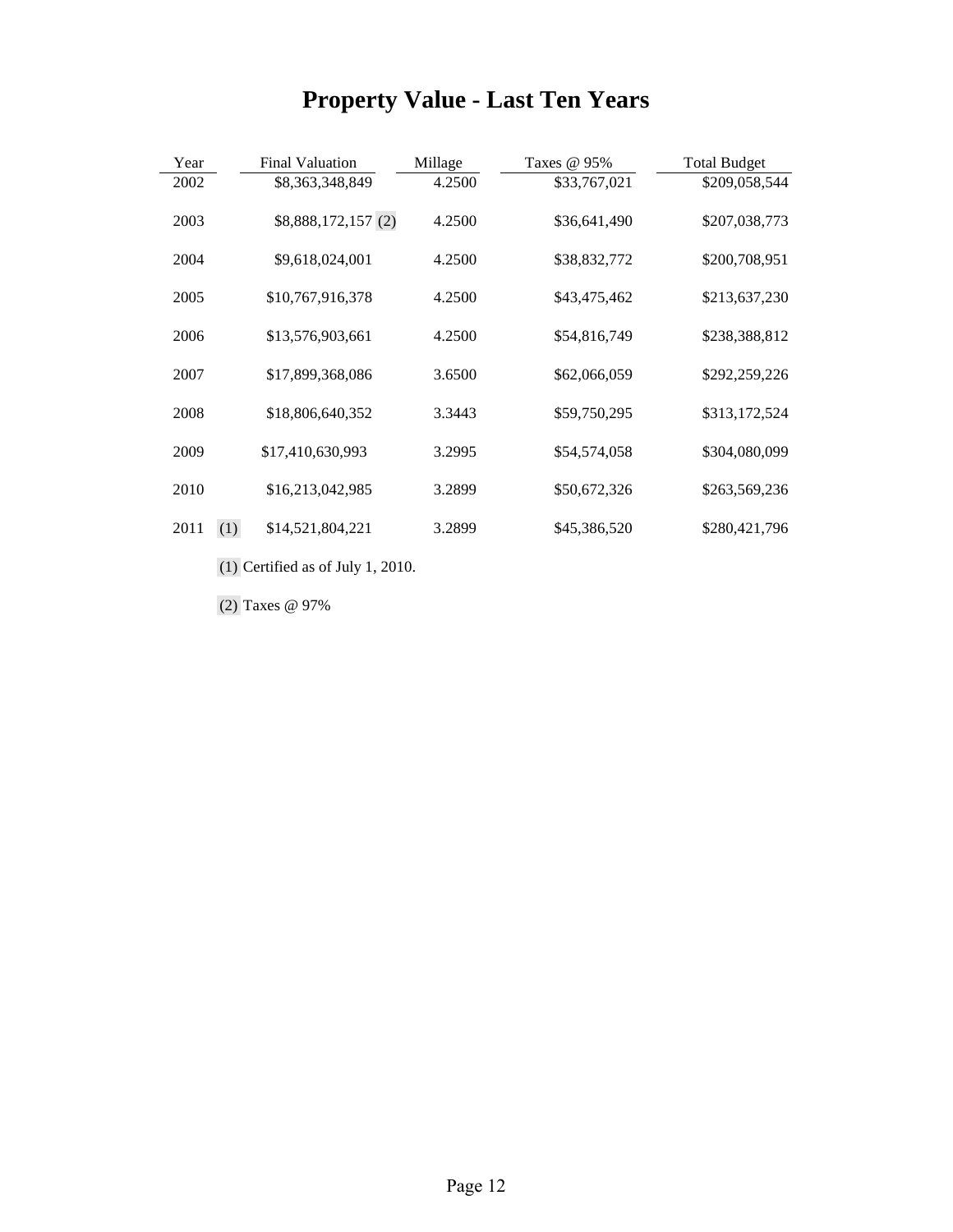

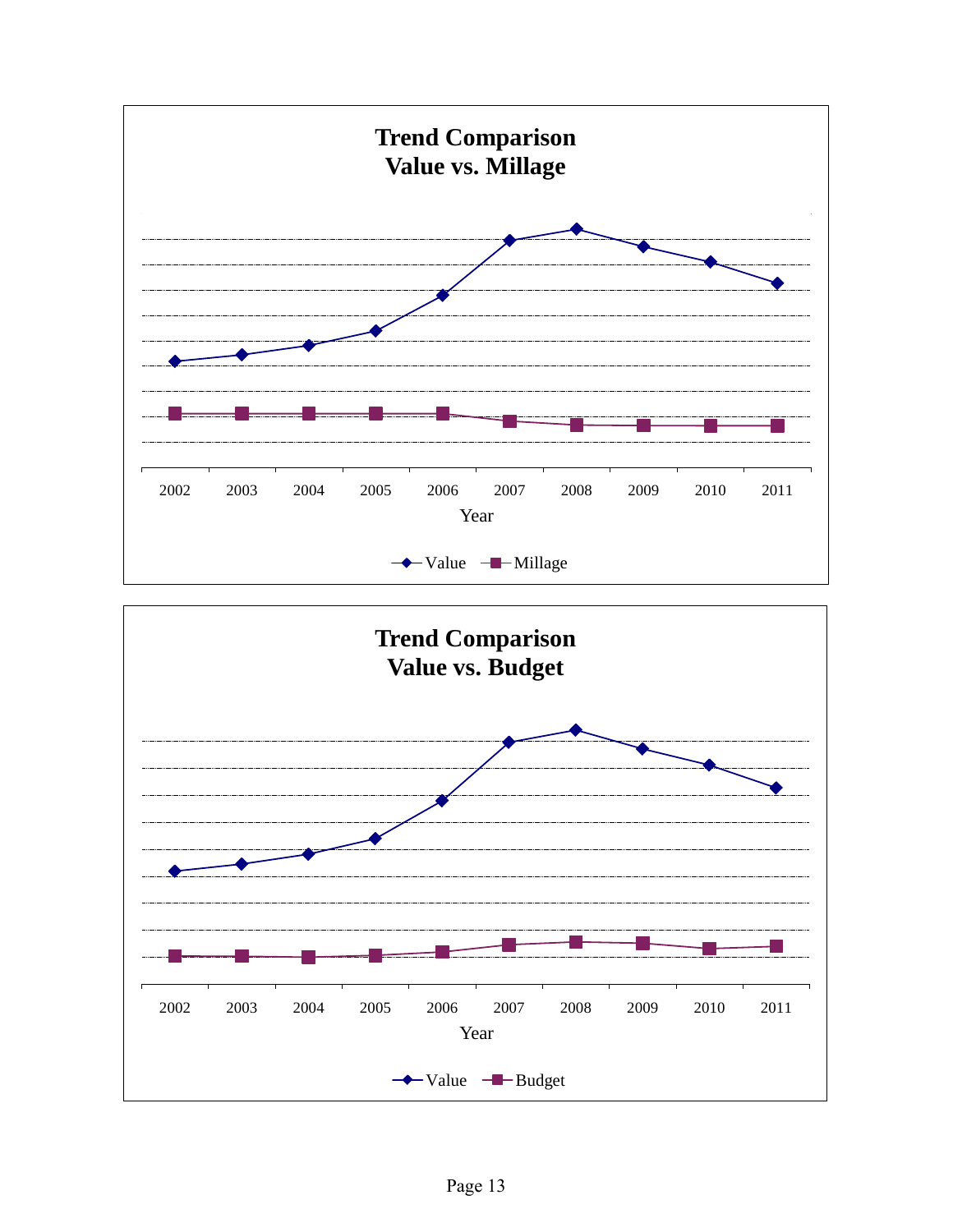



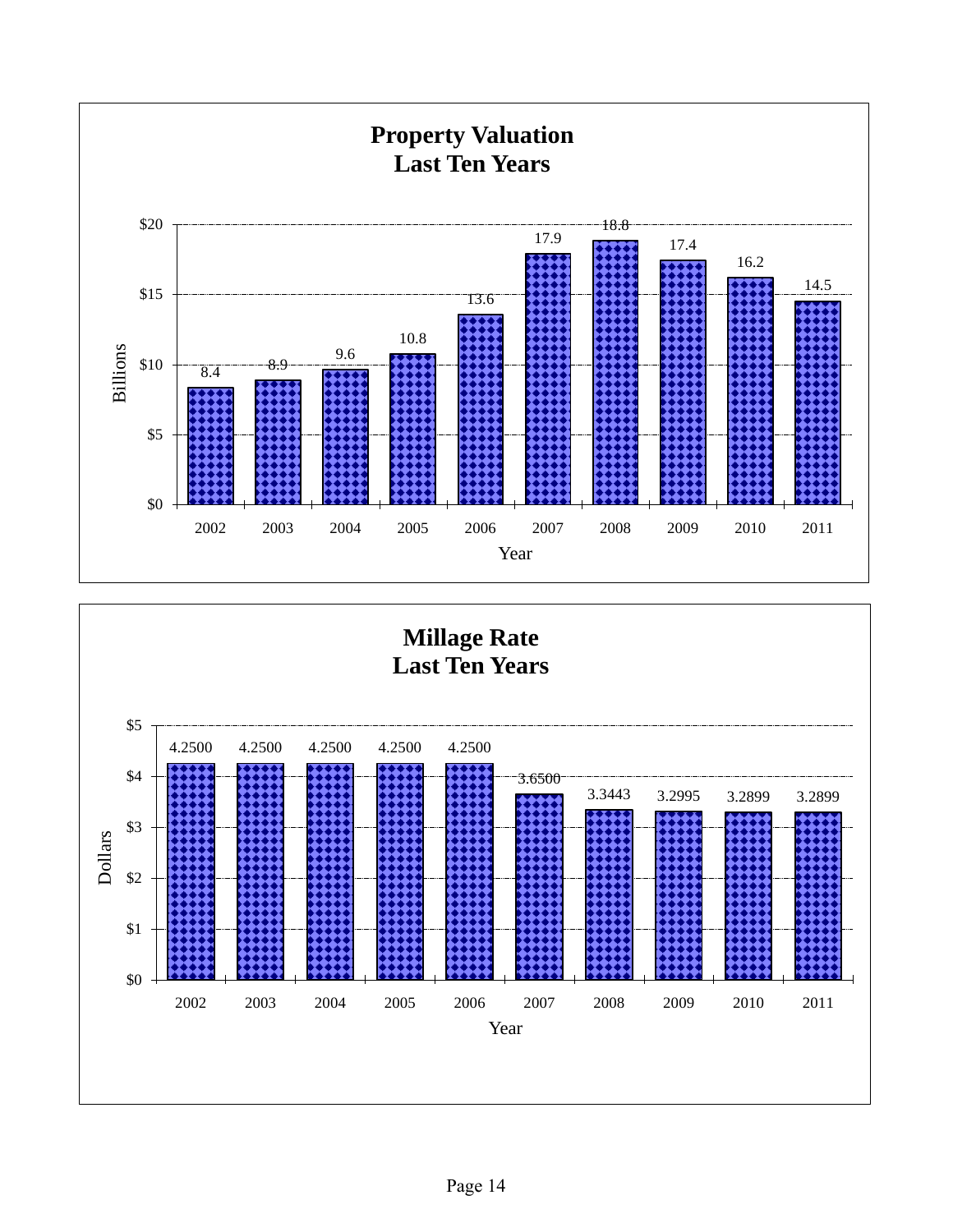

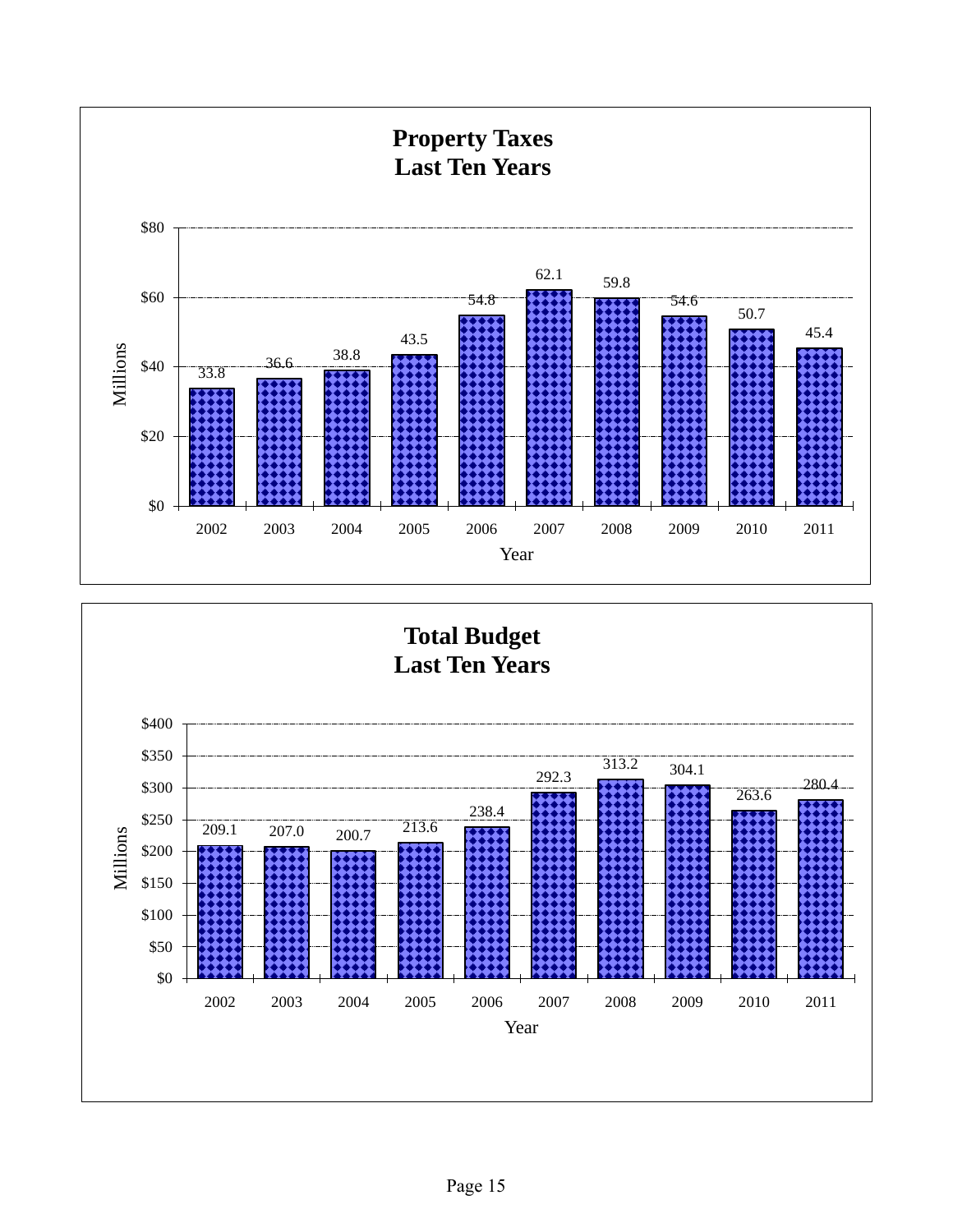# **Human Resources Summary**

| Fund | Title                                   | <b>FY09</b>      | <b>FY10</b>      | <b>FY11</b>      | $+/-$            |
|------|-----------------------------------------|------------------|------------------|------------------|------------------|
| 001  | <b>Board of County Commissioners</b>    | 8                | 8                | $8\,$            | 0                |
|      | County Administrator                    | 3                | 3                | 3                | $\boldsymbol{0}$ |
|      | Purchasing                              | 6                | 6                | 6                | 0                |
|      | <b>Human Resources</b>                  | 8                | 8                | 8                | 0                |
|      | <b>Legal Services</b>                   | 1                | 1                | 1                | 0                |
|      | <b>Planning Department</b>              | 12               | 12               | 11               | (1)              |
|      | OEA Eglin AFB - Grant                   | 1                | 1                | 1                | $\theta$         |
|      | Geographical Information Systems        | 9                | 9                | 9                | 0                |
|      | <b>Systems and Networking</b>           | 7                | 7                | 7                | 0                |
|      | Applications and Administration         | 5                | 5                | 5                | 0                |
|      | <b>Facility Maintenance</b>             | 46               | 46               | 44               | (2)              |
|      | <b>Administrative Services</b>          | 5                | 5                | 5                | $\boldsymbol{0}$ |
|      | <b>Emergency Management</b>             | 3                | 3                | 3                | 0                |
|      | County Warning Point                    | 20               | 20               | 17               | (3)              |
|      | 911 Coordinator                         | 2                | $\overline{c}$   | 5                | 3                |
|      | Code Enforcement                        | 3                | 3                | 3                | 0                |
|      | <b>Beach Safety</b>                     | 24               | 24               | 24               | 0                |
|      | <b>Agriculture Extension</b>            | 9                | 9                | 10               | 1                |
|      | <b>Veterans Services</b>                | 4                | 4                | 3                | (1)              |
|      | Mosquito Control                        | 9                | 8                | $\,8\,$          | $\boldsymbol{0}$ |
|      | General Fund                            | 185              | 184              | 181              | (3)              |
| 101  | <b>Engineering Department</b>           | 24               | 21               | 18               | (3)              |
|      | Road Department                         | 97               | 96               | 95               | (1)              |
|      | <b>Traffic Signal Maintenance</b>       | 5                | 5                | 5                | $\boldsymbol{0}$ |
|      | <b>Stormwater Management</b>            | 0                | 4                | 5                | 1                |
|      | FDOT Traffic Signals - Grant            | 1                | 1                | 1                | $\boldsymbol{0}$ |
| 102  | <b>Corrections Department</b>           | 139              | 139              | 133              | (6)              |
|      | Judicial Innovations                    | 0                | 2                | 2                | $\boldsymbol{0}$ |
|      | <b>Pretrial Services</b>                | 4                | 4                | 4                | $\boldsymbol{0}$ |
|      | Law Library                             | 1                | 1                | 1                | $\boldsymbol{0}$ |
|      | Prisoner Benefit                        | 2                | 2                | 2                | 0                |
|      | FDCF Mental Health & Drug Court - Grant | 4                | 4                | 4                | 0                |
| 103  | Library Cooperative                     | 2                | 2                |                  | (1)              |
|      | FDLIS State Aid Library - Grant         | 1                | 1                | 1                | $\boldsymbol{0}$ |
| 104  | Tourism Promotion                       | 8                | 8                | 9                | T                |
|      | Tourism-Administration                  |                  |                  |                  | 0                |
|      | Product Improvement                     |                  | 1                | 1                | 0                |
| 115  | <b>Unincorporated County Parks</b>      | 19               | 19               | 19               | 0                |
|      | Special Revenue Funds                   | 309              | $\overline{311}$ | $\overline{302}$ | (9)              |
| 301  | <b>Courthouse Annex Extension</b>       | $\boldsymbol{0}$ | $\boldsymbol{0}$ | 1                |                  |
|      | Capital Outlay Funds                    | $\overline{0}$   | $\overline{0}$   |                  |                  |
| 411  | Water & Sewer-Operating                 | 133              | 133              | 128              | (5)              |
| 421  | <b>Airport Administration</b>           | 7                | $\,8\,$          | $\,8\,$          | $\mathbf{0}$     |
|      | Airport-Operating                       | 17               | 15               | 12               | (3)              |
|      | Destin-Operating                        | $\boldsymbol{0}$ | $\mathbf{2}$     | $\mathfrak{Z}$   | 1                |
|      | <b>Bob Sikes-Operating</b>              | $\mathbf{0}$     | 1                | 1                | $\boldsymbol{0}$ |
| 430  | Solid Waste                             | 8                | 8                | 6                | (2)              |
|      | <b>Recycling Department</b>             | 7                | 7                | 7                | $\boldsymbol{0}$ |
| 441  | <b>Inspection Department</b>            | 13               | 13               | 12               | (1)              |
| 450  | <b>Emergency Medical Services</b>       | 117              | 117              | 117              | $\boldsymbol{0}$ |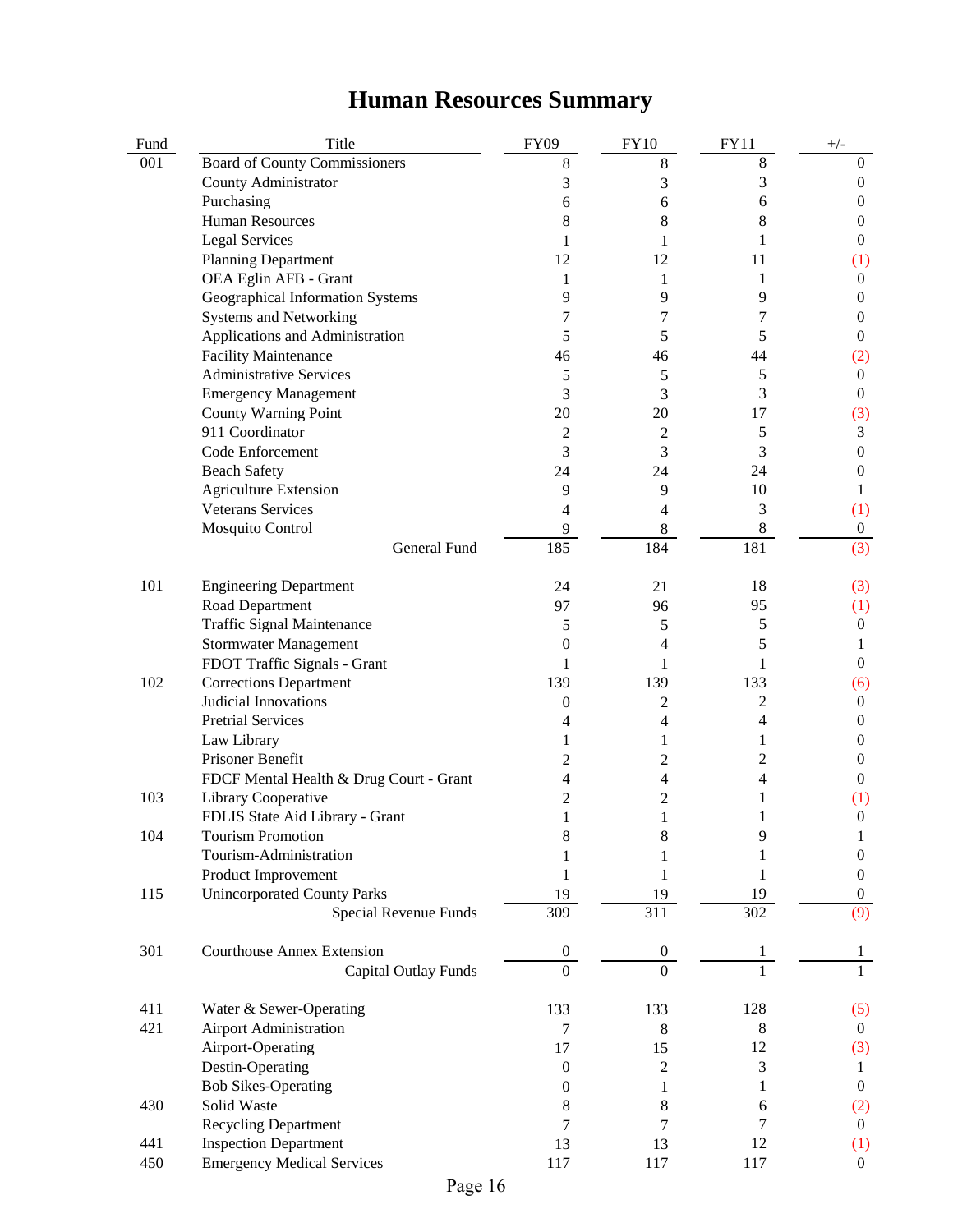|      | Truman Resources Bunniary           |             |       |      |  |
|------|-------------------------------------|-------------|-------|------|--|
| Fund | Title                               | <b>FY09</b> | FY10. | FY11 |  |
| 460  | <b>Conference Center Promotions</b> |             |       |      |  |
|      | Conference Center Administration    |             |       | 1 Q  |  |
|      | Enternrise Funds                    |             |       |      |  |

## **Human Resources Summary**

|     | Comercinee Center Framministration |                               | 10  | $\overline{1}$ | $\overline{ }$ | v                |
|-----|------------------------------------|-------------------------------|-----|----------------|----------------|------------------|
|     |                                    | <b>Enterprise Funds</b>       | 322 | 325            | 315            | (10)             |
| 501 | <b>Risk Management</b>             |                               | 3   | 3              | 3              | $\theta$         |
| 502 | <b>Fleet Operations</b>            |                               | 19  | 19             | 18             | $\left(1\right)$ |
|     |                                    | <b>Internal Service Funds</b> | 22  | 22             | 21             | (1)              |
|     | <b>GRAND TOTAL</b>                 |                               | 838 | 842            | 820            |                  |
|     | <b>Elected Officials</b>           |                               |     |                |                | $\Omega$         |
|     | Full-time                          |                               | 770 | 772            | 748            | (24)             |
|     | Part-time                          |                               |     |                | 9              | 2                |
|     | Relief                             |                               | 58  | 58             | 58             | $\Omega$         |
|     | Total                              |                               | 838 | 842            | 820            | (22)             |
|     |                                    |                               |     |                |                |                  |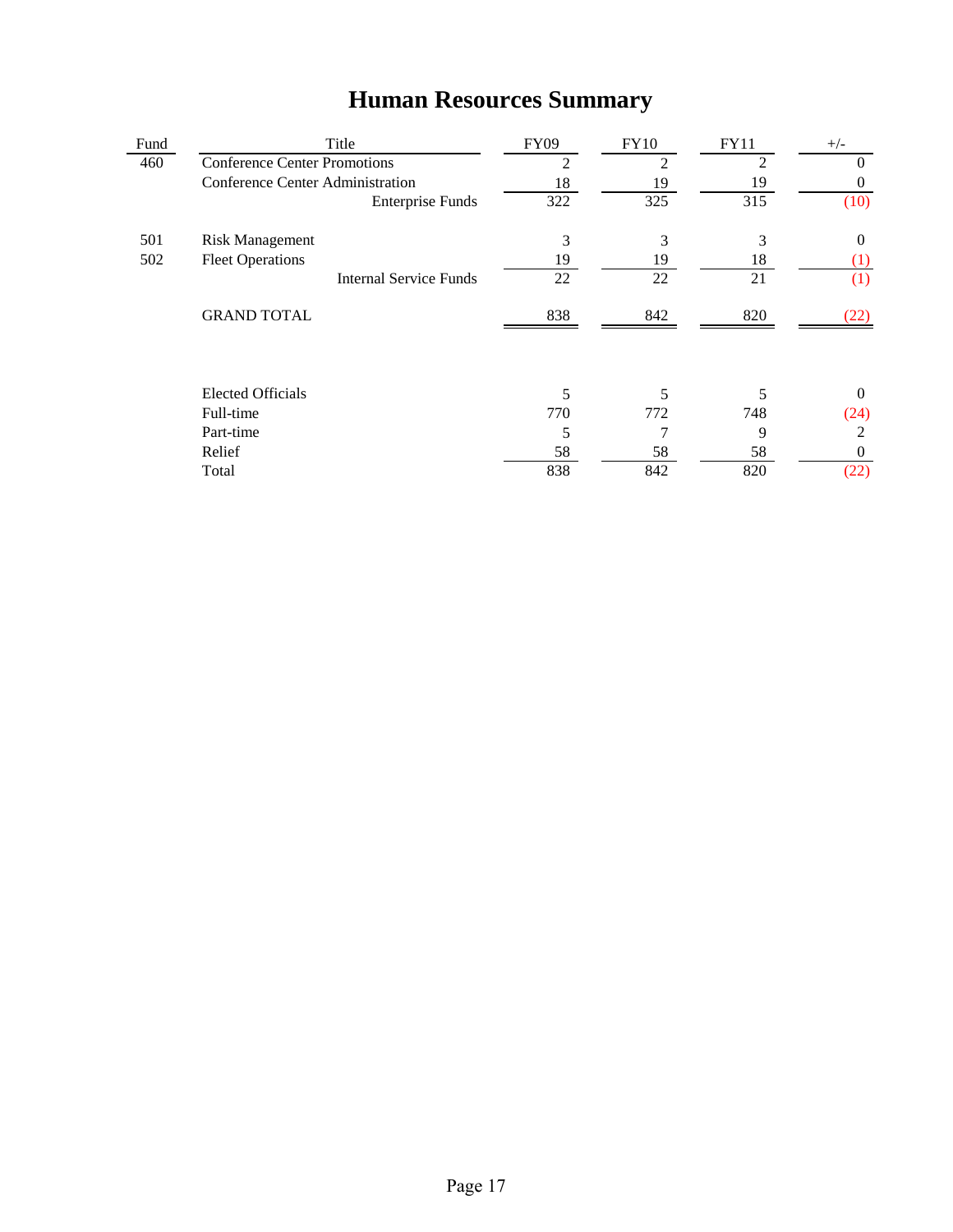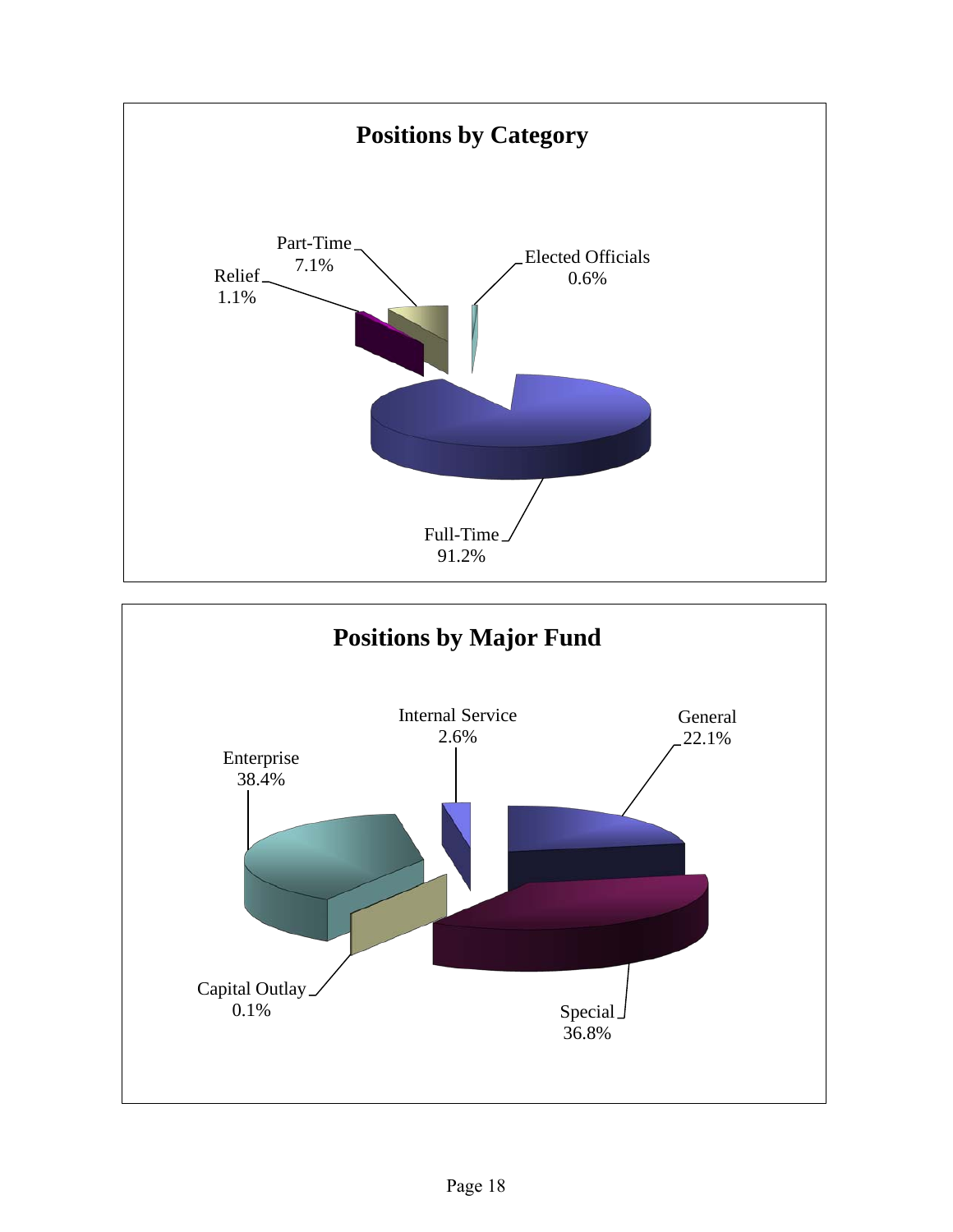# **Summary of Balances Revenues and Expenditures**

|     |                                             | Approved      | Approved      | Approved      | \$              | $\%$      |
|-----|---------------------------------------------|---------------|---------------|---------------|-----------------|-----------|
|     | Title                                       | 2009          | 2010          | 2011          | Inc/(Dec)       | Inc/(Dec) |
| 001 | General                                     | \$38,724,925  | \$36,431,009  | \$34,858,008  | (\$1,573,001)   | $-4.3%$   |
| 101 | <b>County Transportation Trust</b>          | \$12,374,930  | \$12,106,165  | \$11,360,758  | $(\$745,407)$   | $-6.2%$   |
| 102 | Fine & Forfeiture                           | \$47,897,104  | \$48,836,565  | \$47,985,539  | $(\$851,026)$   | $-1.7%$   |
| 103 | Library Cooperative                         | \$1,272,000   | \$1,109,203   | \$704,894     | $(\$404,309)$   | $-36.5%$  |
| 104 | <b>Tourist Development</b>                  | \$12,896,225  | \$14,265,000  | \$15,640,400  | \$1,375,400     | 9.6%      |
| 112 | County Public Health Unit                   | \$885,196     | \$840,531     | \$808,957     | $(\$31,574)$    | $-3.8%$   |
| 113 | <b>Street Lighting</b>                      | \$823,747     | \$787,594     | \$803,336     | \$15,742        | 2.0%      |
| 115 | <b>Unincorporated County Parks</b>          | \$4,905,027   | \$5,219,607   | \$5,736,270   | \$516,663       | 9.9%      |
| 201 | Okaloosa Debt Service                       | \$5,213,055   | \$4,436,253   | \$6,051,283   | \$1,615,030     | 36.4%     |
| 301 | <b>Capital Outlay Construction</b>          | \$13,809,017  | \$12,228,701  | \$25,560,156  | \$13,331,455    | 109.0%    |
| 302 | Road/Bridge Construction                    | \$13,372,078  | \$12,977,076  | \$12,840,238  | (\$136,838)     | $-1.1%$   |
| 411 | Water & Sewer Enterprise                    | \$68,215,954  | \$36,207,654  | \$39,159,955  | \$2,952,301     | 8.2%      |
| 421 | <b>Airport Enterprise</b>                   | \$26,348,789  | \$24,568,663  | \$26,054,155  | \$1,485,492     | 6.0%      |
| 430 | Solid Waste Enterprise                      | \$10,972,500  | \$8,812,300   | \$7,791,000   | (\$1,021,300)   | $-11.6%$  |
| 441 | <b>Inspection Enterprise</b>                | \$1,233,953   | \$1,213,010   | \$1,169,757   | $(\$43,253)$    | $-3.6%$   |
| 450 | <b>Emergency Medical Service Enterprise</b> | \$7,639,233   | \$7,227,120   | \$7,161,472   | $(\$65,648)$    | $-0.9\%$  |
| 460 | Conference Center Enterprise                | \$17,017,200  | \$16,574,500  | \$17,592,700  | \$1,018,200     | 6.1%      |
| 501 | Self Insurance                              | \$15,223,575  | \$16,014,069  | \$15,010,665  | $(\$1,003,404)$ | $-6.3%$   |
| 502 | Garage Services                             | \$5,255,591   | \$3,714,216   | \$4,132,253   | \$418,037       | 11.3%     |
|     | <b>TOTAL</b>                                | \$304,080,099 | \$263,569,236 | \$280,421,796 | \$16,852,560    | 6.4%      |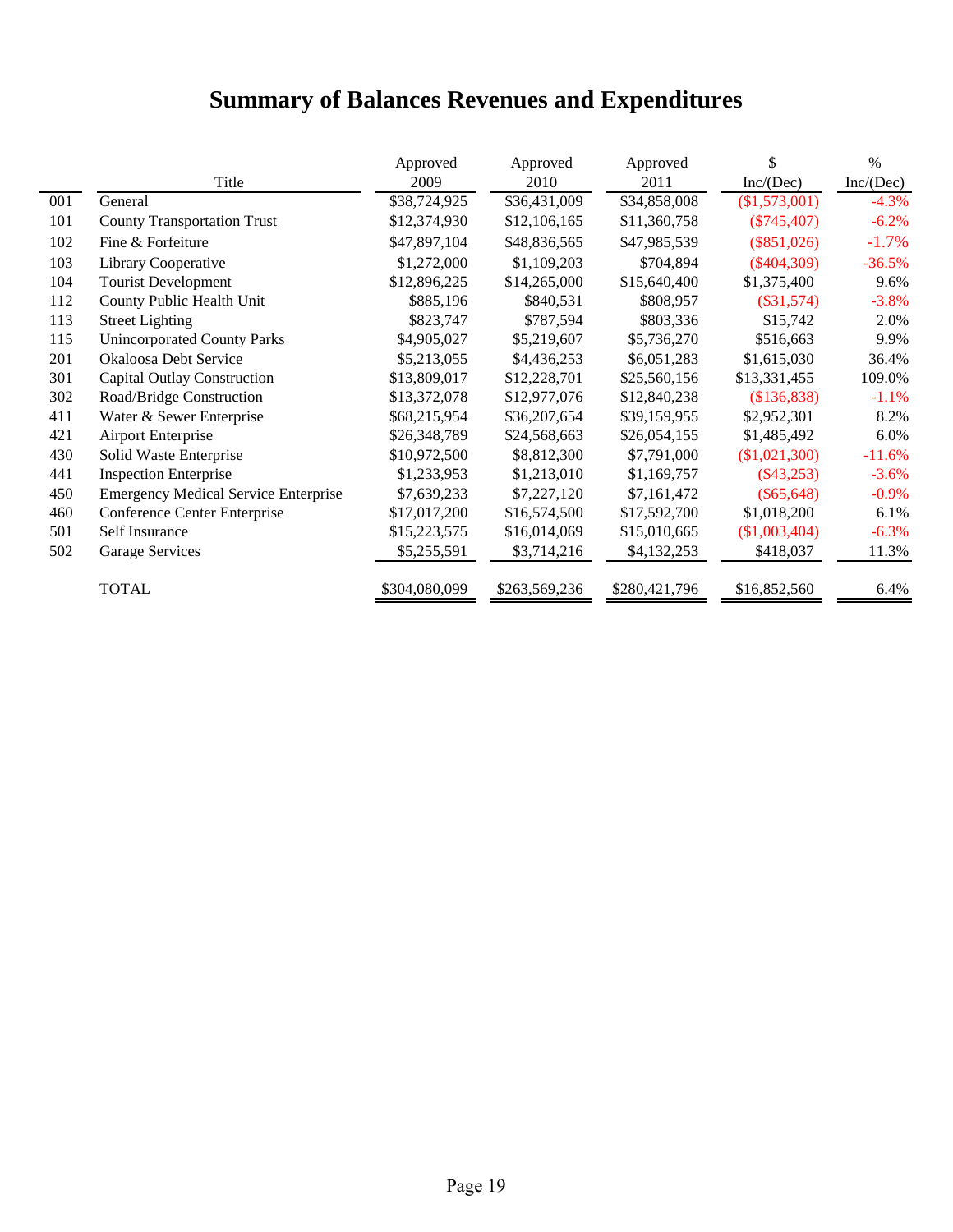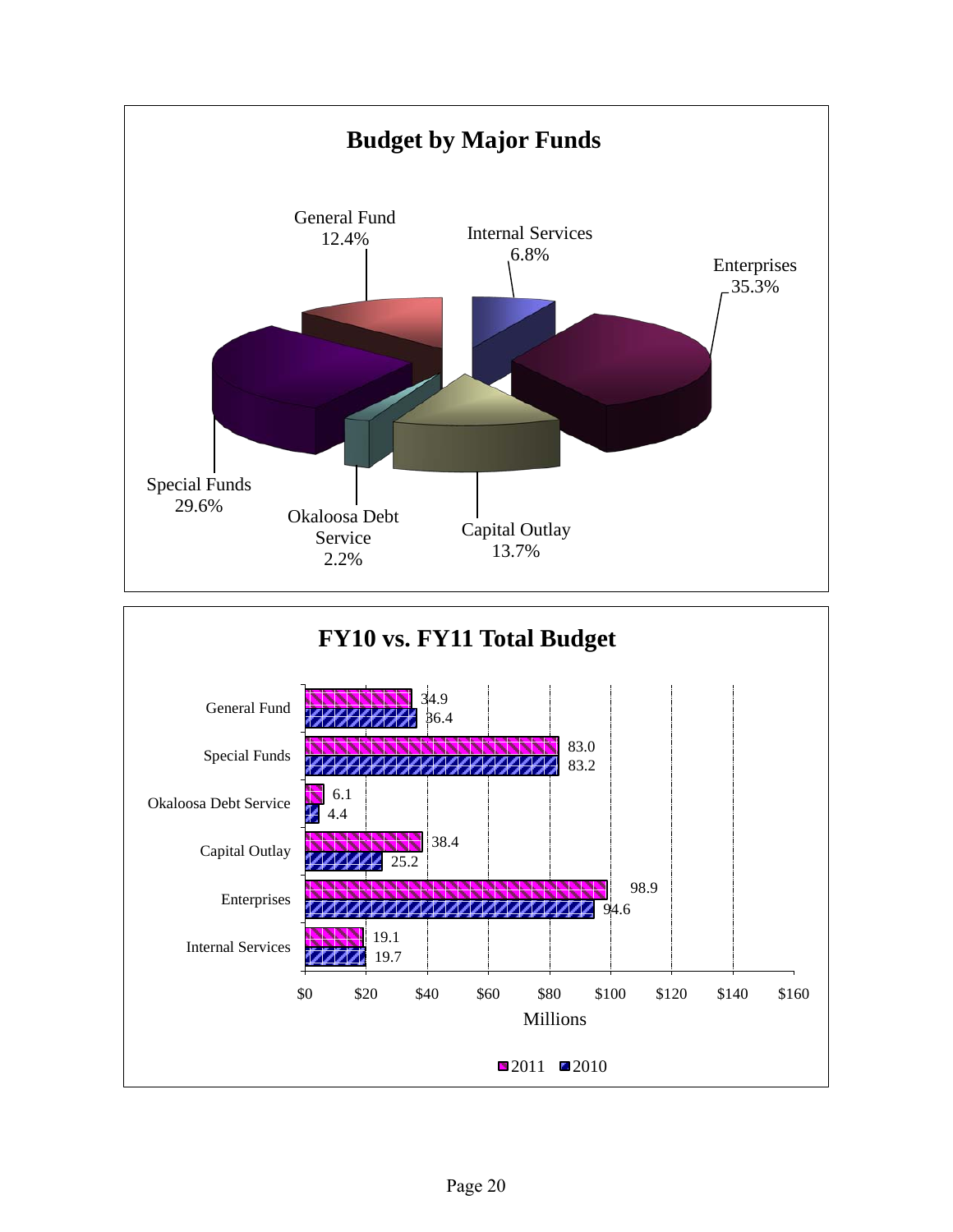## **Revenue Department Budgets**

| Fund | Dept   | Title                                           | ${\rm FY10}$            | <b>FY11</b>      | $+/-$         | $\%$       |
|------|--------|-------------------------------------------------|-------------------------|------------------|---------------|------------|
| 001  | 0100R  | General Fund Revenue                            | \$32,367,091            | \$31,106,392     | (\$1,260,699) | $-3.9%$    |
|      |        | 0103R Purchasing Department                     | \$5,200                 | \$100            | $(\$5,100)$   | $-98.1%$   |
|      | 0108R  | <b>Planning Department</b>                      | \$127,500               | \$52,500         | $(\$75,000)$  | $-58.8%$   |
|      |        | 0111R Information Systems                       | \$1,700                 | \$100            | (\$1,600)     | $-94.1%$   |
|      |        | 0112R Facilities Maintenance                    | \$71,500                | \$74,750         | \$3,250       | 4.5%       |
|      |        | 0113R Administrative Services                   | \$332,062               | \$371,090        | \$39,028      | 11.8%      |
|      | 0122R  | <b>County Warning Point</b>                     | \$414,600               | \$331,350        | $(\$83,250)$  | $-20.1%$   |
|      |        | 0123R 9-1-1 Coordinator                         | \$2,074,200             | \$2,278,200      | \$204,000     | 9.8%       |
|      |        | 0124R Code Enforcement                          | \$1,000                 | \$16,500         | \$15,500      | 1550.0%    |
|      |        | 0130R Agriculture Extension                     | \$0                     | \$12,000         | \$12,000      | $\rm NA$   |
|      |        | 0140R Coordinated Transportation                | \$198,917               | \$0              | (\$198,917)   | $-100.0%$  |
|      |        | 0141R Community Transit                         | \$10,000                | \$20,000         | \$10,000      | 100.0%     |
|      |        | 0152R E.J.M. Aerospace                          | \$467,113               | \$418,500        | $(\$48,613)$  | $-10.4%$   |
|      |        | 0160R Mosquito Control                          | \$200,000               | \$56,500         | (\$143,500)   | $-71.8%$   |
|      |        | 0170R County Parks                              | \$25,000                | \$20,000         | $(\$5,000)$   | $-20.0%$   |
|      |        | 70002R DCA Mosquito Control (00)                | \$41,567                | \$5,000          | $(\$36,567)$  | $-88.0%$   |
|      |        | 70812R OEA Eglin AFB Growth (08)                | \$93,559                | \$95,026         | \$1,467       | 1.6%       |
|      |        | <b>TOTAL</b>                                    | \$36,431,009            | \$34,858,008     | (\$1,573,001) | $-4.3%$    |
|      |        |                                                 |                         |                  |               |            |
| 101  | 1000R  | <b>County Transportation Trust Fund Revenue</b> | \$10,016,133            | \$9,384,405      | $(\$631,728)$ | $-6.3%$    |
|      |        | 1004R Stormwater Management                     | \$2,000,000             | \$1,885,000      | (\$115,000)   | $-5.8%$    |
|      |        | 71901R DOT Traffic Signalization (09)           | \$90,032                | \$91,353         | \$1,321       | 1.5%       |
|      |        | <b>TOTAL</b>                                    | \$12,106,165            | \$11,360,758     | $(\$745,407)$ | $-6.2%$    |
|      |        |                                                 |                         |                  |               |            |
| 102  |        | 1050R Fine & Forfeiture Fund Revenue            | \$41,185,442            | \$40,104,971     | (\$1,080,471) | $-2.6%$    |
|      |        | 1051R Corrections Revenue                       | \$431,000               | \$428,000        | $(\$3,000)$   | $-0.7%$    |
|      |        | 1052R Education Corrections/Sheriff             | \$45,000                | \$135,000        | \$90,000      | 200.0%     |
|      |        | 1053R Forfeitures Sheriff                       | \$25,000                | \$25,000         | \$0           | 0.0%       |
|      | 1054R  | Sheriff                                         | \$3,562,330             | \$3,436,570      | (\$125,760)   | $-3.5%$    |
|      |        | 1056R Radio Communications Program              | \$180,000               | \$120,000        | $(\$60,000)$  | $-33.3%$   |
|      |        | 1060R Court Administration'                     | \$1,000                 | \$700            | $(\$300)$     | $-30.0%$   |
|      |        | 1063R Court Information Technology              | \$275,000               | \$605,943        | \$330,943     | 120.3%     |
|      |        | 1064R Judicial Innovations                      | \$715,000               | \$730,000        | \$15,000      | 2.1%       |
|      |        | 1069R Court Facilities                          | \$950,000               | \$850,000        | (\$100,000)   | $-10.5%$   |
|      |        | 1082R Pretrial Services Revenue                 | \$55,000                | \$50,000         | $(\$5,000)$   | $-9.1%$    |
|      |        | 1086R Family Mediation                          | \$26,530                | \$5,500          | (\$21,030)    | $-79.3%$   |
|      |        | 1090R Legal Aid                                 | \$90,000                | \$105,000        | \$15,000      | 16.7%      |
|      |        | 1091R Law Library                               | \$101,250               | \$118,750        | \$17,500      | 17.3%      |
|      |        | 1092R Prisoner Benefit                          | \$462,000               | \$515,000        | \$53,000      | 11.5%      |
|      | 1095R  | Teen Court                                      | \$175,000               | \$190,980        | \$15,980      | 9.1%       |
|      |        | 1096R Drug Abuse Trust                          | \$130,000               | \$132,000        | \$2,000       | 1.5%       |
|      |        | 1097R Domestic Violence Trust                   | \$230,000               | \$255,000        | \$25,000      | 10.9%      |
|      |        | 71913R FDCF MH & DCCM                           | \$197,013               | \$177,125        | (\$19,888)    | $-10.1%$   |
|      |        | <b>TOTAL</b>                                    | \$48,836,565            | \$47,985,539     | $(\$851,026)$ | $-1.7%$    |
|      |        |                                                 |                         |                  |               |            |
| 103  |        | 1100R Library Cooperative Fund Revenue          | \$988,500               | \$612,000        | $(\$376,500)$ | $-38.1%$   |
|      | 71030R | State Aid Library (10)                          | \$85,703                | \$12,684         | $(\$73,019)$  | $-85.2%$   |
|      | 71130R | State Aid Library (11)                          | \$0                     | \$80,210         | \$80,210      | NA         |
|      |        | 71830R State Aid Library (08)                   |                         |                  | $(\$35,000)$  | $-100.0\%$ |
|      |        | <b>TOTAL</b>                                    | \$35,000<br>\$1,109,203 | \$0<br>\$704,894 | $(\$404,309)$ | $-36.5%$   |
|      |        |                                                 |                         |                  |               |            |
| 104  | 1150R  | <b>Tourist Development Revenue</b>              | \$8,635,000             | \$7,961,600      | $(\$673,400)$ | $-7.8%$    |
|      | 1175R  | Dune/Beach Revenue                              | \$5,630,000             | \$7,678,800      | \$2,048,800   | 36.4%      |
|      |        | <b>TOTAL</b>                                    | \$14,265,000            | \$15,640,400     | \$1,375,400   | 9.6%       |
|      |        |                                                 |                         |                  |               |            |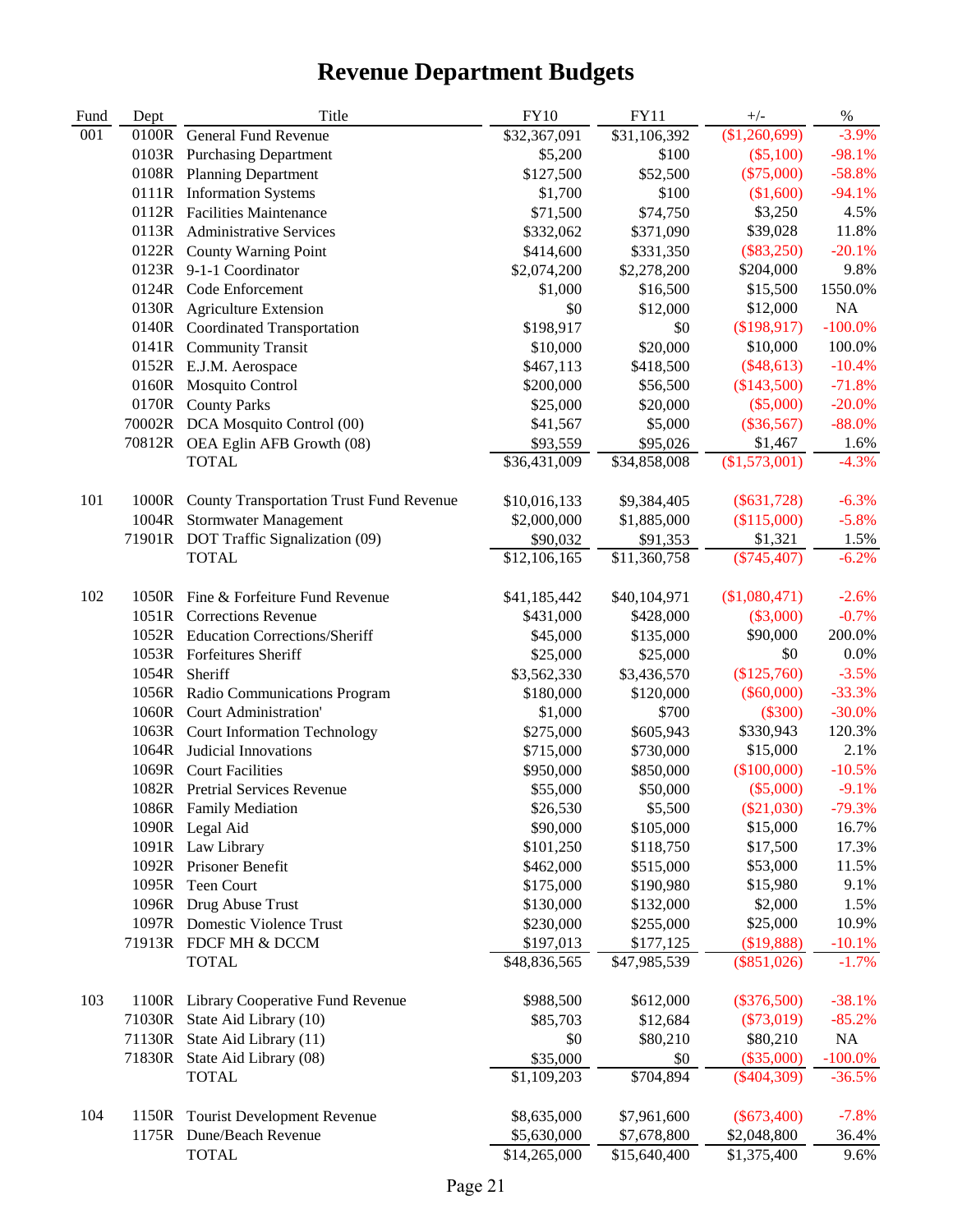## **Revenue Department Budgets**

| Fund | Dept  | Title                                   | <b>FY10</b> | <b>FY11</b> | $+/-$        | $\%$     |
|------|-------|-----------------------------------------|-------------|-------------|--------------|----------|
| 112  | 1550R | <b>County Health Department Revenue</b> | \$840,531   | \$808,957   | $(\$31,574)$ | $-3.8%$  |
|      |       | <b>TOTAL</b>                            | \$840,531   | \$808,957   | $(\$31,574)$ | $-3.8%$  |
| 113  | 1601R | Tanglewood MSBU                         | \$41,252    | \$38,466    | $(\$2,786)$  | $-6.8%$  |
|      | 1602R | <b>Island Lights MSBU</b>               | \$213,723   | \$150,798   | $(\$62,925)$ | $-29.4%$ |
|      | 1603R | Northgate MSBU                          | \$11,018    | \$7,200     | (\$3,818)    | $-34.7%$ |
|      | 1604R | Chateauguay II MSBU                     | \$1,996     | \$1,967     | $(\$29)$     | $-1.5%$  |
|      | 1605R | <b>Gable Estates MSBU</b>               | \$2,171     | \$2,147     | (\$24)       | $-1.1%$  |
|      | 1606R | Valencia Arms MSBU                      | \$5,731     | \$6,809     | \$1,078      | 18.8%    |
|      | 1607R | <b>Colony Estates MSBU</b>              | \$31,929    | \$23,585    | $(\$8,344)$  | $-26.1%$ |
|      |       | 1608R Hidden Trails MSBU                | \$6,793     | \$6,702     | $(\$91)$     | $-1.3%$  |
|      |       | 1609R Lafitte Crescent MSBU             | \$2,463     | \$2,513     | \$50         | 2.0%     |
|      |       | 1610R McFarland MSBU                    | \$2,733     | \$2,900     | \$167        | 6.1%     |
|      |       | 1611R Sylvania Heights MSBU             | \$11,515    | \$7,950     | $(\$3,565)$  | $-31.0%$ |
|      |       | 1612R Willow Bend MSBU                  | \$1,188     | \$1,032     | (\$156)      | $-13.1%$ |
|      |       | 1613R Lake Point MSBU                   | \$9,510     | \$9,222     | (\$288)      | $-3.0%$  |
|      |       | 1614R Coventry Park MSBU                | \$8,895     | \$7,926     | (\$969)      | $-10.9%$ |
|      |       | 1615R Donlabrook MSBU                   | \$1,329     | \$1,280     | $(\$49)$     | $-3.7%$  |
|      |       | 1616R Emerald Point MSBU                | \$9,074     | \$8,124     | $(\$950)$    | $-10.5%$ |
|      |       | 1617R Brookwood MSBU                    | \$748       | \$766       | \$18         | 2.4%     |
|      |       | 1618R Bristol Park MSBU                 | \$472       | \$503       | \$31         | 6.6%     |
|      |       | 1619R Hidden Trails II MSBU             | \$444       | \$2,586     | \$2,142      | 482.4%   |
|      |       | 1620R Forest Cove MSBU                  | \$2,844     | \$2,527     | (\$317)      | $-11.1%$ |
|      | 1621R | Sandy Ridge MSBU                        | \$2,885     | \$1,017     | (\$1,868)    | $-64.7%$ |
|      | 1622R | Cherokee Bend MSBU                      | \$1,442     | \$1,658     | \$216        | 15.0%    |
|      |       | 1623R Lake Point II MSBU                | \$7,241     | \$7,006     | $(\$235)$    | $-3.2%$  |
|      |       | 1624R Hidden Trails 6 MSBU              | \$370       | \$414       | \$44         | 11.9%    |
|      |       | 1625R Lawton Court MSBU                 | \$2,192     | \$2,193     | \$1          | 0.0%     |
|      |       | 1626R Mills Landing MSBU                | \$3,817     | \$3,779     | (\$38)       | $-1.0%$  |
|      |       | 1627R Rush Park West MSBU               | \$6,266     | \$6,284     | \$18         | 0.3%     |
|      |       | 1628R High Grove Plantation MSBU        | \$765       | \$704       | $(\$61)$     | $-8.0%$  |
|      |       | 1629R Victoria Park MSBU                | \$4,626     | \$4,275     | (\$351)      | $-7.6%$  |
|      |       | 1630R Lake Charleston MSBU              | \$3,149     | \$2,732     | (\$417)      | $-13.2%$ |
|      |       | 1631R Rocky Bayou MSBU                  | \$13,204    | \$15,270    | \$2,066      | 15.6%    |
|      |       | 1632R Old Town MSBU                     | \$3,739     | \$4,057     | \$318        | 8.5%     |
|      |       | 1633R Rosebud Plantation MSBU           | \$1,605     | \$1,586     | (\$19)       | $-1.2%$  |
|      | 1634R | Oakwood Townhomes MSBU                  | \$1,772     | \$1,776     | \$4          | 0.2%     |
|      |       | 1635R Hunter's Run MSBU                 | \$10,490    | \$10,649    | \$159        | 1.5%     |
|      | 1636R | <b>Bent Tree MSBU</b>                   | \$8,099     | \$10,619    | \$2,520      | 31.1%    |
|      |       | 1637R Whitrock Village MSBU             | \$2,614     | \$2,736     | \$122        | 4.7%     |
|      | 1638R | <b>Emerald Village MSBU</b>             | \$4,630     | \$4,536     | (\$94)       | $-2.0%$  |
|      | 1639R | <b>Glenwood Court MSBU</b>              | \$481       | \$415       | (\$66)       | $-13.7%$ |
|      | 1640R | Emerald Village I & II MSBU             | \$5,707     | \$5,587     | (\$120)      | $-2.1%$  |
|      | 1641R | Stonebridge I-V MSBU                    | \$1,945     | \$1,879     | $(\$66)$     | $-3.4%$  |
|      |       | 1642R Eagles Nest Revenue               | \$607       | \$600       | (\$7)        | $-1.2%$  |
|      | 1695R | <b>Bluewater Bay MSTU</b>               | \$296,420   | \$367,311   | \$70,891     | 23.9%    |
|      |       | 1697R Lake Pippin MSTU                  | \$37,700    | \$61,250    | \$23,550     | 62.5%    |
|      |       | <b>TOTAL</b>                            | \$787,594   | \$803,336   | \$15,742     | 2.0%     |
| 115  | 1750R | Unincorporated County Parks Revenue     | \$5,219,607 | \$5,736,270 | \$516,663    | 9.9%     |
|      |       | <b>TOTAL</b>                            | \$5,219,607 | \$5,736,270 | \$516,663    | 9.9%     |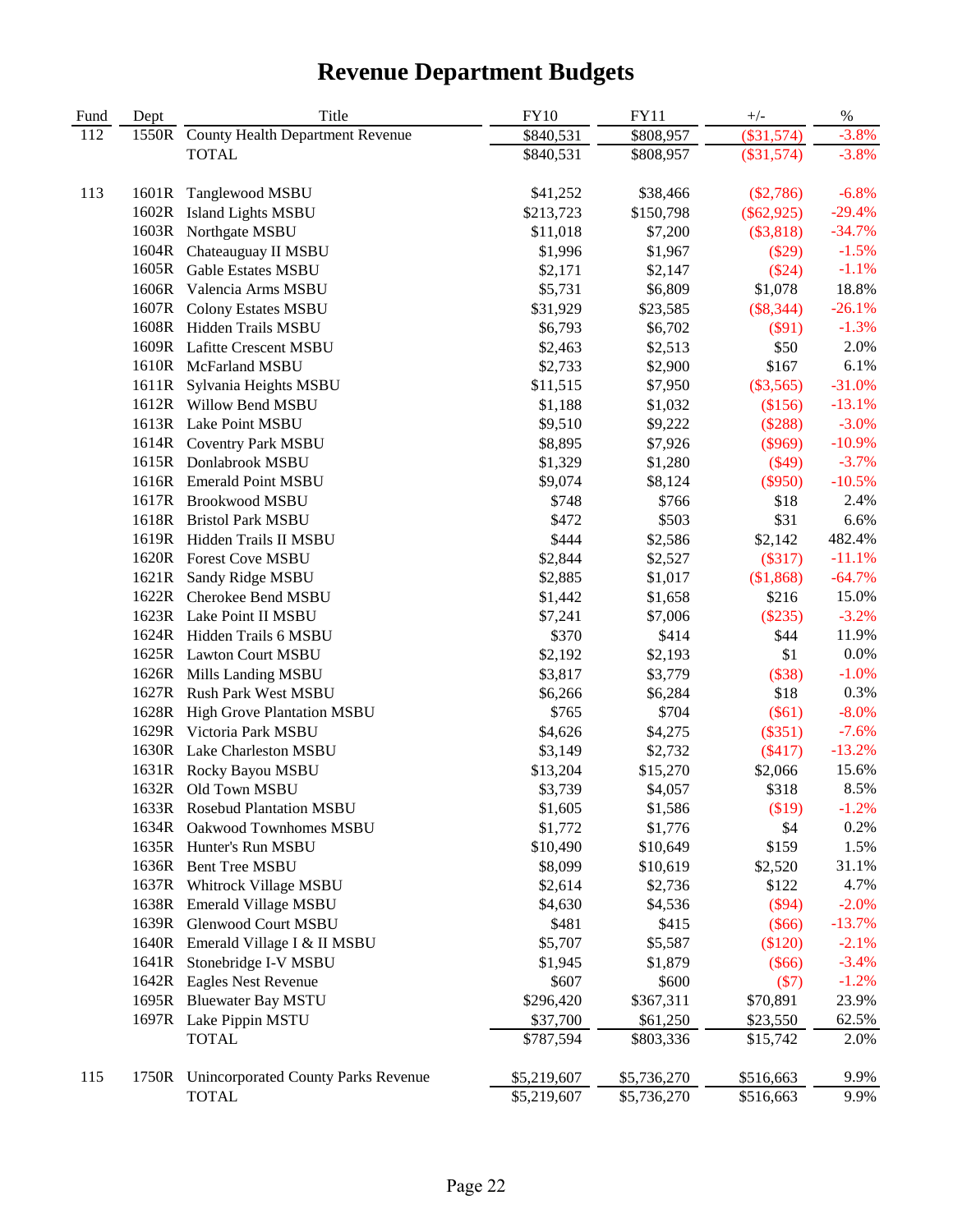## **Revenue Department Budgets**

| Fund | Dept  | Title                                     | <b>FY10</b>                 | <b>FY11</b>   | $+/-$                        | $\%$       |
|------|-------|-------------------------------------------|-----------------------------|---------------|------------------------------|------------|
| 201  | 2100R | Okaloosa Debt Service Revenue             | \$4,168,253                 | \$4,312,089   | \$143,836                    | 3.5%       |
|      | 2104R | <b>Tourist Develop Debt</b>               | \$268,000                   | \$268,000     | \$0                          | 0.0%       |
|      | 2105R | <b>Courthouse Annex Extension</b>         | \$0                         | \$1,471,194   | \$1,471,194                  | $\rm NA$   |
|      |       | <b>TOTAL</b>                              | \$4,436,253                 | \$6,051,283   | \$1,615,030                  | 36.4%      |
|      |       |                                           |                             |               |                              |            |
| 301  | 3100R | Capital Outlay Construction Fund Revenue  | \$3,550,000                 | \$3,269,779   | $(\$280,221)$                | $-7.9%$    |
|      | 3115R | <b>Courthouse Annex Extension</b>         | \$0                         | \$15,293,403  | \$15,293,403                 | NA         |
|      | 3160R | Judicial Revenue                          | \$7,850,000                 | \$6,353,273   | (\$1,496,727)                | $-19.1%$   |
|      | 3175R | Capital Outlay Parks Revenue              | \$58,701                    | \$58,701      | \$0                          | 0.0%       |
|      |       | 3179R Florida Boating Improvement Program | \$770,000                   | \$585,000     | (\$185,000)                  | $-24.0%$   |
|      |       | <b>TOTAL</b>                              | \$12,228,701                | \$25,560,156  | \$13,331,455                 | 109.0%     |
| 302  |       | 3201R Road/Bridge CGT Revenue             | \$6,200,000                 | \$6,775,000   | \$575,000                    | 9.3%       |
|      |       | 3202R Road/Bridge 1 LOGT Revenue          | \$4,570,760                 | \$5,025,000   | \$454,240                    | 9.9%       |
|      |       | 3204R R/B Resurfacing Revenue             | \$500,000                   | \$500,000     | \$0                          | 0.0%       |
|      |       | 3205R R/B Special Projects Revenue        | \$706,316                   | \$540,238     | (\$166,078)                  | $-23.5%$   |
|      |       | 73750R FDOT PJ Adams/Antioch              |                             | \$0           |                              | $-100.0\%$ |
|      |       | <b>TOTAL</b>                              | \$1,000,000<br>\$12,977,076 | \$12,840,238  | (\$1,000,000)<br>(\$136,838) | $-1.1%$    |
|      |       |                                           |                             |               |                              |            |
| 411  |       | 4100R Water & Sewer Revenue               | \$36,207,654                | \$39,159,955  | \$2,952,301                  | 8.2%       |
|      |       | <b>TOTAL</b>                              | \$36,207,654                | \$39,159,955  | \$2,952,301                  | 8.2%       |
| 421  | 4200R | Airport Fund Revenue                      | \$3,975,000                 | \$6,680,000   | \$2,705,000                  | 68.1%      |
|      | 4201R | Okaloosa Regional Airport Revenue         | \$8,896,893                 | \$8,059,044   | $(\$837,849)$                | $-9.4%$    |
|      |       |                                           |                             |               |                              | $-9.7%$    |
|      |       | 4210R Destin Airport Revenue              | \$546,277                   | \$493,175     | $(\$53,102)$                 |            |
|      |       | 4220R Bob Sikes Airport Revenue           | \$347,056                   | \$345,854     | (\$1,202)                    | $-0.3%$    |
|      |       | 4255R P.F.C. Revenue                      | \$7,822,240                 | \$8,080,036   | \$257,796                    | 3.3%       |
|      | 4256R | C.F.C. Revenue                            | \$2,797,500                 | \$2,212,349   | $(\$585,151)$                | $-20.9%$   |
|      |       | 74822R TSA LEO Agreement                  | \$183,697                   | \$183,697     | \$0                          | 0.0%       |
|      |       | <b>TOTAL</b>                              | \$24,568,663                | \$26,054,155  | \$1,485,492                  | 6.0%       |
| 430  | 4300R | Solid Waste Fund Revenue                  | \$8,811,200                 | \$7,790,500   | (\$1,020,700)                | $-11.6%$   |
|      |       | 4310R Reef Coordinator                    | \$1,100                     | \$500         | $(\$600)$                    | $-54.5%$   |
|      |       | <b>TOTAL</b>                              | \$8,812,300                 | \$7,791,000   | (\$1,021,300)                | $-11.6%$   |
|      |       |                                           |                             |               |                              |            |
| 441  |       | 4400R Inspection Revenue                  | \$1,213,010                 | \$1,169,757   | $(\$43,253)$                 | $-3.6%$    |
|      |       | <b>TOTAL</b>                              | \$1,213,010                 | \$1,169,757   | $(\$43,253)$                 | $-3.6%$    |
| 450  |       | 4500R Emergency Medical Service Revenue   | \$7,227,120                 | \$7,161,472   | $(\$65,648)$                 | $-0.9%$    |
|      |       | <b>TOTAL</b>                              | \$7,227,120                 | \$7,161,472   | $(\$65,648)$                 | $-0.9%$    |
|      |       |                                           |                             |               |                              |            |
| 460  | 4601R | 4th Cent Operating Revenue                | \$8,255,000                 | \$10,458,800  | \$2,203,800                  | 26.7%      |
|      | 4615R | 3rd Cent Operating Revenue                | \$8,319,500                 | \$7,133,900   | (\$1,185,600)                | $-14.3%$   |
|      |       | <b>TOTAL</b>                              | \$16,574,500                | \$17,592,700  | \$1,018,200                  | 6.1%       |
| 501  | 5100R | Self Insurance Revenue                    | \$16,014,069                | \$15,010,665  | (\$1,003,404)                | $-6.3%$    |
|      |       | <b>TOTAL</b>                              | \$16,014,069                | \$15,010,665  | $\overline{(\$1,003,404)}$   | $-6.3\%$   |
|      |       |                                           |                             |               |                              |            |
| 502  |       | 5200R Garage Services Revenue             | \$3,714,216                 | \$4,132,253   | \$418,037                    | 11.3%      |
|      |       | <b>TOTAL</b>                              | \$3,714,216                 | \$4,132,253   | \$418,037                    | 11.3%      |
|      |       |                                           |                             |               |                              |            |
|      |       | <b>GRAND TOTAL</b>                        | \$263,569,236               | \$280,421,796 | \$16,852,560                 | 6.4%       |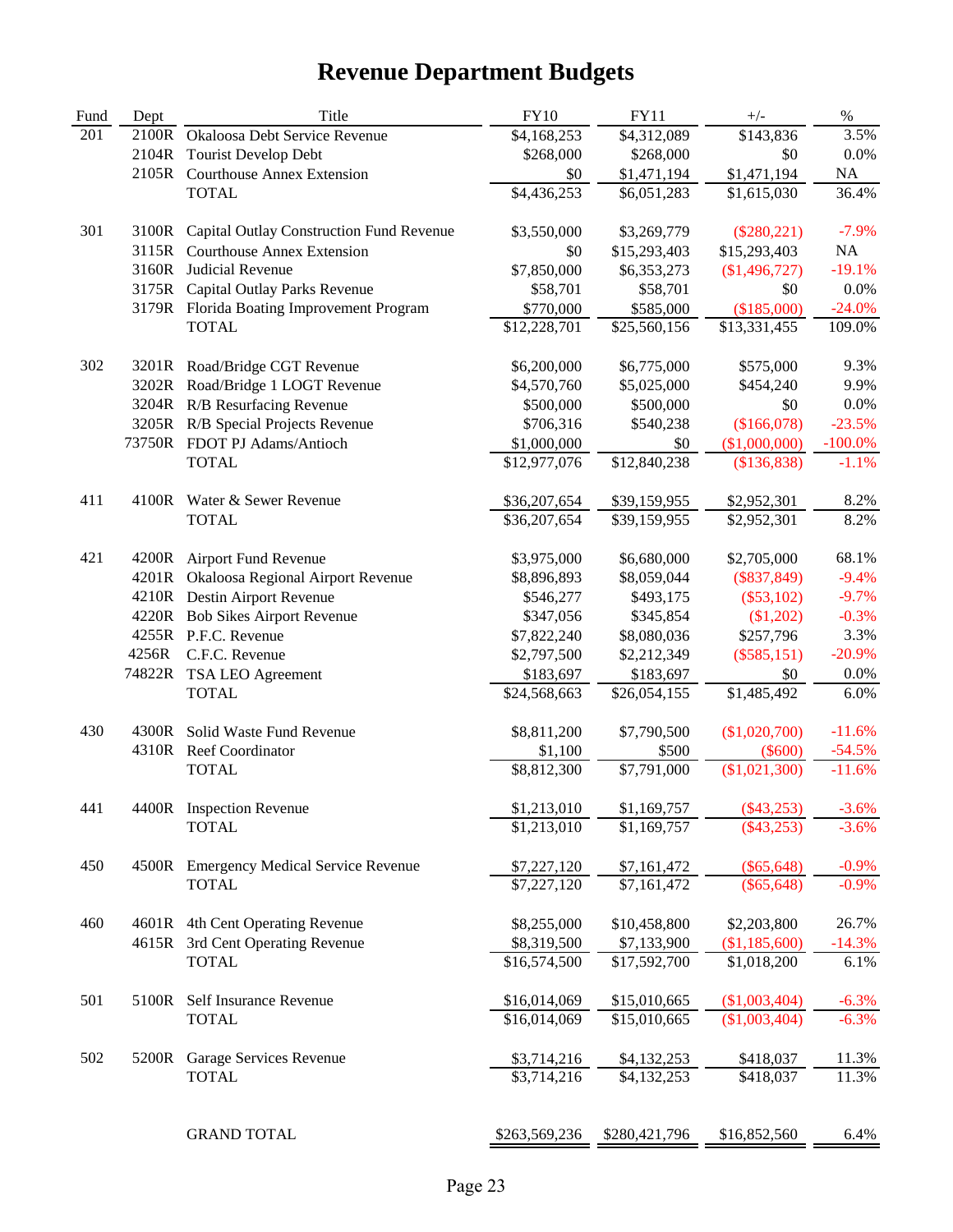| Fund | Dept  | Title                                      | <b>FY10</b>  | <b>FY11</b>  | $+/-$           | $\%$      |
|------|-------|--------------------------------------------|--------------|--------------|-----------------|-----------|
| 001  | 0101  | <b>Board of County Commissioners</b>       | \$718,213    | \$728,456    | \$10,243        | 1.4%      |
|      | 0102  | County Administrator                       | \$349,596    | \$352,155    | \$2,559         | 0.7%      |
|      | 0103  | <b>Purchasing Department</b>               | \$424,607    | \$428,925    | \$4,318         | 1.0%      |
|      | 0104  | <b>Human Resources</b>                     | \$567,434    | \$560,364    | $(\$7,070)$     | $-1.2%$   |
|      | 0107  | <b>Legal Services</b>                      | \$328,567    | \$311,853    | (\$16,714)      | $-5.1%$   |
|      | 0108  | <b>Planning Department</b>                 | \$802,820    | \$766,977    | $(\$35,843)$    | $-4.5%$   |
|      | 0109  | General Services-Planning                  | \$8,195      | \$7,375      | $(\$820)$       | $-10.0\%$ |
|      | 01112 | Geographical Info Systems                  | \$836,947    | \$682,836    | (\$154,111)     | $-18.4%$  |
|      | 01113 | Systems & Networking                       | \$588,929    | \$574,393    | (\$14,536)      | $-2.5%$   |
|      | 01114 | Applications & Admin                       | \$557,119    | \$551,924    | $(\$5,195)$     | $-0.9%$   |
|      | 0112  | <b>Facilities Maintenance</b>              | \$3,531,511  | \$3,561,821  | \$30,310        | 0.9%      |
|      | 0113  | <b>Administrative Services</b>             | \$438,204    | \$425,267    | (\$12,937)      | $-3.0%$   |
|      | 0114  | General Services-Other                     | \$2,040,910  | \$2,134,110  | \$93,200        | 4.6%      |
|      | 0115  | <b>Property Appraiser Operating</b>        | \$309,634    | \$318,307    | \$8,673         | 2.8%      |
|      | 0116  | <b>Tax Collector Operating</b>             | \$3,930,020  | \$3,620,147  | $(\$309,873)$   | $-7.9%$   |
|      | 0120  | <b>General Services-Fire Control</b>       | \$60,203     | \$56,203     | $(\$4,000)$     | $-6.6%$   |
|      | 0121  | <b>Emergency Management</b>                | \$359,950    | \$347,782    | (\$12,168)      | $-3.4%$   |
|      | 0122  | <b>County Warning Point</b>                | \$1,130,800  | \$836,636    | $(\$294,164)$   | $-26.0%$  |
|      | 0123  | 9-1-1 Coordinator                          | \$2,074,200  | \$2,278,200  | \$204,000       | 9.8%      |
|      | 0124  | Code Enforcement                           | \$142,603    | \$154,854    | \$12,251        | 8.6%      |
|      | 0125  | <b>Beach Safety</b>                        | \$547,739    | \$545,149    | $(\$2,590)$     | $-0.5%$   |
|      | 0130  | <b>Agriculture Extension</b>               | \$388,818    | \$405,395    | \$16,577        | 4.3%      |
|      | 0131  | General Services-Conservation              | \$55,086     | \$49,577     | $(\$5,509)$     | $-10.0\%$ |
|      | 0140  | <b>Coordinated Transportation</b>          | \$223,916    | \$25,000     | (\$198,916)     | $-88.8%$  |
|      | 0141  | <b>Community Transit</b>                   | \$220,088    | \$279,862    | \$59,774        | 27.2%     |
|      | 0150  | General Services-Industry Development      | \$1,989,368  | \$1,625,201  | $(\$364,167)$   | $-18.3%$  |
|      | 0151  | Veterans Service                           | \$264,060    | \$168,821    | $(\$95,239)$    | $-36.1%$  |
|      | 0152  | E.J.M. Aerospace                           | \$467,113    | \$418,500    | $(\$48,613)$    | $-10.4%$  |
|      | 0160  | Mosquito Control                           | \$516,304    | \$511,327    | $(\$4,977)$     | $-1.0%$   |
|      | 0161  | Public Health                              | \$520,200    | \$497,732    | $(\$22,468)$    | $-4.3%$   |
|      | 0162  | Mental Health                              | \$746,475    | \$691,827    | $(\$54,648)$    | $-7.3%$   |
|      | 0163  | Board of County Commissioners-Welfare      | \$1,609,026  | \$1,529,930  | (\$79,096)      | $-4.9%$   |
|      | 0170  | <b>County Parks</b>                        | \$601,527    | \$625,573    | \$24,046        | 4.0%      |
|      | 0180  | Clerk to the Board of County Commissioners | \$1,350,582  | \$1,340,899  | $(\$9,683)$     | $-0.7%$   |
|      | 0181  | <b>Property Appraiser</b>                  | \$3,190,112  | \$3,028,441  | (\$161,671)     | $-5.1%$   |
|      | 0184  | Supervisor of Elections                    | \$1,636,980  | \$1,629,255  | $(\$7,725)$     | $-0.5\%$  |
|      | 0199  | Reserves/Miscellaneous                     | \$2,768,027  | \$2,686,908  | $(\$81,119)$    | $-2.9%$   |
|      | 70002 | DCA Mosquito Control (10)                  | \$41,567     | \$5,000      | $(\$36,567)$    | $-88.0\%$ |
|      | 70812 | OEA Eglin AFB Growth (08)                  | \$93,559     | \$95,026     | \$1,467         | 1.6%      |
|      |       | <b>TOTAL</b>                               | \$36,431,009 | \$34,858,008 | $(\$1,573,001)$ | $-4.3%$   |
| 101  | 1001  | <b>Engineering Department</b>              | \$1,556,153  | \$1,374,630  | (\$181,523)     | $-11.7%$  |
|      | 1002  | Road Department                            | \$7,431,185  | \$7,458,968  | \$27,783        | 0.4%      |
|      | 1003  | Traffic Signal Maintenance                 | \$559,277    | \$550,807    | (\$8,470)       | $-1.5%$   |
|      | 1004  | Stormwater Management                      | \$2,469,518  | \$1,885,000  | $(\$584,518)$   | $-23.7%$  |
|      | 71901 | FDOT Traffic Signals (09)                  | \$90,032     | \$91,353     | \$1,321         | 1.5%      |
|      |       | <b>TOTAL</b>                               | \$12,106,165 | \$11,360,758 | $(\$745,407)$   | $-6.2%$   |
| 102  | 1051  | <b>Corrections Department</b>              | \$13,259,094 | \$13,123,674 | (\$135,420)     | $-1.0%$   |
|      | 1052  | Education-Sheriff                          | \$45,000     | \$135,000    | \$90,000        | 200.0%    |
|      | 1053  | Contraband/Forfeiture-Sheriff              | \$25,000     | \$25,000     | \$0             | 0.0%      |
|      | 1054  | Sheriff                                    | \$31,052,700 | \$29,995,050 | (\$1,057,650)   | $-3.4%$   |
|      | 1056  | Radio Communications Program               | \$180,000    | \$120,000    | $(\$60,000)$    | $-33.3%$  |
|      | 1057  | Medical Examiner                           | \$487,520    | \$487,520    | \$0             | 0.0%      |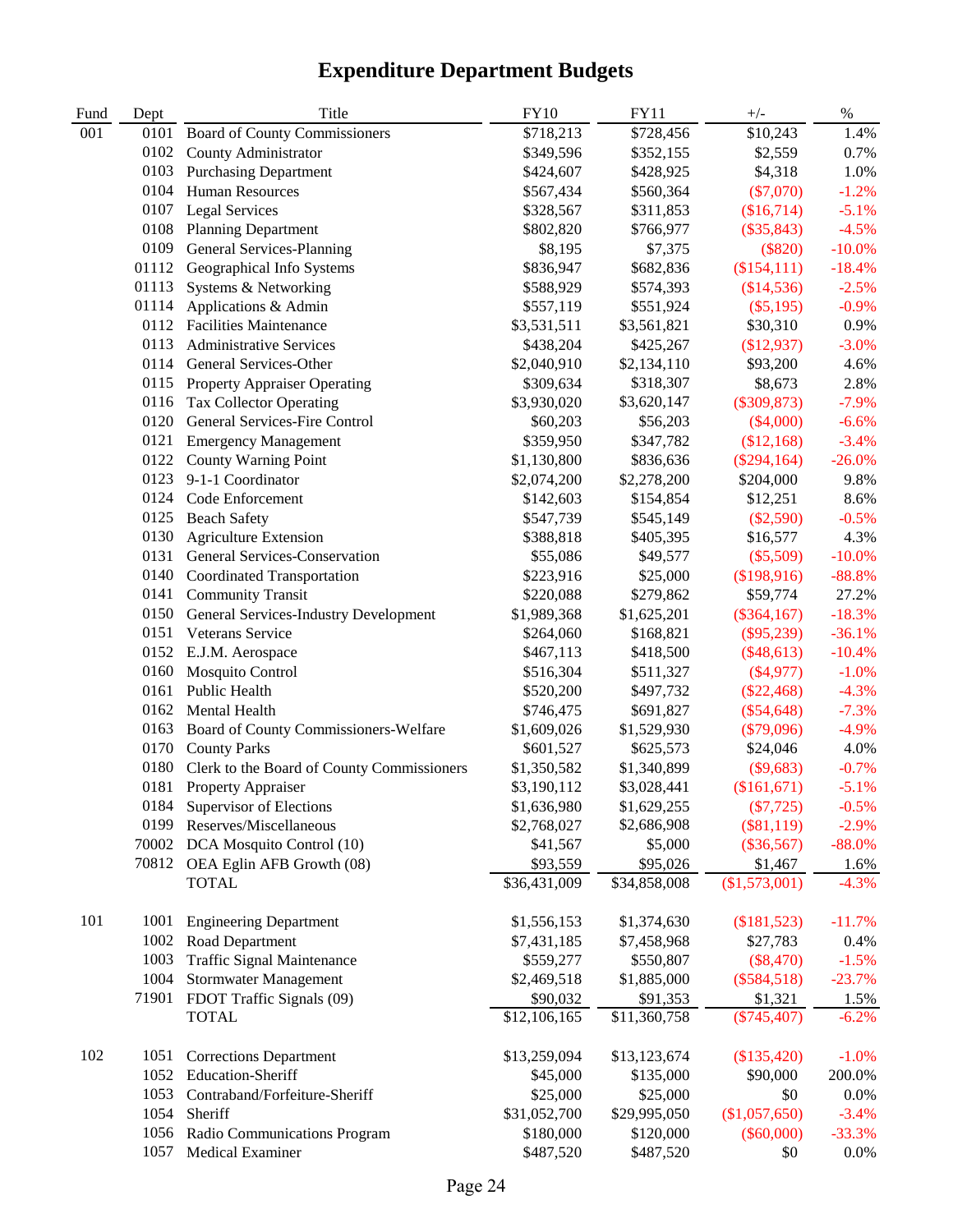| Fund | Dept  | Title                                 | <b>FY10</b>  | <b>FY11</b>  | $+/-$         | $\%$       |
|------|-------|---------------------------------------|--------------|--------------|---------------|------------|
|      | 1058  | <b>State Attorney Office</b>          | \$100,619    | \$93,625     | $(\$6,994)$   | $-7.0%$    |
|      | 1059  | Public Defender Office                | \$1,800      | \$1,000      | $(\$800)$     | $-44.4%$   |
|      | 1060  | <b>Court Administration</b>           | \$3,000      | \$2,200      | $(\$800)$     | $-26.7%$   |
|      | 1061  | Administration-Circuit Court          | \$6,000      | \$6,000      | \$0           | 0.0%       |
|      | 1063  | Court Administration-IT               | \$275,000    | \$605,943    | \$330,943     | 120.3%     |
|      | 1064  | Judicial Innovations                  | \$715,000    | \$730,000    | \$15,000      | 2.1%       |
|      | 1069  | <b>Court Facilities</b>               | \$950,000    | \$850,000    | (\$100,000)   | $-10.5%$   |
|      | 1075  | Judges                                | \$3,000      | \$3,000      | \$0           | 0.0%       |
|      | 1082  | Pretrial Services Program             | \$319,839    | \$308,172    | (\$11,667)    | $-3.6%$    |
|      | 1086  | Family Mediation                      | \$26,530     | \$5,500      | $(\$21,030)$  | $-79.3%$   |
|      | 1087  | Guardian Ad Litem                     | \$1,200      | \$0          | (\$1,200)     | $-100.0\%$ |
|      | 1090  | Legal Aid                             | \$90,000     | \$105,000    | \$15,000      | 16.7%      |
|      | 1091  | Law Library                           | \$101,250    | \$118,750    | \$17,500      | 17.3%      |
|      | 1092  | Prisoner Benefit                      | \$462,000    | \$515,000    | \$53,000      | 11.5%      |
|      | 1095  | Teen Court                            | \$175,000    | \$190,980    | \$15,980      | 9.1%       |
|      | 1096  | Drug Abuse Trust                      | \$130,000    | \$132,000    | \$2,000       | 1.5%       |
|      |       | 1097 Domestic Violence Trust          | \$230,000    | \$255,000    | \$25,000      | 10.9%      |
|      | 71913 | FDCF MH & DCCM                        | \$197,013    | \$177,125    | (\$19,888)    | $-10.1%$   |
|      |       | <b>TOTAL</b>                          | \$48,836,565 | \$47,985,539 | $(\$851,026)$ | $-1.7%$    |
|      |       |                                       |              |              |               |            |
| 103  | 1101  | Library Cooperative                   | \$907,057    | \$566,438    | $(\$340,619)$ | $-37.6%$   |
|      | 1149  | Reserves/Miscellaneous                | \$81,443     | \$45,562     | $(\$35,881)$  | $-44.1%$   |
|      | 71030 | State Aid Library (10)                | \$85,703     | \$12,684     | $(\$73,019)$  | $-85.2%$   |
|      | 71130 | State Aid Library (11)                | \$0          | \$80,210     | \$80,210      | NA         |
|      | 71830 | State Aid Library (08)                | \$35,000     | \$0          | $(\$35,000)$  | $-100.0\%$ |
|      |       | <b>TOTAL</b>                          | \$1,109,203  | \$704,894    | $(\$404,309)$ | $-36.5%$   |
|      |       |                                       |              |              |               |            |
| 104  | 1151  | <b>Tourism Promotion</b>              | \$3,114,490  | \$3,490,783  | \$376,293     | 12.1%      |
|      | 1152  | Tourism-Administration                | \$589,456    | \$533,480    | $(\$55,976)$  | $-9.5%$    |
|      | 1153  | Northwest Florida Tourism             | \$25,250     | \$0          | $(\$25,250)$  | $-100.0\%$ |
|      | 1154  | Convention & Visitor Bureau           | \$162,520    | \$132,366    | $(\$30,154)$  | $-18.6%$   |
|      | 1555  | Film Commission                       | \$81,144     | \$59,697     | $(\$21,447)$  | $-26.4%$   |
|      | 1170  | <b>Beach Maintenance/Improvements</b> | \$2,034,140  | \$1,125,274  | $(\$908,866)$ | $-44.7%$   |
|      | 1171  | <b>Island Shuttle Service</b>         | \$282,000    | \$282,000    | \$0           | 0.0%       |
|      |       | 1175 Dune/Beach Restoration           | \$5,630,000  | \$7,678,800  | \$2,048,800   | 36.4%      |
|      |       | 1198 Interfund Transfer               | \$268,000    | \$268,000    | \$0           | $0.0\%$    |
|      | 1199  | Reserves/Miscellaneous                | \$2,078,000  | \$2,070,000  | $(\$8,000)$   | $-0.4%$    |
|      |       | <b>TOTAL</b>                          | \$14,265,000 | \$15,640,400 | \$1,375,400   | 9.6%       |
|      |       |                                       |              |              |               |            |
| 112  | 1550  | County Health Unit                    | \$840,531    | \$808,957    | $(\$31,574)$  | $-3.8%$    |
|      |       | <b>TOTAL</b>                          | \$840,531    | \$808,957    | $(\$31,574)$  | $-3.8%$    |
|      |       |                                       |              |              |               |            |
| 113  | 1601  | Tanglewood MSBU                       | \$41,252     | \$38,466     | $(\$2,786)$   | $-6.8%$    |
|      | 1602  | <b>Island Lights MSBU</b>             | \$213,723    | \$150,798    | $(\$62,925)$  | $-29.4%$   |
|      | 1603  | Northgate MSBU                        | \$11,018     | \$7,200      | (\$3,818)     | $-34.7%$   |
|      | 1604  | Chateauguay II MSBU                   | \$1,996      | \$1,967      | (\$29)        | $-1.5%$    |
|      | 1605  | Gable Estates MSBU                    | \$2,171      | \$2,147      | (\$24)        | $-1.1%$    |
|      | 1606  | Valencia Arms MSBU                    | \$5,731      | \$6,809      | \$1,078       | 18.8%      |
|      | 1607  | <b>Colony Estates MSBU</b>            | \$31,929     | \$23,585     | $(\$8,344)$   | $-26.1%$   |
|      | 1608  | Hidden Trails MSBU                    | \$6,793      | \$6,702      | $(\$91)$      | $-1.3%$    |
|      | 1609  | Lafitte Crescent MSBU                 | \$2,463      | \$2,513      | \$50          | 2.0%       |
|      | 1610  | McFarland MSBU                        | \$2,733      | \$2,900      | \$167         | 6.1%       |
|      | 1611  | Sylvania Heights MSBU                 | \$11,515     | \$7,950      | $(\$3,565)$   | $-31.0%$   |
|      | 1612  | Willow Bend MSBU                      | \$1,188      | \$1,032      | (\$156)       | $-13.1%$   |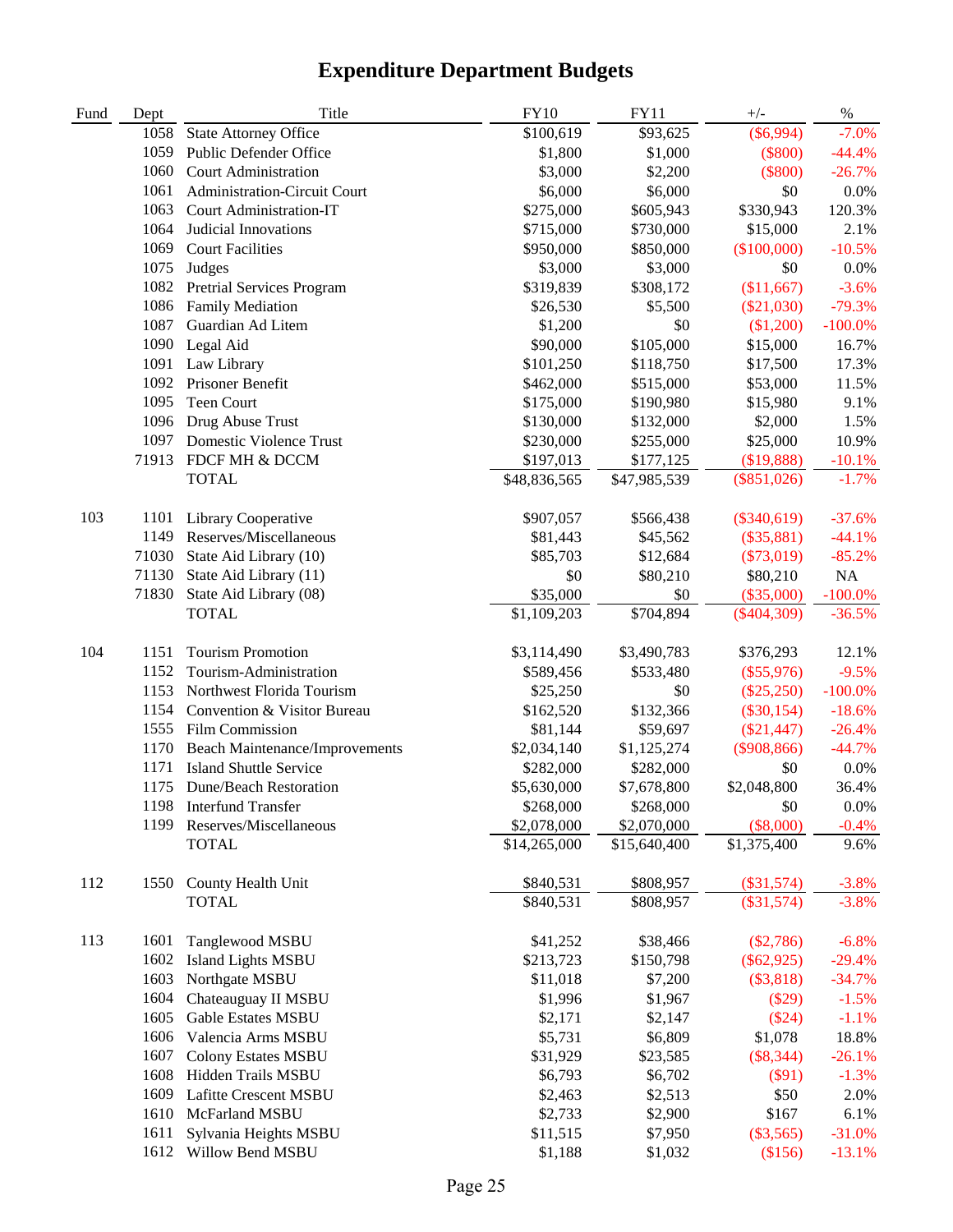| Fund | Dept | Title                                  | <b>FY10</b> | <b>FY11</b> | $+/-$         | $\%$     |
|------|------|----------------------------------------|-------------|-------------|---------------|----------|
|      | 1613 | Lake Point MSBU                        | \$9,510     | \$9,222     | (\$288)       | $-3.0%$  |
|      | 1614 | <b>Coventry Park MSBU</b>              | \$8,895     | \$7,926     | $(\$969)$     | $-10.9%$ |
|      | 1615 | Donlabrook MSBU                        | \$1,329     | \$1,280     | $(\$49)$      | $-3.7%$  |
|      | 1616 | <b>Emerald Point MSBU</b>              | \$9,074     | \$8,124     | $(\$950)$     | $-10.5%$ |
|      | 1617 | Brookwood MSBU                         | \$748       | \$766       | \$18          | 2.4%     |
|      | 1618 | <b>Bristol Park MSBU</b>               | \$472       | \$503       | \$31          | 6.6%     |
|      | 1619 | Hidden Trails II MSBU                  | \$444       | \$2,586     | \$2,142       | 482.4%   |
|      | 1620 | <b>Forest Cove MSBU</b>                | \$2,844     | \$2,527     | (\$317)       | $-11.1%$ |
|      | 1621 | Sandy Ridge MSBU                       | \$2,885     | \$1,017     | (\$1,868)     | $-64.7%$ |
|      | 1622 | Cherokee Bend MSBU                     | \$1,442     | \$1,658     | \$216         | 15.0%    |
|      | 1623 | Lake Point II MSBU                     | \$7,241     | \$7,006     | (\$235)       | $-3.2%$  |
|      | 1624 | Hidden Trails 6 MSBU                   | \$370       | \$414       | \$44          | 11.9%    |
|      | 1625 | <b>Lawton Court MSBU</b>               | \$2,192     | \$2,193     | \$1           | 0.0%     |
|      | 1626 | Mills Landing MSBU                     | \$3,817     | \$3,779     | (\$38)        | $-1.0%$  |
|      | 1627 | Rush Park West MSBU                    | \$6,266     | \$6,284     | \$18          | 0.3%     |
|      | 1628 | <b>High Grove Plantation MSBU</b>      | \$765       | \$704       | $(\$61)$      | $-8.0%$  |
|      | 1629 | Victoria Park MSBU                     | \$4,626     | \$4,275     | $(\$351)$     | $-7.6%$  |
|      | 1630 | Lake Charleston MSBU                   | \$3,149     | \$2,732     | (\$417)       | $-13.2%$ |
|      | 1631 | Rocky Bayou MSBU                       | \$13,204    | \$15,270    | \$2,066       | 15.6%    |
|      | 1632 | Old Town MSBU                          | \$3,739     | \$4,057     | \$318         | 8.5%     |
|      | 1633 | Rosebud Plantation MSBU                | \$1,605     | \$1,586     | \$19)         | $-1.2%$  |
|      | 1634 | Oakwood Townhomes MSBU                 | \$1,772     | \$1,776     | \$4           | 0.2%     |
|      | 1635 | Hunter's Run MSBU                      | \$10,490    | \$10,649    | \$159         | 1.5%     |
|      | 1636 | <b>Bent Tree MSBU</b>                  | \$8,099     | \$10,619    | \$2,520       | 31.1%    |
|      | 1637 | Whitrock Village MSBU                  | \$2,614     | \$2,736     | \$122         | 4.7%     |
|      | 1638 | <b>Emerald Village MSBU</b>            | \$4,630     | \$4,536     | $(\$94)$      | $-2.0%$  |
|      | 1639 | <b>Glenwood Court MSBU</b>             | \$481       | \$415       | $(\$66)$      | $-13.7%$ |
|      | 1640 | Emerald Village I & II MSBU            | \$5,707     | \$5,587     | (\$120)       | $-2.1%$  |
|      | 1641 | Stonebridge I-V MSBU                   | \$1,945     | \$1,879     | $(\$66)$      | $-3.4%$  |
|      | 1642 | Eagles Nest MSBU                       | \$607       | \$600       | (S7)          | $-1.2%$  |
|      | 1695 | <b>Bluewater Bay MSTU</b>              | \$296,420   | \$367,311   | \$70,891      | 23.9%    |
|      | 1697 | Lake Pippin MSTU                       | \$37,700    | \$61,250    | \$23,550      | 62.5%    |
|      |      | <b>TOTAL</b>                           | \$787,594   | \$803,336   | \$15,742      | 2.0%     |
| 115  |      | 1750 County Parks-Unincorporated Areas | \$1,125,855 | \$1,148,431 | \$22,576      | 2.0%     |
|      | 1/55 | <b>Capital Projects</b>                | \$1,239,652 | \$1,186,384 | $(\$53,268)$  | $-4.3%$  |
|      | 1799 | Reserves/Miscellaneous                 | \$2,854,100 | \$3,401,455 | \$547,355     | 19.2%    |
|      |      | <b>TOTAL</b>                           | \$5,219,607 | \$5,736,270 | \$516,663     | 9.9%     |
| 201  | 2102 | Debt Service CI Revenue Bond 1991      | \$686,000   | \$341,000   | $(\$345,000)$ | $-50.3%$ |
|      | 2103 | Aids to Governments RRI 85             | \$190,750   | \$190,750   | \$0           | 0.0%     |
|      | 2104 | <b>Tourist Development Debt</b>        | \$268,000   | \$268,000   | \$0           | 0.0%     |
|      | 2105 | <b>Courthouse Annex Extension</b>      | \$0         | \$1,471,194 | \$1,471,194   | NA       |
|      | 2198 | <b>Interfund Transfer</b>              | \$3,086,503 | \$3,575,339 | \$488,836     | 15.8%    |
|      | 2199 | Reserves/Miscellaneous                 | \$205,000   | \$205,000   | \$0           | $0.0\%$  |
|      |      | <b>TOTAL</b>                           | \$4,436,253 | \$6,051,283 | \$1,615,030   | 36.4%    |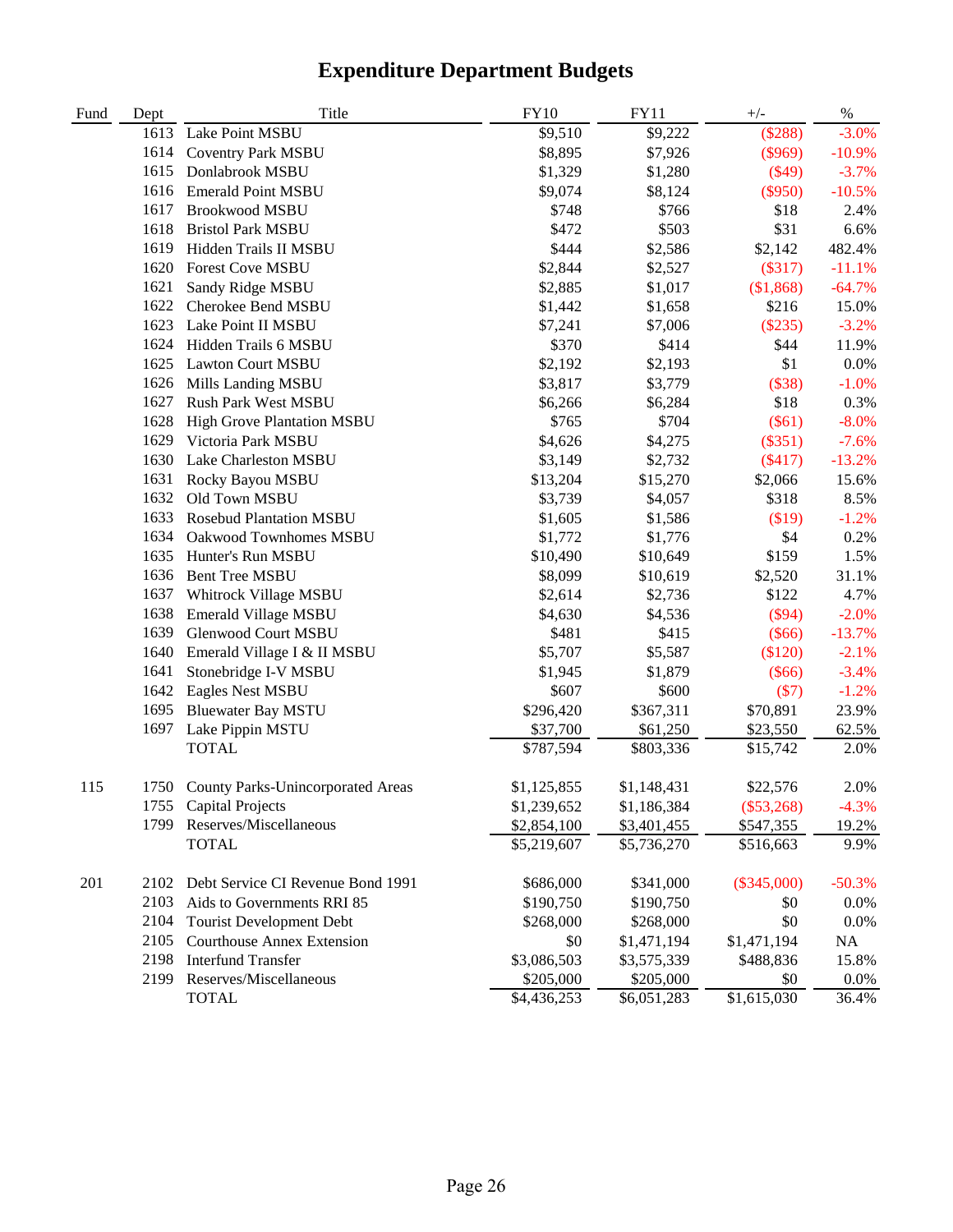| Fund | Dept  | Title                                                   | <b>FY10</b>              | <b>FY11</b>  | $+/-$                        | $\%$       |
|------|-------|---------------------------------------------------------|--------------------------|--------------|------------------------------|------------|
| 301  | 3110  | <b>Capital Outlay Projects</b>                          | \$243,638                | \$65,000     | (\$178,638)                  | $-73.3%$   |
|      | 3115  | <b>Courthouse Annex Extension</b>                       | \$0                      | \$15,293,403 | \$15,293,403                 | NA         |
|      | 3120  | Capital Outlay Projects-Public Safety                   | \$0                      | \$21,000     | \$21,000                     | $\rm NA$   |
|      | 3160  | Capital Outlay Projects-Judicial                        | \$7,850,000              | \$6,353,273  | (\$1,496,727)                | $-19.1%$   |
|      | 3170  | Capital Outlay Projects-Culture/Recreation              | \$64,000                 | \$13,300     | $(\$50,700)$                 | $-79.2%$   |
|      | 3175  | <b>Capital Outlay Projects-Parks</b>                    | \$58,701                 | \$58,701     | \$0                          | 0.0%       |
|      | 3179  | Capital Outlay Projects-F.B.I.P.                        | \$770,000                | \$585,000    | (\$185,000)                  | $-24.0%$   |
|      | 3198  | <b>Interfund Transfer</b>                               | \$1,659,417              | \$1,670,479  | \$11,062                     | 0.7%       |
|      | 3199  | Reserves/Miscellaneous                                  | \$1,582,945              | \$1,500,000  | $(\$82,945)$                 | $-5.2%$    |
|      |       | <b>TOTAL</b>                                            | \$12,228,701             | \$25,560,156 | \$13,331,455                 | 109.0%     |
| 302  | 3201  | Road/Bridge-Constitutional Gas Tax                      | \$6,200,000              | \$6,775,000  | \$575,000                    | 9.3%       |
|      | 3202  | Road/Bridge - 1 Local Option Gas Tax                    | \$4,570,760              | \$5,025,000  | \$454,240                    | 9.9%       |
|      | 3204  | Road/Bridge - Resurfacing                               | \$500,000                | \$500,000    | \$0                          | 0.0%       |
|      | 3205  |                                                         |                          | \$540,238    |                              | $-23.5%$   |
|      | 73750 | Road/Bridge - Special Projects<br>FDOT PJ Adams/Antioch | \$706,316<br>\$1,000,000 | \$0          | (\$166,078)<br>(\$1,000,000) | $-100.0\%$ |
|      |       | <b>TOTAL</b>                                            | \$12,977,076             | \$12,840,238 | (\$136,838)                  | $-1.1%$    |
|      |       |                                                         |                          |              |                              |            |
| 411  | 4101  | Water & Sewer-Operating                                 | \$27,603,990             | \$27,271,259 | $(\$332,731)$                | $-1.2%$    |
|      | 4105  | Mid County Water System                                 | \$1,250,000              | \$290,000    | $(\$960,000)$                | $-76.8%$   |
|      | 4120  | <b>Water Construction</b>                               | \$200,000                | \$625,000    | \$425,000                    | 212.5%     |
|      | 4125  | <b>Sewer Construction</b>                               | \$3,543,000              | \$4,000,000  | \$457,000                    | 12.9%      |
|      | 4130  | Water/Sewer Construction                                | \$175,000                | \$175,000    | \$0                          | 0.0%       |
|      | 4135  | <b>State Revolving Loans</b>                            | \$2,000,000              | \$1,500,000  | $(\$500,000)$                | $-25.0%$   |
|      | 4180  | <b>Major Projects</b>                                   | \$100,000                | \$0          | (\$100,000)                  | $-100.0%$  |
|      | 4199  | Reserves/Miscellaneous                                  | \$1,335,664              | \$5,298,696  | \$3,963,032                  | 296.7%     |
|      |       | <b>TOTAL</b>                                            | \$36,207,654             | \$39,159,955 | \$2,952,301                  | 8.2%       |
| 421  | 4201  | <b>Airport Administration</b>                           | \$1,335,263              | \$1,617,628  | \$282,365                    | 21.1%      |
|      | 4202  | Airport-Operating                                       | \$4,218,784              | \$3,801,972  | $(\$416,812)$                | $-9.9%$    |
|      | 4210  | Destin-Operating                                        | \$245,774                | \$299,542    | \$53,768                     | 21.9%      |
|      | 4220  | <b>Bob Sikes-Operating</b>                              | \$233,966                | \$331,585    | \$97,619                     | 41.7%      |
|      | 4255  | P.F.C. Operating                                        | \$7,822,240              | \$8,080,036  | \$257,796                    | 3.3%       |
|      | 4256  | C.F.C. Operating                                        | \$2,797,500              | \$2,212,349  | $(\$585,151)$                | $-20.9%$   |
|      |       | 4298 Interfund Transfer                                 | \$760,244                | \$767,135    | \$6,891                      | 0.9%       |
|      |       | 4299 Reserves/Miscellaneous                             | \$6,971,195              | \$8,760,211  | \$1,789,016                  | 25.7%      |
|      | 74822 | TSA LEO Agreement                                       | \$183,697                | \$183,697    | \$0                          | $0.0\%$    |
|      |       | <b>TOTAL</b>                                            | \$24,568,663             | \$26,054,155 | \$1,485,492                  | 6.0%       |
| 430  | 4301  | Solid Waste                                             | \$7,573,462              | \$6,401,497  | $(\$1,171,965)$              | $-15.5%$   |
|      | 4305  | <b>Recycling Department</b>                             | \$1,200,725              | \$1,186,249  | (\$14,476)                   | $-1.2%$    |
|      | 4310  | Reef Coordinator                                        | \$21,360                 | \$500        | $(\$20,860)$                 | $-97.7%$   |
|      | 4398  | <b>Interfund Transfer</b>                               | \$16,753                 | \$157,589    | \$140,836                    | 840.7%     |
|      | 4399  | Reserves/Miscellaneous                                  | \$0                      | \$45,165     | \$45,165                     | NA         |
|      |       | <b>TOTAL</b>                                            | \$8,812,300              | \$7,791,000  | (\$1,021,300)                | $-11.6%$   |
| 441  | 4400  | <b>Inspection Department</b>                            | \$1,213,010              | \$1,169,757  | $(\$43,253)$                 | $-3.6%$    |
|      |       | <b>TOTAL</b>                                            | \$1,213,010              | \$1,169,757  | $(\$43,253)$                 | $-3.6%$    |
|      |       |                                                         |                          |              |                              |            |
| 450  | 4500  | <b>Emergency Medical Service</b>                        | \$7,227,120              | \$7,161,472  | $(\$65,648)$                 | $-0.9\%$   |
|      |       | <b>TOTAL</b>                                            | \$7,227,120              | \$7,161,472  | $(\$65,648)$                 | $-0.9%$    |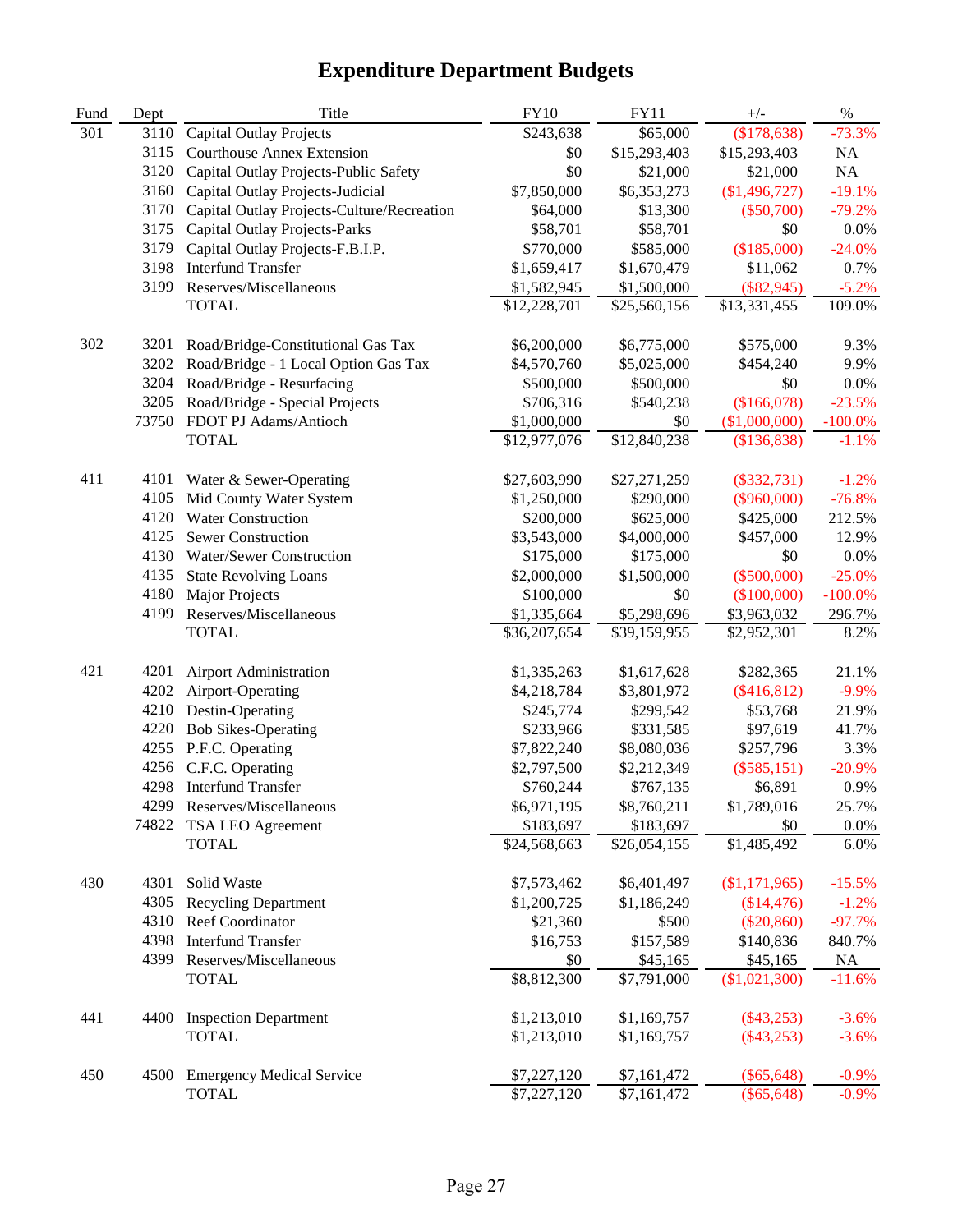| Fund | Dept | Title                                   | <b>FY10</b>   | <b>FY11</b>   | $+/-$           | $\%$     |
|------|------|-----------------------------------------|---------------|---------------|-----------------|----------|
| 460  | 4601 | 4th Cent Operating                      | \$8,255,000   | \$10,458,800  | \$2,203,800     | 26.7%    |
|      | 4614 | <b>Conference Center Promotions</b>     | \$2,359,605   | \$1,812,773   | $(\$546,832)$   | $-23.2%$ |
|      | 4615 | <b>Conference Center Administration</b> | \$1,477,900   | \$1,443,011   | $(\$34,889)$    | $-2.4%$  |
|      | 4616 | Conference Center Capital               | \$714,150     | \$1,164,150   | \$450,000       | 63.0%    |
|      | 4617 | <b>Conference Center Operations</b>     | \$2,939,127   | \$1,615,035   | $(\$1,324,092)$ | $-45.1%$ |
|      | 4618 | Conference Center Maintenance           | \$578,718     | \$558,606     | $(\$20,112)$    | $-3.5%$  |
|      | 4698 | <b>Interfund Transfer</b>               | \$250,000     | \$540,325     | \$290,325       | 116.1%   |
|      |      | <b>TOTAL</b>                            | \$16,574,500  | \$17,592,700  | \$1,018,200     | 6.1%     |
|      |      |                                         |               |               |                 |          |
| 501  | 5101 | <b>Risk Management</b>                  | \$221,675     | \$228,646     | \$6,971         | 3.1%     |
|      | 5102 | Self Insurance                          | \$12,875,174  | \$13,375,553  | \$500,379       | 3.9%     |
|      | 5189 | Interfund Transfer                      | \$0           | \$84,283      | \$84,283        | NA       |
|      | 5199 | Reserves/Miscellaneous                  | \$2,917,220   | \$1,322,183   | (\$1,595,037)   | $-54.7%$ |
|      |      | <b>TOTAL</b>                            | \$16,014,069  | \$15,010,665  | $(\$1,003,404)$ | $-6.3\%$ |
|      |      |                                         |               |               |                 |          |
| 502  | 5200 | <b>Fleet Operations</b>                 | \$3,714,216   | \$4,132,253   | \$418,037       | 11.3%    |
|      |      | <b>TOTAL</b>                            | \$3,714,216   | \$4,132,253   | \$418,037       | 11.3%    |
|      |      |                                         |               |               |                 |          |
|      |      | <b>GRAND TOTAL</b>                      | \$263,569,236 | \$280,421,796 | \$16,852,560    | 6.4%     |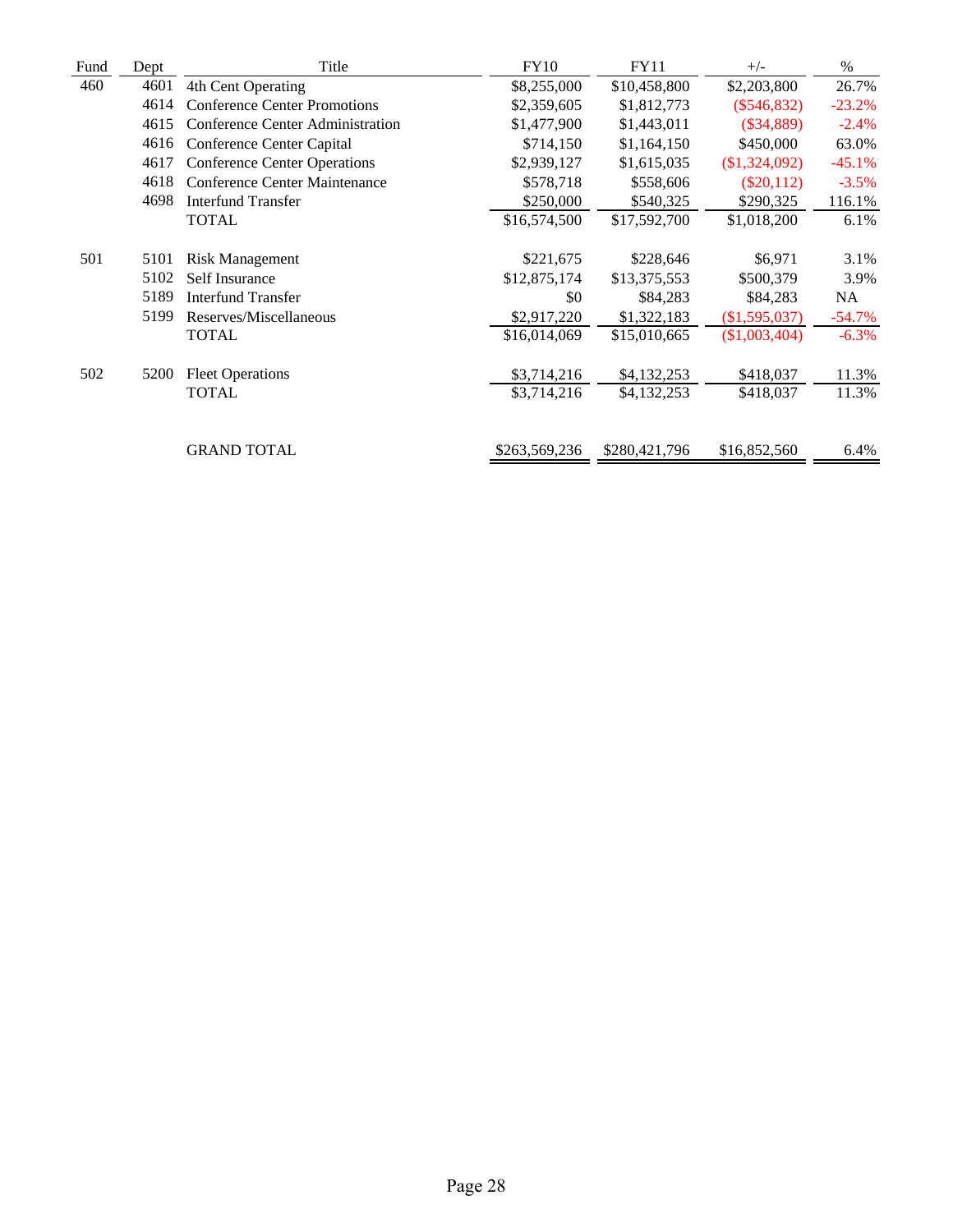| <b>OKALOOSA COUNTY BUDGET SUMMARY</b><br><b>FISCAL YEAR 2010-2011</b><br><b>REVENUE OVERVIEW BY FUND</b> |                    |                |                |                |                 |                   |                 |               |
|----------------------------------------------------------------------------------------------------------|--------------------|----------------|----------------|----------------|-----------------|-------------------|-----------------|---------------|
|                                                                                                          |                    |                | <b>SPECIAL</b> | <b>DEBT</b>    | <b>CAPITAL</b>  |                   | <b>INTERNAL</b> | <b>TOTAL</b>  |
|                                                                                                          |                    | <b>GENERAL</b> | <b>REVENUE</b> | <b>SERVICE</b> | <b>PROJECTS</b> | <b>ENTERPRISE</b> | <b>SERVICE</b>  | <b>BUDGET</b> |
| CASH BALANCES BROUGHT FORWARD                                                                            |                    | \$5,739,500    | \$20,257,756   | \$205,000      | \$33,390,156    | \$41,424,411      | \$1,200,000     | \$102,216,823 |
| <b>ESTIMATED REVENUES:</b>                                                                               |                    |                |                |                |                 |                   |                 |               |
| Taxes:                                                                                                   | Millage Per \$1000 |                |                |                |                 |                   |                 |               |
| Ad Valorem Taxes-County Wide                                                                             | 3.2899             | \$20,126,514   | \$23,946,506   |                |                 | \$1,453,500       |                 | \$45,526,520  |
| <b>Unincorporated Parks-MSTU</b>                                                                         | 0.1800             |                | \$1,156,270    |                |                 |                   |                 | \$1,156,270   |
| Local Option Fuel Tax                                                                                    |                    |                | \$2,605,000    |                | \$1,625,000     |                   |                 | \$4,230,000   |
| <b>Other Taxes</b>                                                                                       |                    | \$250,000      | \$8,496,400    |                |                 | \$3,599,600       |                 | \$12,346,000  |
| <b>Licenses and Permits</b>                                                                              |                    | \$10,300       | \$1,284,003    |                |                 | \$918,257         |                 | \$2,212,560   |
| Intergovernmental Revenue                                                                                |                    | \$1,315,026    | \$13,061,372   | \$3,946,500    | \$1,920,000     | \$183,697         |                 | \$20,426,595  |
| <b>Charges for Services</b>                                                                              |                    | \$2,906,631    | \$5,145,475    |                |                 | \$47,145,673      |                 | \$55,197,779  |
| <b>Fines and Forfeitures</b>                                                                             |                    | \$2,000        | \$162,000      |                |                 |                   |                 | \$164,000     |
| Miscellaneous Revenue                                                                                    |                    | \$938,610      | \$757,700      | \$489,148      | \$1,165,238     | \$4,170,901       |                 | \$7,521,597   |
| <b>Other Financing Sources</b>                                                                           |                    | \$3,569,427    | \$6,167,672    | \$1,410,635    | \$300,000       | \$33,000          |                 | \$11,480,734  |
| <b>Internal Services</b>                                                                                 |                    |                |                |                |                 |                   | \$17,942,918    | \$17,942,918  |
| <b>Total Revenues and Other Financing Sources</b>                                                        |                    | \$29,118,508   | \$62,782,398   | \$5,846,283    | \$5,010,238     | \$57,504,628      | \$17,942,918    | \$178,204,973 |
| <b>Total Estimated Revenues and Balances</b>                                                             |                    | \$34,858,008   | \$83,040,154   | \$6,051,283    | \$38,400,394    | \$98,929,039      | \$19,142,918    | \$280,421,796 |
|                                                                                                          |                    |                |                |                |                 |                   |                 |               |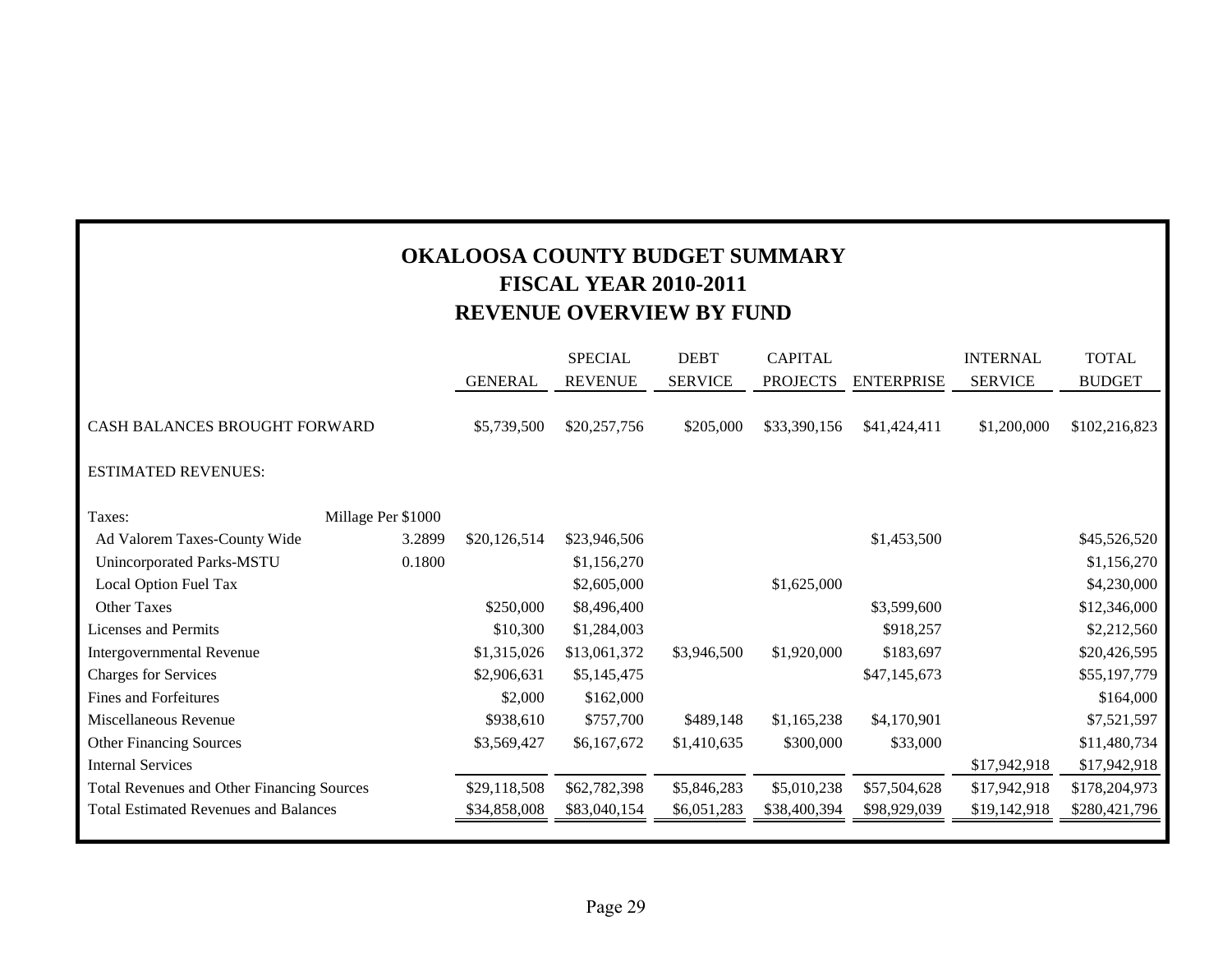

|                                  | <b>FY10</b>   | FY11          | % $(+/-)$ |
|----------------------------------|---------------|---------------|-----------|
| Cash Carryforward                | \$82,703,163  | \$102,216,823 | 23.6%     |
| <b>Ad Valorem Taxes</b>          | \$52,020,433  | \$46,682,790  | $-10.3%$  |
| Sales and Use Taxes              | \$17,787,000  | \$16,576,000  | $-6.8%$   |
| Licenses and Permits             | \$2,278,420   | \$2,212,560   | $-2.9\%$  |
| <b>Intergovernmental Revenue</b> | \$20,963,071  | \$20,426,595  | $-2.6%$   |
| <b>Charges for Services</b>      | \$54,778,515  | \$55,197,779  | $0.8\%$   |
| Fines and Forfeitures            | \$226,000     | \$164,000     | $-27.4%$  |
| Miscellaneous Revenue            | \$7,326,581   | \$7,521,597   | 2.7%      |
| <b>Other Financing Sources</b>   | \$7,757,768   | \$11,480,734  | 48.0%     |
| <b>Internal Services</b>         | \$17,728,285  | \$17,942,918  | 1.2%      |
| Total                            | \$263,569,236 | \$280,421,796 | 6.4%      |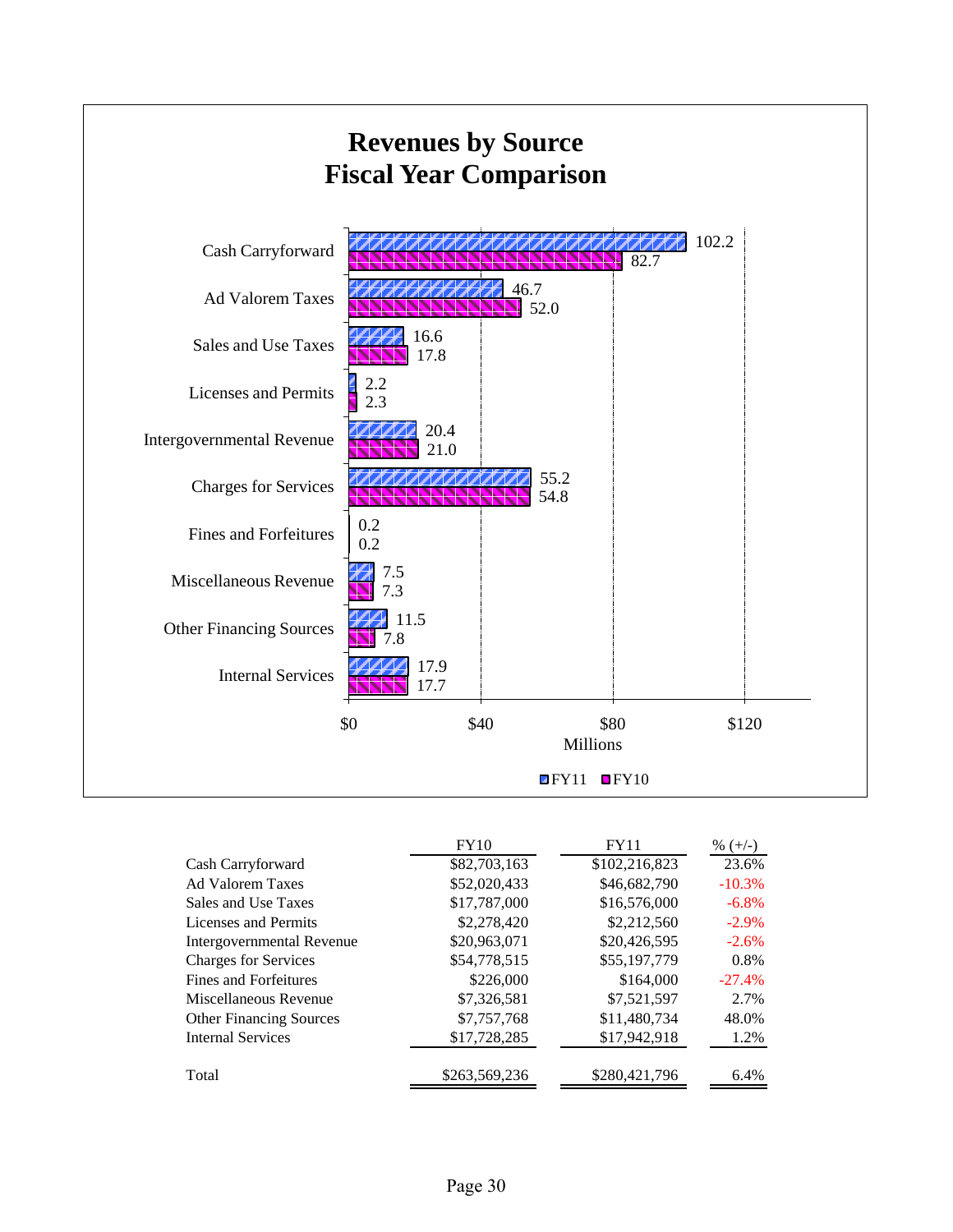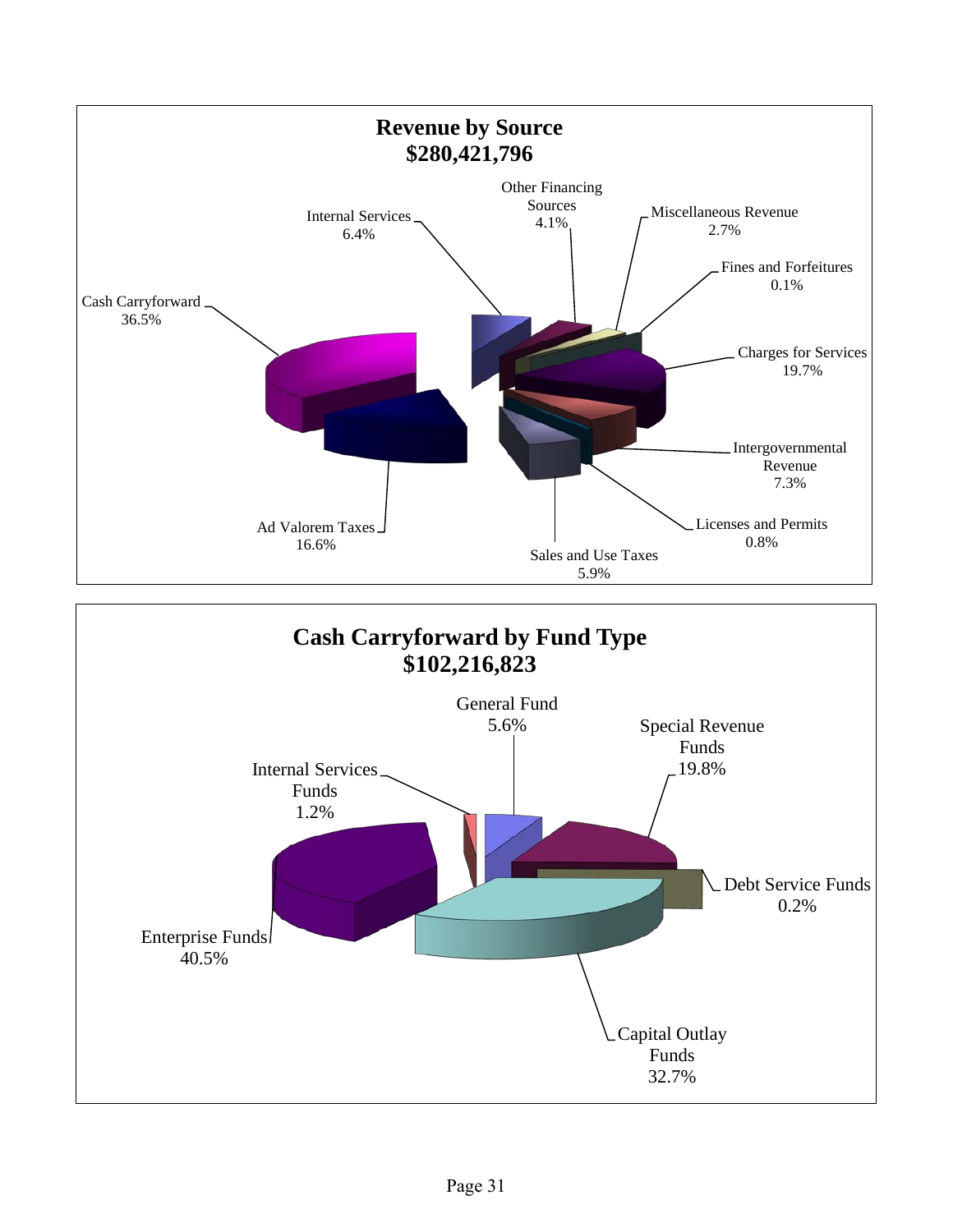

Fine & Forfeiture 48.8%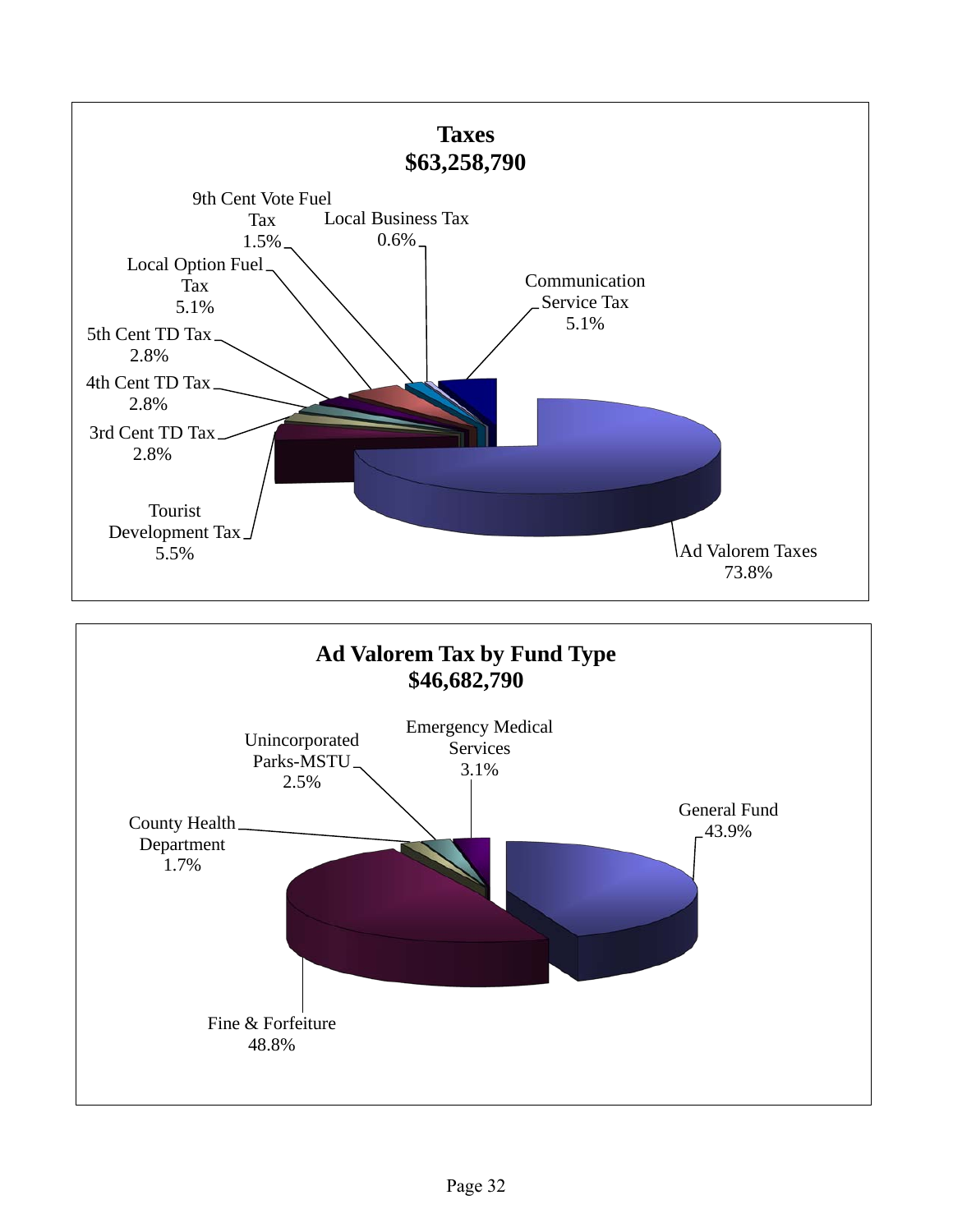#### **OKALOOSA COUNTY BUDGET SUMMARY FISCAL YEAR 2010-2011 EXPENDITURE OVERVIEW BY FUND**

|                                                     |                | <b>SPECIAL</b> | <b>DEBT</b>    | <b>CAPITAL</b>  |                   | <b>INTERNAL</b> | <b>TOTAL</b>  |
|-----------------------------------------------------|----------------|----------------|----------------|-----------------|-------------------|-----------------|---------------|
| EXPENDITURES/EXPENSES                               | <b>GENERAL</b> | <b>REVENUE</b> | <b>SERVICE</b> | <b>PROJECTS</b> | <b>ENTERPRISE</b> | <b>SERVICE</b>  | <b>BUDGET</b> |
|                                                     |                |                |                |                 |                   |                 |               |
| <b>General Government</b>                           | \$15,119,936   |                | \$190,750      | \$21,711,676    |                   |                 | \$37,022,362  |
| <b>Public Safety</b>                                | \$4,218,824    | \$14,381,194   |                | \$21,000        | \$8,331,229       |                 | \$26,952,247  |
| <b>Physical Environment</b>                         | \$454,972      | \$1,885,000    |                |                 | \$41,449,505      |                 | \$43,789,477  |
| Transportation                                      | \$304,862      | \$10,561,094   |                | \$12,840,238    | \$16,343,112      |                 | \$40,049,306  |
| Economic Environment                                | \$2,212,522    | \$4,216,326    |                |                 |                   |                 | \$6,428,848   |
| <b>Human Services</b>                               | \$3,235,816    | \$808,957      |                |                 |                   |                 | \$4,044,773   |
| Culture/Recreation                                  | \$625,573      | \$11,798,221   |                | \$657,001       | \$17,052,375      |                 | \$30,133,170  |
| <b>Court-Related Expenditures</b>                   |                | \$2,734,295    |                |                 |                   |                 | \$2,734,295   |
| <b>Interfund Transfer</b>                           |                | \$1,118,000    | \$3,575,339    | \$1,670,479     | \$1,648,746       | \$84,283        | \$8,096,847   |
| Transfers to Elected Officials                      | \$5,998,595    | \$30,020,050   |                |                 |                   |                 | \$36,018,645  |
| <b>Internal Services</b>                            |                |                |                |                 |                   | \$17,736,452    | \$17,736,452  |
| Redemption of Debt                                  |                |                | \$2,080,194    |                 |                   |                 | \$2,080,194   |
| <b>Total Expenditures/Expenses</b>                  | \$32,171,100   | \$77,523,137   | \$5,846,283    | \$36,900,394    | \$84,824,967      | \$17,820,735    | \$255,086,616 |
| Reserves                                            | \$2,686,908    | \$5,517,017    | \$205,000      | \$1,500,000     | \$14,104,072      | \$1,322,183     | \$25,335,180  |
| <b>Total Appropriated Expenditures and Reserves</b> | \$34,858,008   | \$83,040,154   | \$6,051,283    | \$38,400,394    | \$98,929,039      | \$19,142,918    | \$280,421,796 |
|                                                     |                |                |                |                 |                   |                 |               |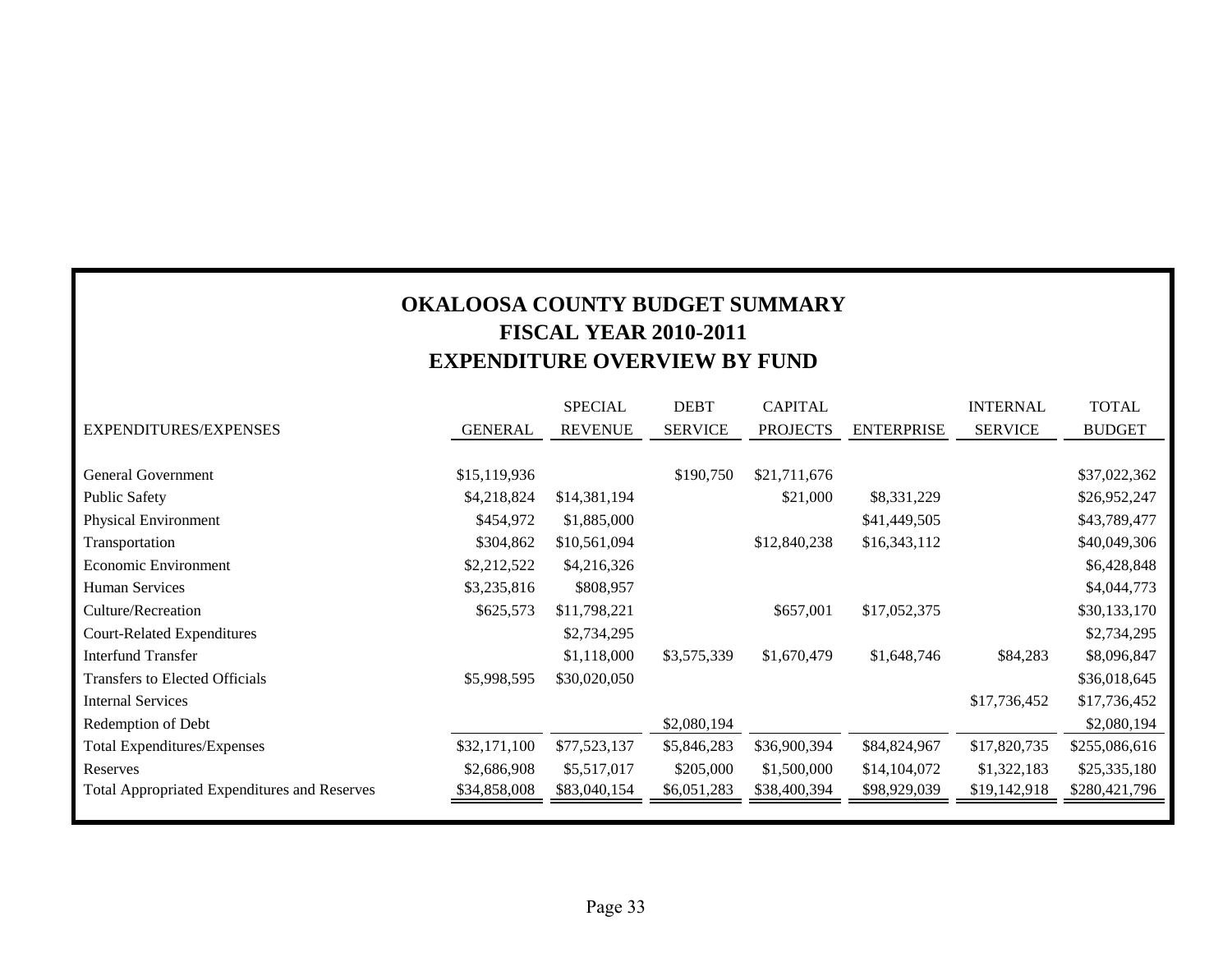

| Description                       | <b>FY10</b>   | <b>FY11</b>   | % $(+/-)$ |
|-----------------------------------|---------------|---------------|-----------|
| <b>General Government</b>         | \$23,810,653  | \$37,022,362  | 55.5%     |
| <b>Public Safety</b>              | \$27,189,239  | \$26,952,247  | $-0.9\%$  |
| <b>Physical Environment</b>       | \$46,580,959  | \$43,789,477  | $-6.0\%$  |
| Transportation                    | \$40,780,848  | \$40,049,306  | $-1.8%$   |
| Economic Environment              | \$6,693,401   | \$6,428,848   | $-4.0\%$  |
| Human Services                    | \$4,274,103   | \$4,044,773   | $-5.4%$   |
| Culture/Recreation                | \$28,876,135  | \$30,133,170  | 4.4%      |
| <b>Court-Related Expenditures</b> | \$3,325,251   | \$2,734,295   | $-17.8%$  |
| Interfund Transfer                | \$6,224,614   | \$8,096,847   | 30.1%     |
| Transfers to Elected Officials    | \$37,255,374  | \$36,018,645  | $-3.3\%$  |
| <b>Internal Services</b>          | \$16,811,065  | \$17,736,452  | 5.5%      |
| Redemption of Debt                | \$954,000     | \$2,080,194   | 118.0%    |
| Reserves                          | \$20,793,594  | \$25,335,180  | 21.8%     |
| Total                             | \$263,569,236 | \$280,421,796 | 6.4%      |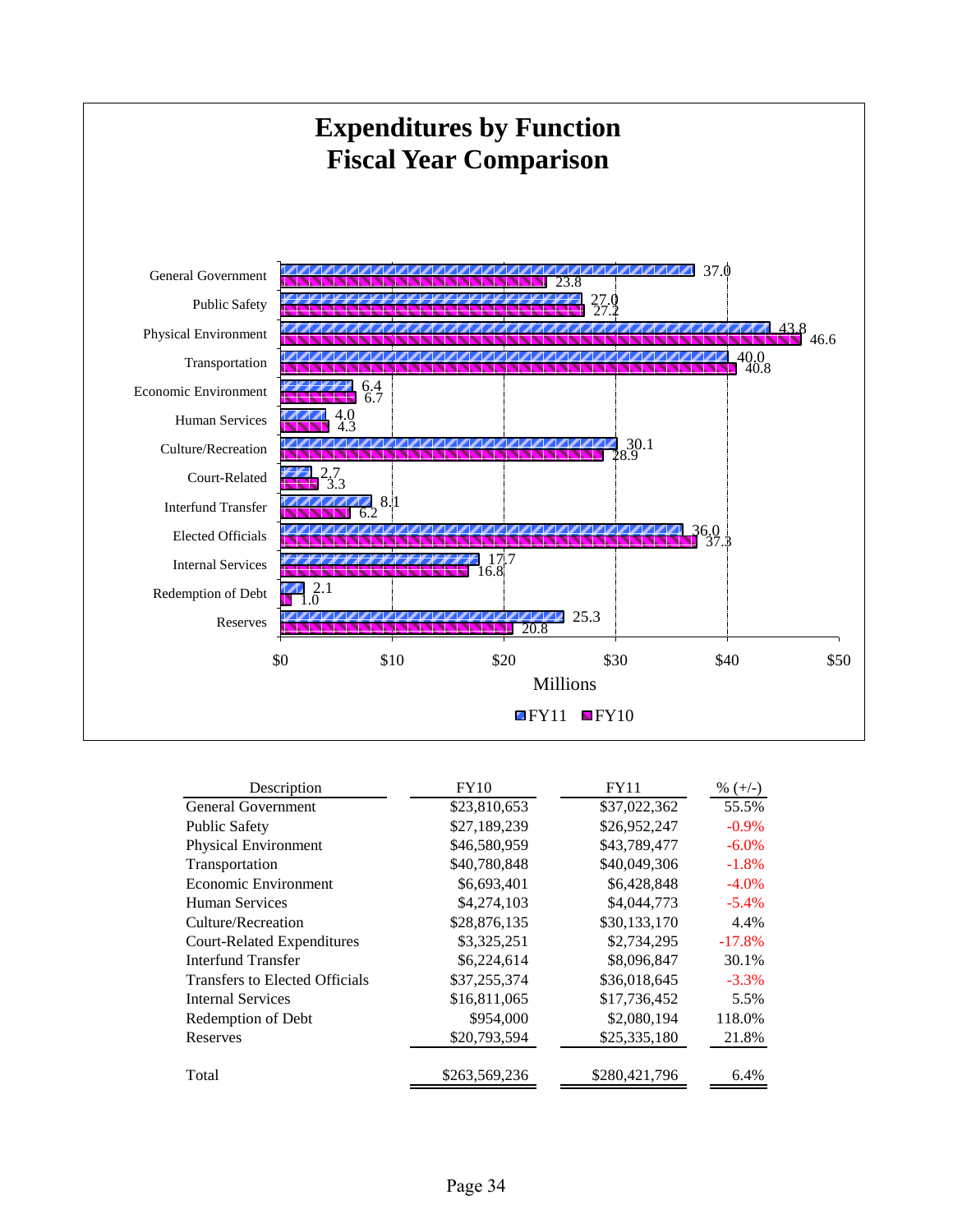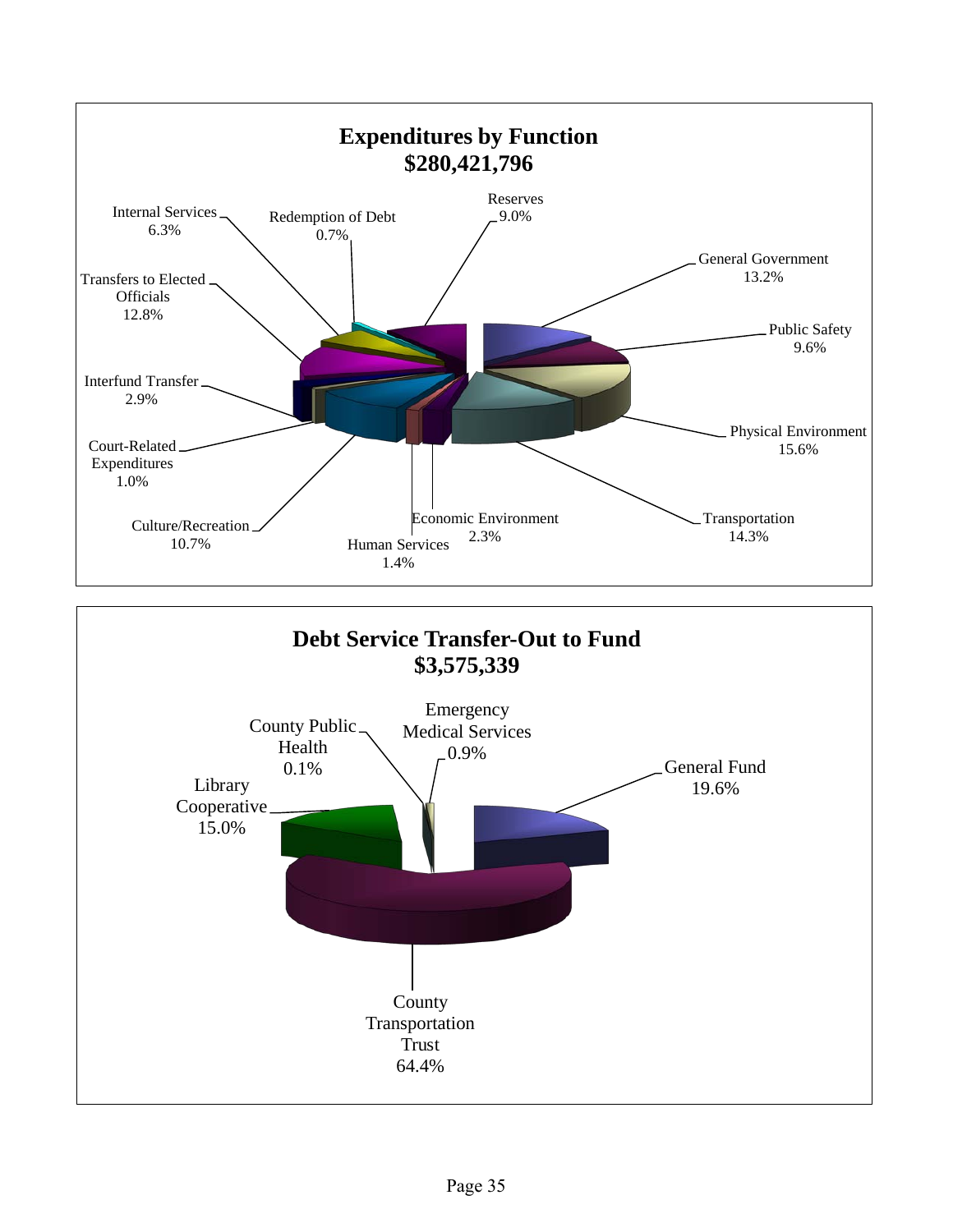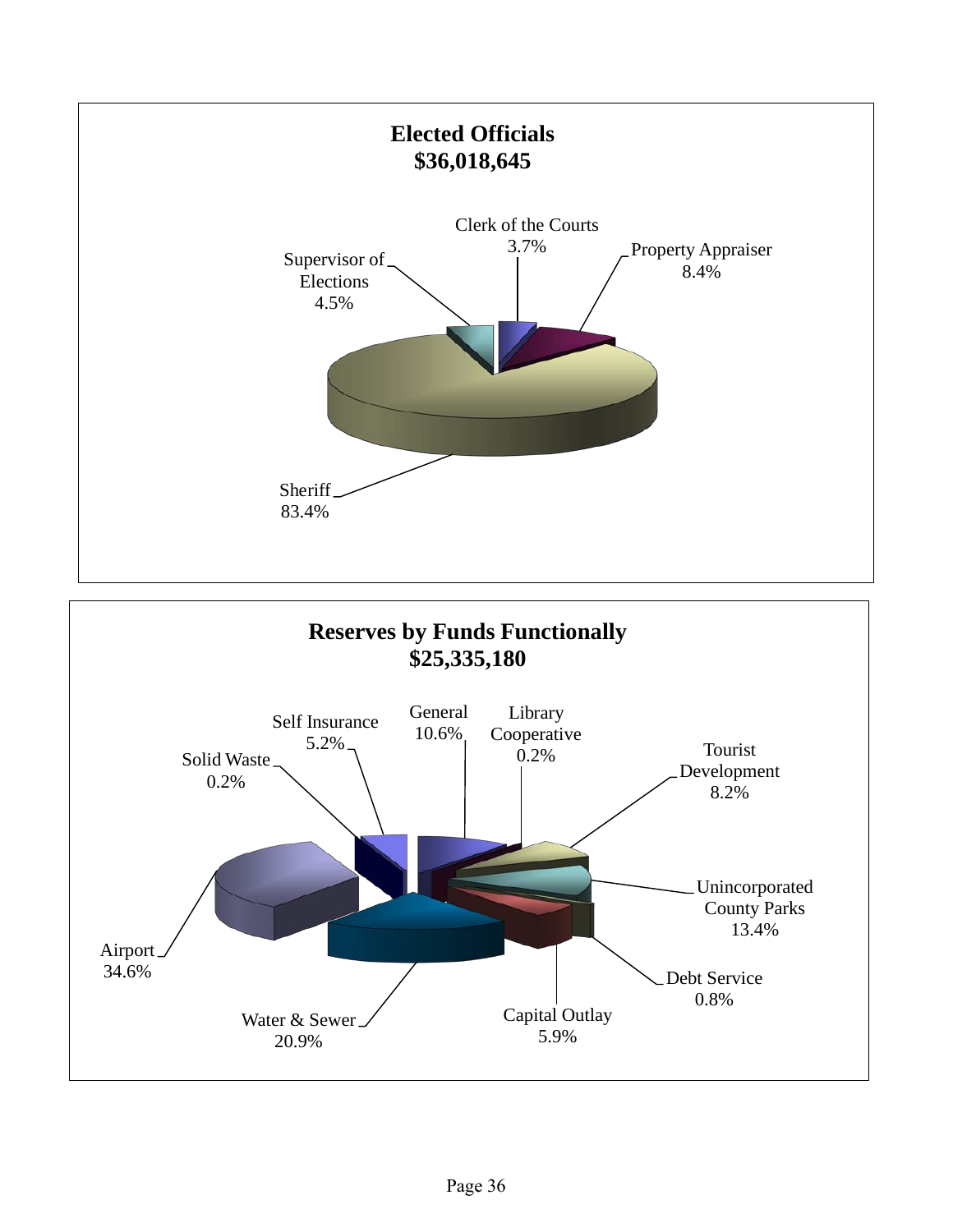

| Description                    | <b>FY10</b>   | <b>FY11</b>   | % $(+/-)$ |
|--------------------------------|---------------|---------------|-----------|
| <b>Personal Services</b>       | \$49,098,634  | \$47,977,556  | $-2.3%$   |
| <b>Operating Expenses</b>      | \$71,959,397  | \$69,560,145  | $-3.3\%$  |
| Capital Outlay                 | \$26,001,259  | \$40,679,689  | 56.5%     |
| Debt Service                   | \$11,186,995  | \$12,276,980  | 9.7%      |
| Aids/Grants                    | \$6,373,233   | \$4,292,655   | $-32.6%$  |
| Interfund Transfers            | \$7,257,768   | \$10,914,362  | 50.4%     |
| <b>Constitutional Officers</b> | \$37,255,374  | \$36,018,645  | $-3.3\%$  |
| Reserves                       | \$54,436,576  | 58,701,764    | 7.8%      |
| Total                          | \$263,569,236 | \$280,421,796 | 6.4%      |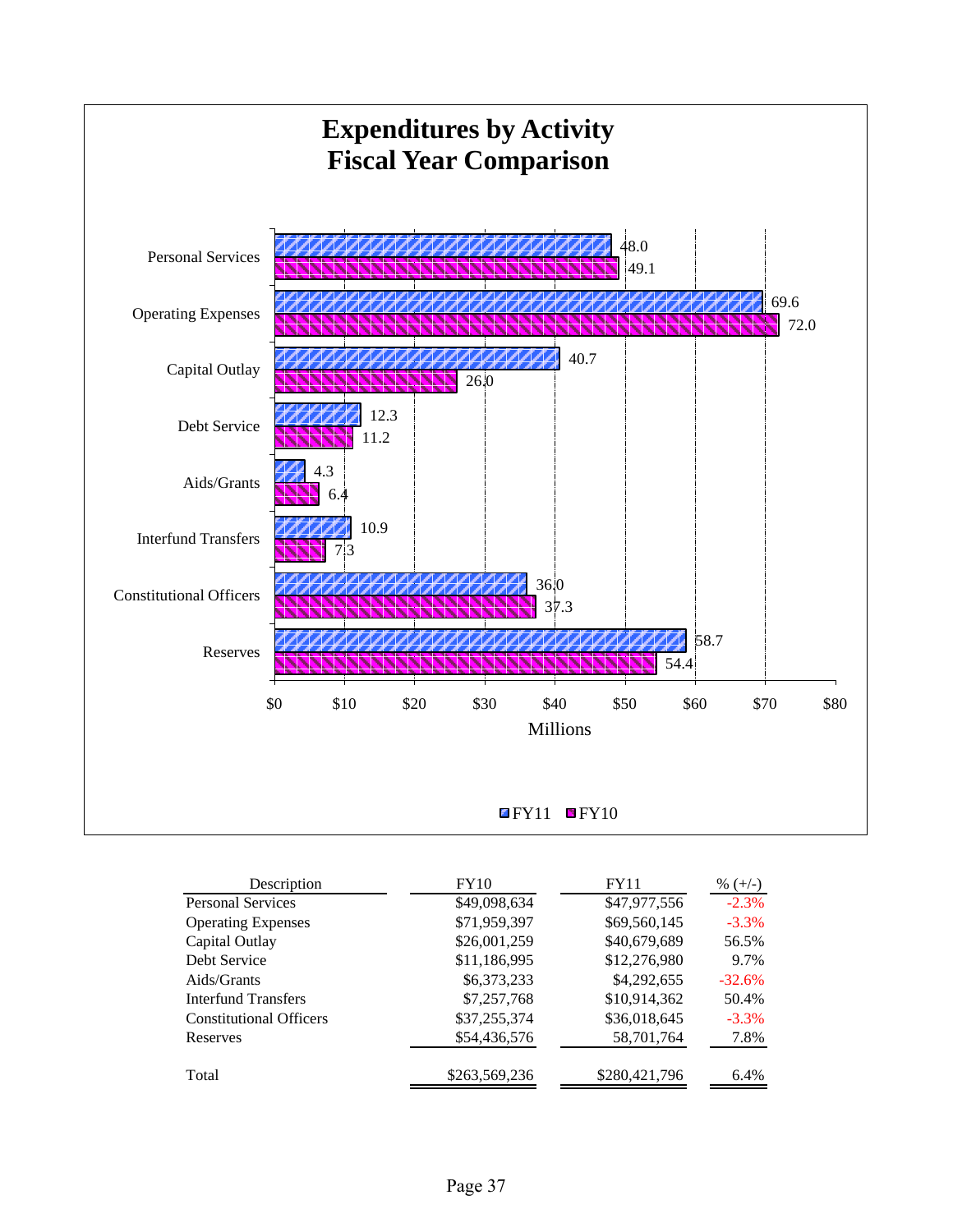